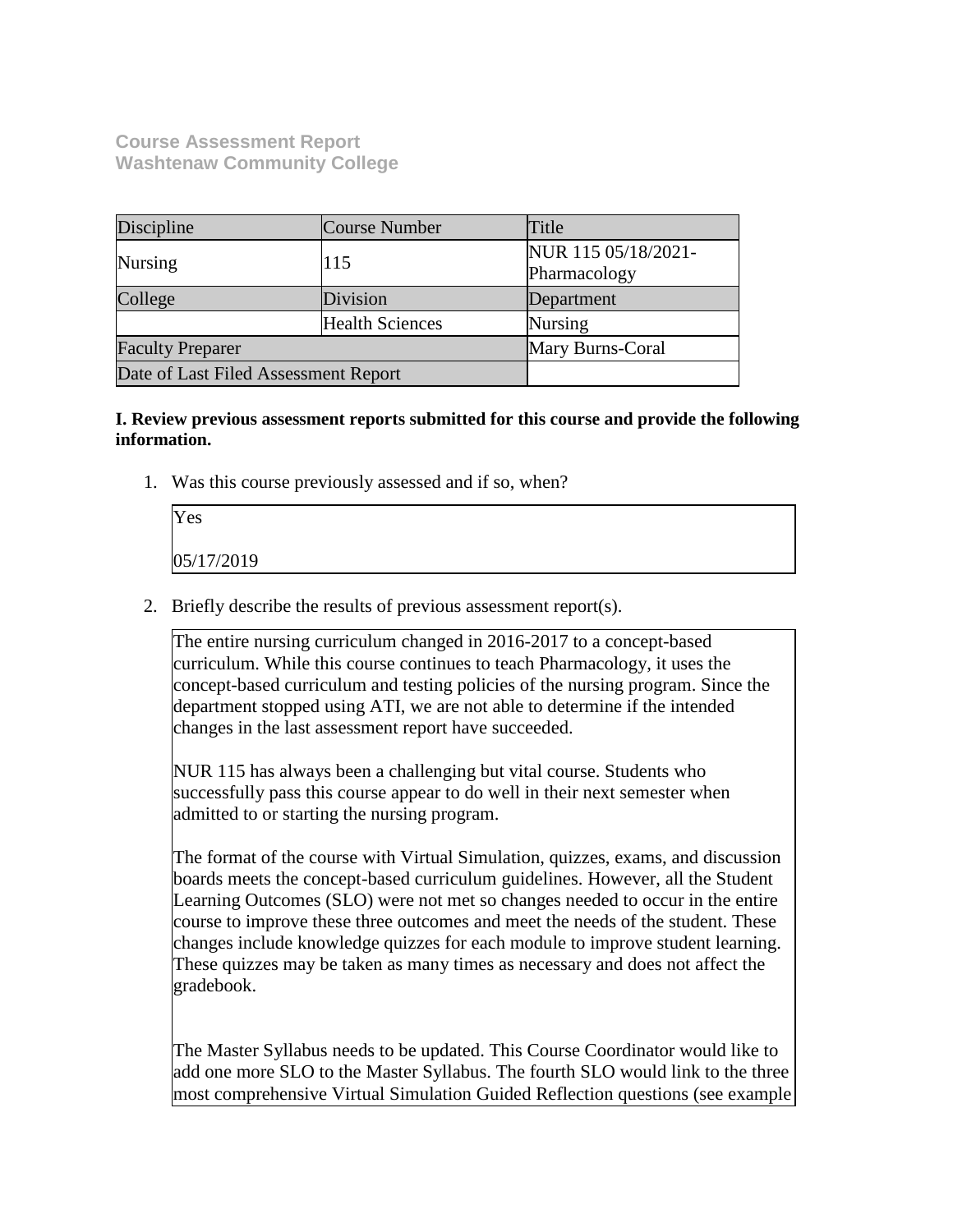attached) to reflect meeting the QSEN end of program outcomes and the Student Learning Outcomes.

3. Briefly describe the Action Plan/Intended Changes from the previous report(s), when and how changes were implemented.

1. Adding one more SLO to the Master Syllabus to reflect using three of the more challenging Guided Reflection questions as part of the Assessment Tool.

**Note:** Another SLO was not added when the Master Syllabus was updated since three SLO's were comprehensive and covered the content of the course. Instead a fourth assessment was added with the most current Master Syllabus update which was the Dosage and Calculation ATI proctored exam. Students in the nursing program were having difficulty with dosage and calculation problems on their exams.

2. Linking the current three SLOs to the Cumulative Final Exam as the Assessment Tool

for the course along with the 4th SLO using three of the Guided Reflection Questions.

**Note:** The current first two SLO's were aligned with the Three Guided Reflection question sets in Blackboard instead of using a 4th SLO as explained in Number One above. The third SLO was aligned with the Cumulative Final Exam and the ATI proctored exam.

3. Changing the language on each SLO on the Master Syllabus to percentage of students (90%) assessed to achieve each SLOs by 78% or higher.

**Note:** The language on each of the SLO's was not changed to 90% but rather stayed at 75% as many students were concurrently taking Microbiology, Pathophysiology and sometimes even NUR 108 concurrently along with Pharmacology making the outcome of 90% of students achieving 78% or higher almost impossible to achieve.

### **II. Assessment Results per Student Learning Outcome**

Outcome 1: Recognize drug classifications and related prototypes using a pathophysiological approach.

- Assessment Plan
	- o Assessment Tool: Outcome-related cumulative final exam questions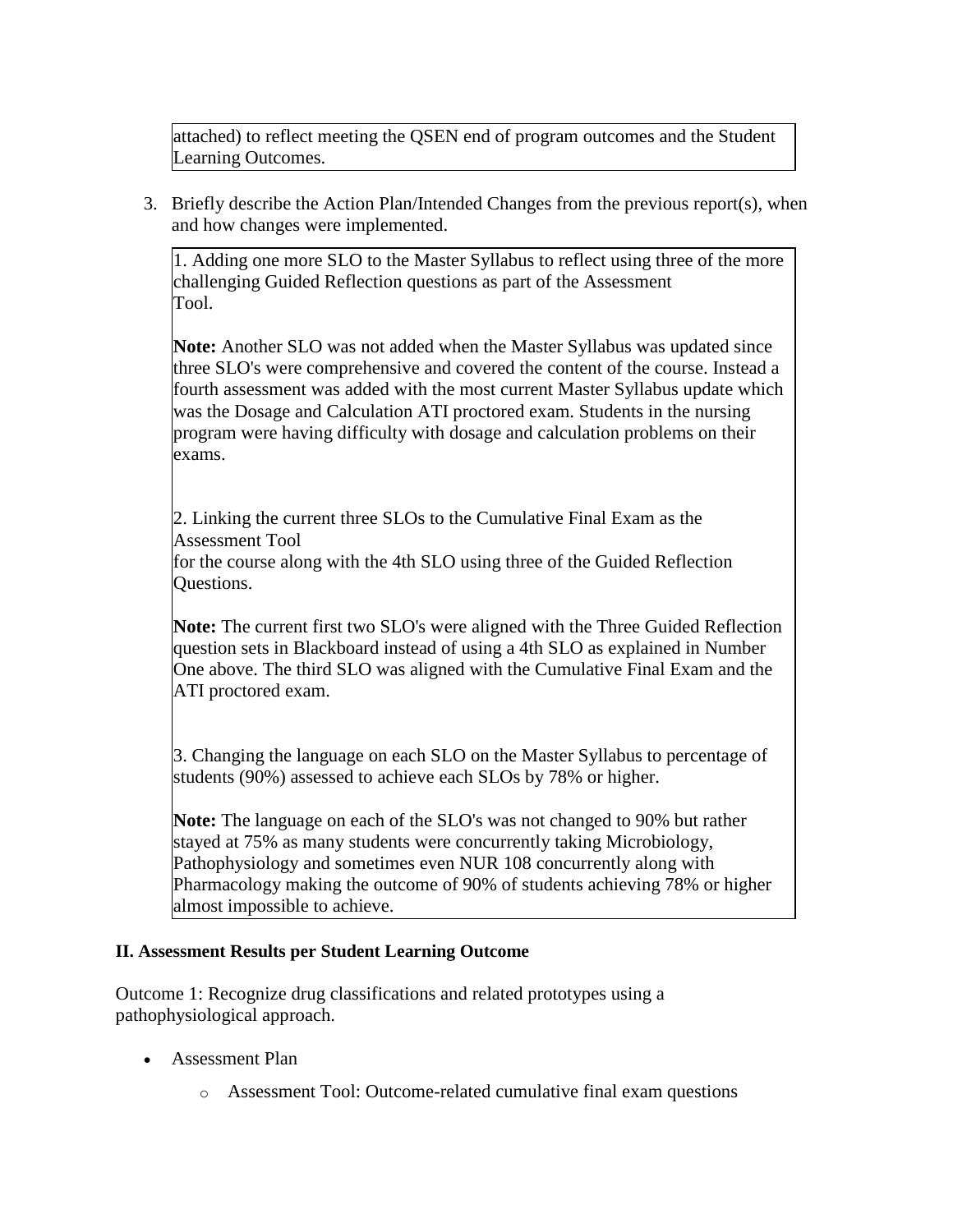- o Assessment Date: Spring/Summer 2022
- o Course section(s)/other population: All sections
- o Number students to be assessed: All students
- o How the assessment will be scored: Answer key (Blackboard Exam)
- o Standard of success to be used for this assessment: 75% of all students who take these questions on the final exam will score 78% or higher.
- o Who will score and analyze the data: Department faculty
- 1. Indicate the Semester(s) and year(s) assessment data were collected for this report.

| Fall (indicate years below) below) | Winter (indicate years) | SP/SU (indicate years)<br>below) |
|------------------------------------|-------------------------|----------------------------------|
| 2020                               | 2021                    |                                  |

2. Provide assessment sample size data in the table below.

| # of students enrolled | # of students assessed |
|------------------------|------------------------|
| 188                    | 181                    |

3. If the number of students assessed differs from the number of students enrolled, please explain why all enrolled students were not assessed, e.g. absence, withdrawal, or did not complete activity.

Five students from Fall 2020 withdrew from the course and two from Winter 2021 withdrew from the course.

4. Describe how students from all populations (day students on campus, DL, MM, evening, extension center sites, etc.) were included in the assessment based on your selection criteria.

Thirteen students were in a weekly virtual environment.

One hundred and sixty-eight students were in DL sections.

5. Describe the process used to assess this outcome. Include a brief description of this tool and how it was scored.

Eleven cumulative final exam questions were aligned with this Student Learning Outcome (SLO) and measured using Blackboard Course Reports.

6. Briefly describe assessment results based on data collected for this outcome and tool during the course assessment. Discuss the extent to which students achieved this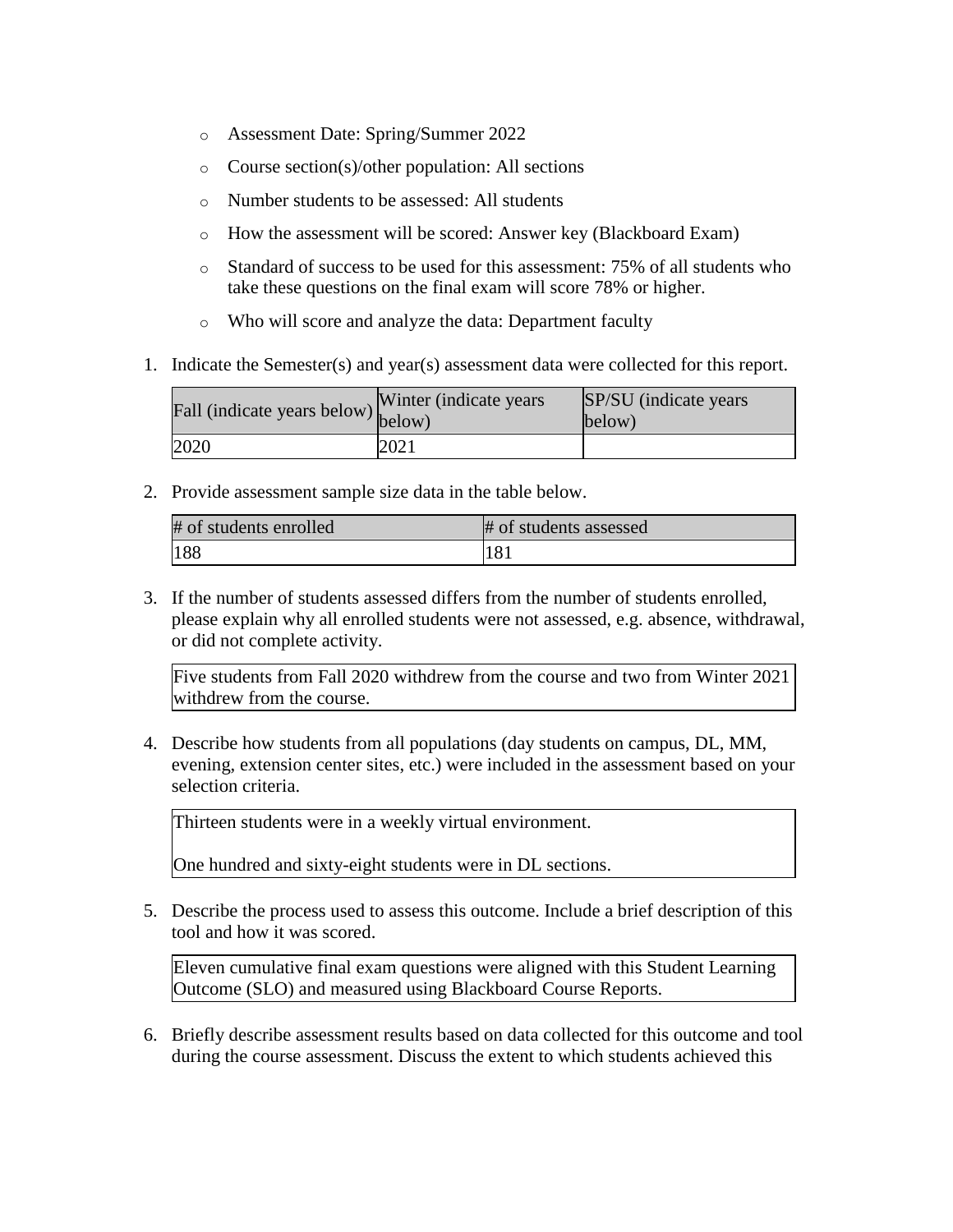learning outcome and indicate whether the standard of success was met for this outcome and tool.

Met Standard of Success: Yes

The total outcome average for Fall 2020 and Winter 2021 was 91% that scored 78% or higher.

The standard of success was met.

7. Based on your interpretation of the assessment results, describe the areas of strength in student achievement of this learning outcome.

The majority of students in Fall 2020 (93%) and Winter 2021 (82%) were able to recognize drug classifications and drug prototypes using a pathophysiological approach based on these eleven questions on the Cumulative Final Exam.

Students were strong in this outcome.

8. Based on your analysis of student performance, discuss the areas in which student achievement of this learning outcome could be improved. If student met standard of success, you may wish to identify your plans for continuous improvement.

Students need more reinforcement of online material. Synthesis videos and PowerPoints were added in Fall of 2019 but students need more application style practice questions along with physiological system reviews to prepare students for the higher-level thinking required to strengthen this SLO.

ATI Modules and tests specific to Pharmacology and Dosage and Calculation were added to enhance SLOs in Winter 2021.

Outcome 1: Recognize drug classifications and related prototypes using a pathophysiological approach.

- Assessment Plan
	- o Assessment Tool: Three outcome-related Guided/Documentation Reflection question sets
	- o Assessment Date: Spring/Summer 2022
	- o Course section(s)/other population: All sections
	- o Number students to be assessed: All students
	- o How the assessment will be scored: A grading rubric will score the Guided Reflection/Documentation question sets.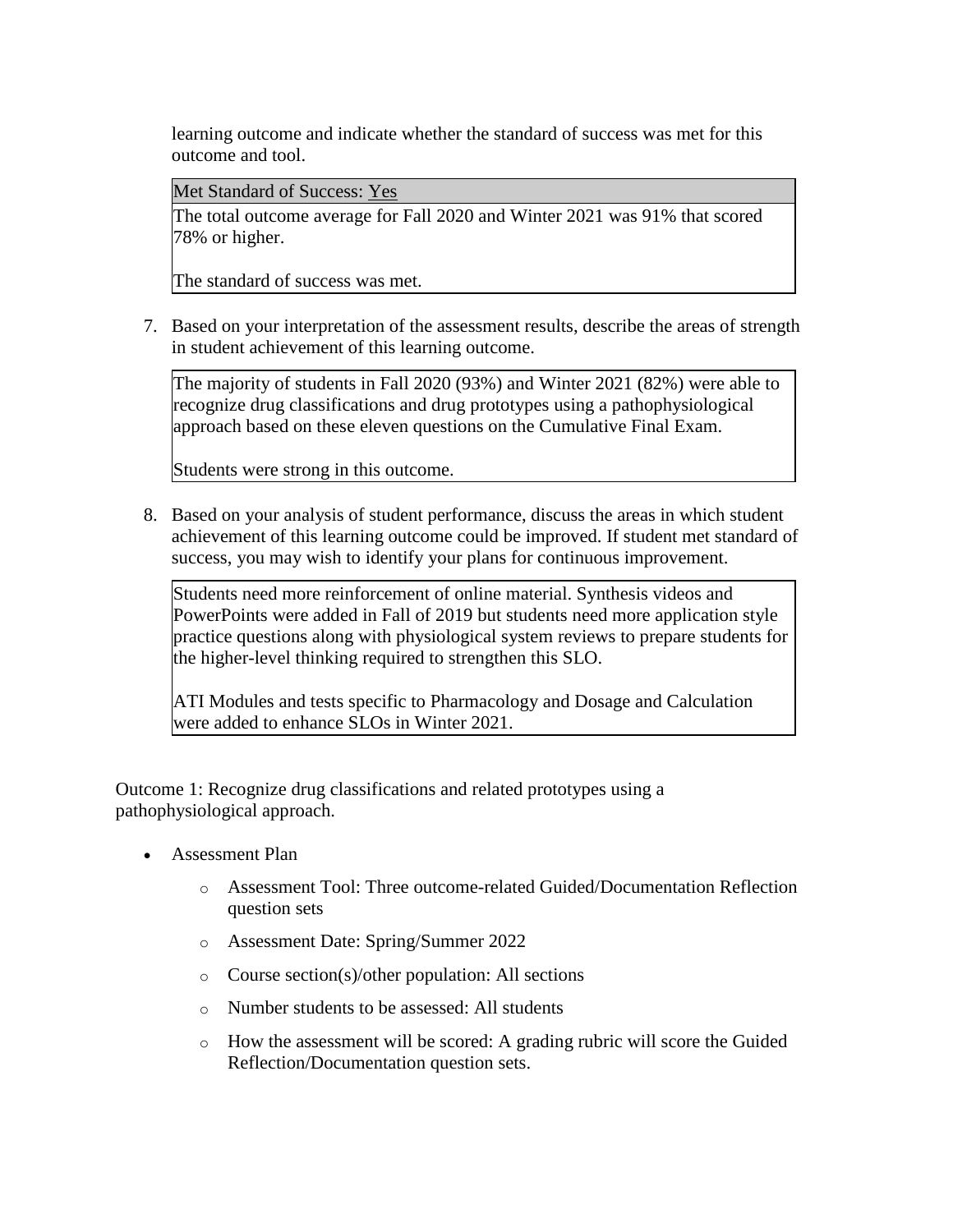- o Standard of success to be used for this assessment: 90% of all students who submit the Guided Reflection/Documentation question sets will score 78% or higher.
- o Who will score and analyze the data: Departmental faculty
- 1. Indicate the Semester(s) and year(s) assessment data were collected for this report.

| Fall (indicate years below) below) | Winter (indicate years) | SP/SU (indicate years)<br>below) |
|------------------------------------|-------------------------|----------------------------------|
| 2020                               | 2021                    |                                  |

#### 2. Provide assessment sample size data in the table below.

| # of students enrolled | # of students assessed |
|------------------------|------------------------|
| 188                    | 181                    |

3. If the number of students assessed differs from the number of students enrolled, please explain why all enrolled students were not assessed, e.g. absence, withdrawal, or did not complete activity.

Five students from Fall 2020 withdrew from the course and two from Winter 2021 withdrew from the course.

4. Describe how students from all populations (day students on campus, DL, MM, evening, extension center sites, etc.) were included in the assessment based on your selection criteria.

Thirteen students were in a weekly virtual environment.

One hundred and sixty-eight students were in DL sections.

5. Describe the process used to assess this outcome. Include a brief description of this tool and how it was scored.

Three Virtual Simulation Guided Reflection question sets were aligned with this Student Learning Outcome (SLO) and measured using Blackboard Course Reports.

6. Briefly describe assessment results based on data collected for this outcome and tool during the course assessment. Discuss the extent to which students achieved this learning outcome and indicate whether the standard of success was met for this outcome and tool.

Met Standard of Success: Yes

The Fall 2020 and Winter 2021 total outcome average was 90.6% that scored 78% or higher.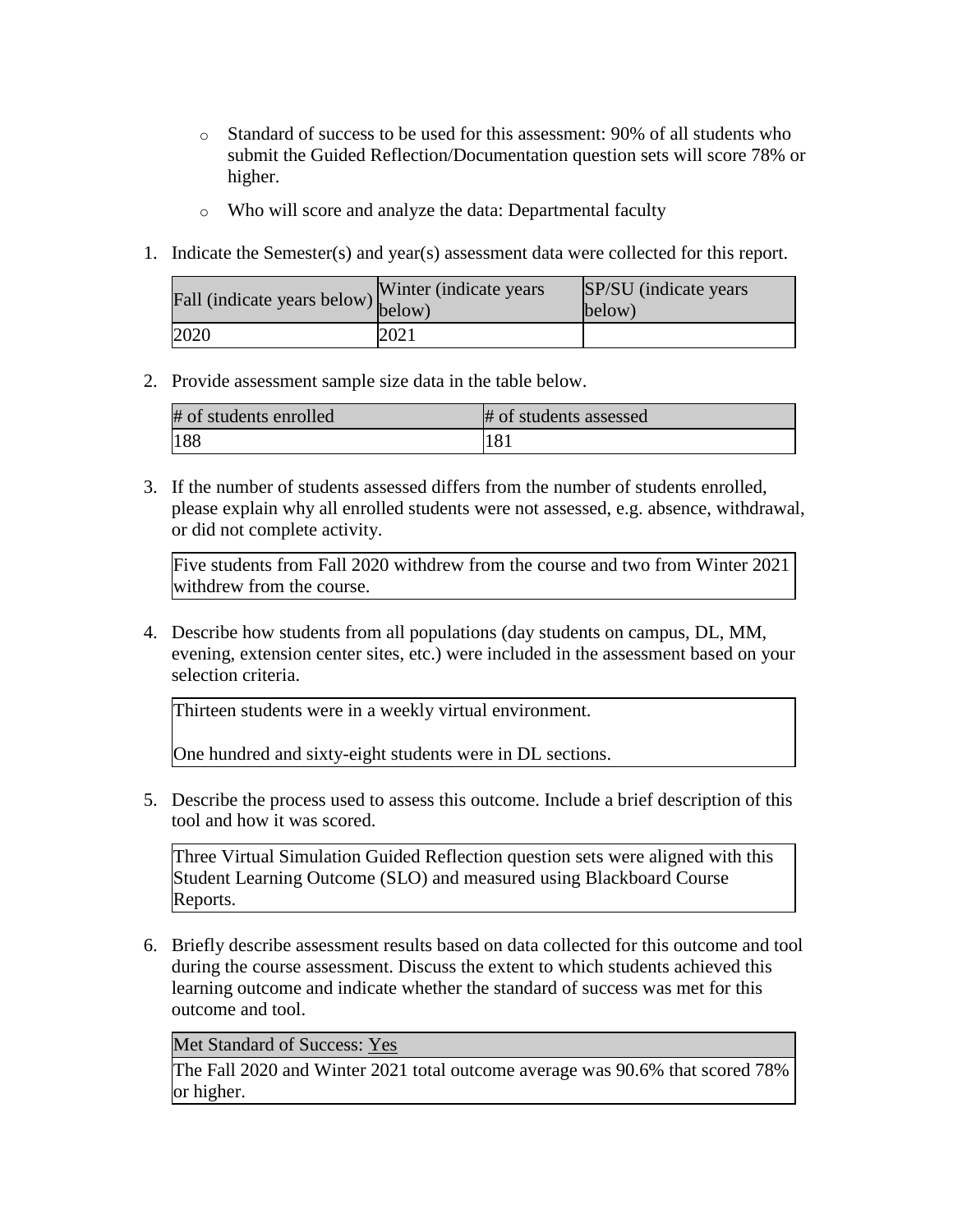7. Based on your interpretation of the assessment results, describe the areas of strength in student achievement of this learning outcome.

The majority of students in Fall 2020 (93%) and Winter 2021 (82%) were able to recognize drug classifications and drug prototypes using a pathophysiological approach based on these eleven questions on the Cumulative Final Exam.

Students were strong in this outcome.

8. Based on your analysis of student performance, discuss the areas in which student achievement of this learning outcome could be improved. If student met standard of success, you may wish to identify your plans for continuous improvement.

Students need more reinforcement of online material. Synthesis videos and PowerPoints were added in Fall of 2019 but students need more application style practice questions along with physiological system reviews to prepare students for the higher-level thinking required to strengthen this SLO.

ATI Modules and tests specific to Pharmacology and Dosage and Calculation were added to enhance SLOs in Winter 2021.

Outcome 1: Recognize drug classifications and related prototypes using a pathophysiological approach.

- Assessment Plan
	- o Assessment Tool: ATI Dosage Calculation Fundamentals Proctored Exam
	- o Assessment Date: Spring/Summer 2022
	- o Course section(s)/other population: All sections
	- o Number students to be assessed: All students
	- o How the assessment will be scored: External evaluation by ATI Assessment Technologies LLC.
	- o Standard of success to be used for this assessment: 80% of students will score Level I or Level II or higher on the exam.
	- o Who will score and analyze the data: ATI Assessment Technologies LLC will score and Course Coordinator will analyze the data.
- 1. Indicate the Semester(s) and year(s) assessment data were collected for this report.

Fall (indicate years below) Winter (indicate years below) SP/SU (indicate years below)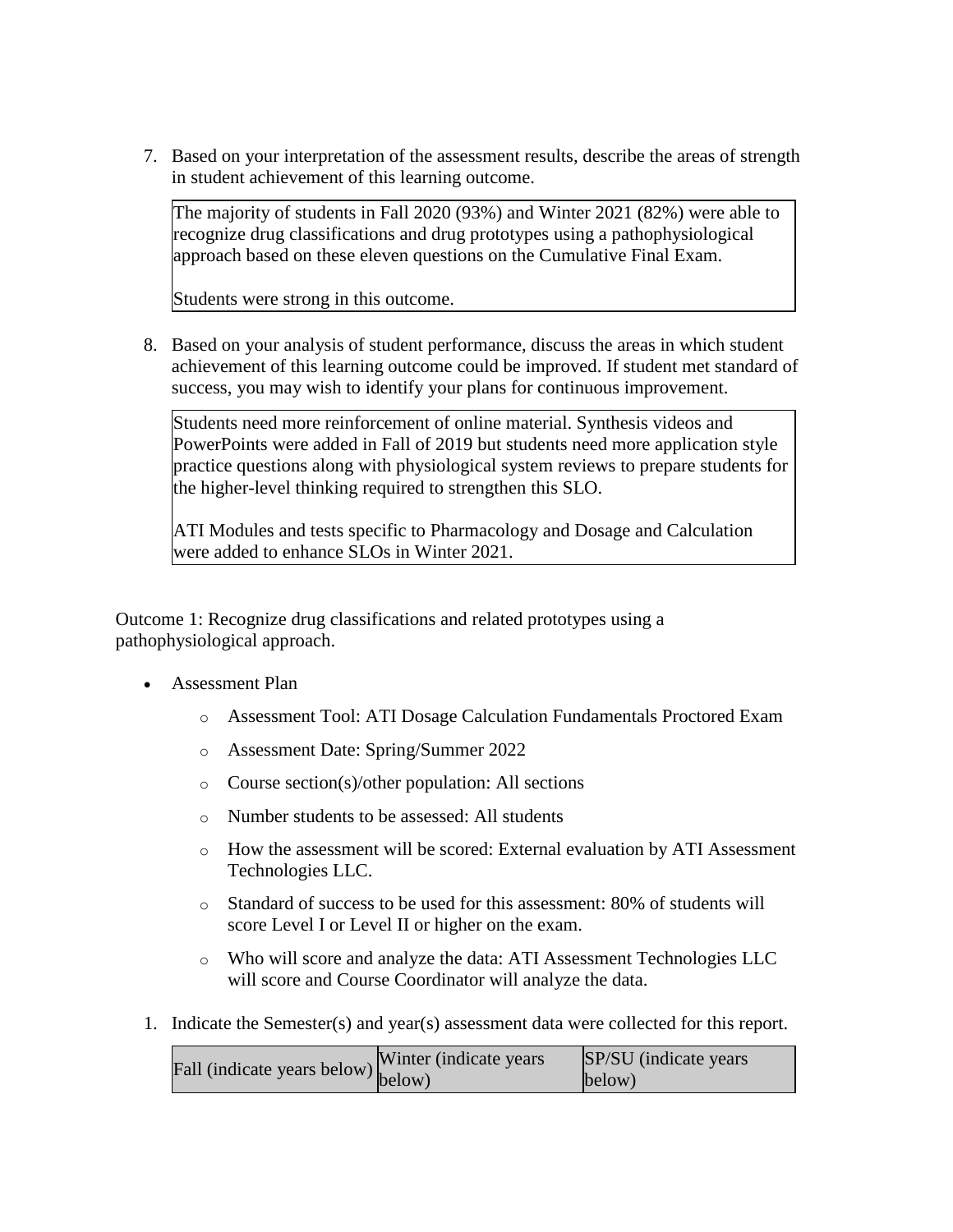|--|--|

2. Provide assessment sample size data in the table below.

| # of students enrolled | # of students assessed |
|------------------------|------------------------|
| 100                    | 189                    |

3. If the number of students assessed differs from the number of students enrolled, please explain why all enrolled students were not assessed, e.g. absence, withdrawal, or did not complete activity.

Two students withdrew from the course in Winter 2021. ATI testing was not part of the curriculum for Fall 2020.

4. Describe how students from all populations (day students on campus, DL, MM, evening, extension center sites, etc.) were included in the assessment based on your selection criteria.

Thirteen students were in a weekly virtual environment.

One hundred and sixty-eight students were in DL sections.

5. Describe the process used to assess this outcome. Include a brief description of this tool and how it was scored.

Eighty-nine students out of 96 students from Winter 2021 cohort were assessed using a proctored ATI Fundamentals Dosage and Calculation Exam in the last 1-2 weeks of the course. ATI scored each student's test.

6. Briefly describe assessment results based on data collected for this outcome and tool during the course assessment. Discuss the extent to which students achieved this learning outcome and indicate whether the standard of success was met for this outcome and tool.

Met Standard of Success: Yes

Ninety-three percent of the Winter 2021 cohort (89 of 96 students) scored an average of 92.8%.

**Note:** ATI does not level their proctored Dosage and Calculation exams but rather gives an average for each cohort.

The standard of success was met for the Winter 2021 cohort.

7. Based on your interpretation of the assessment results, describe the areas of strength in student achievement of this learning outcome.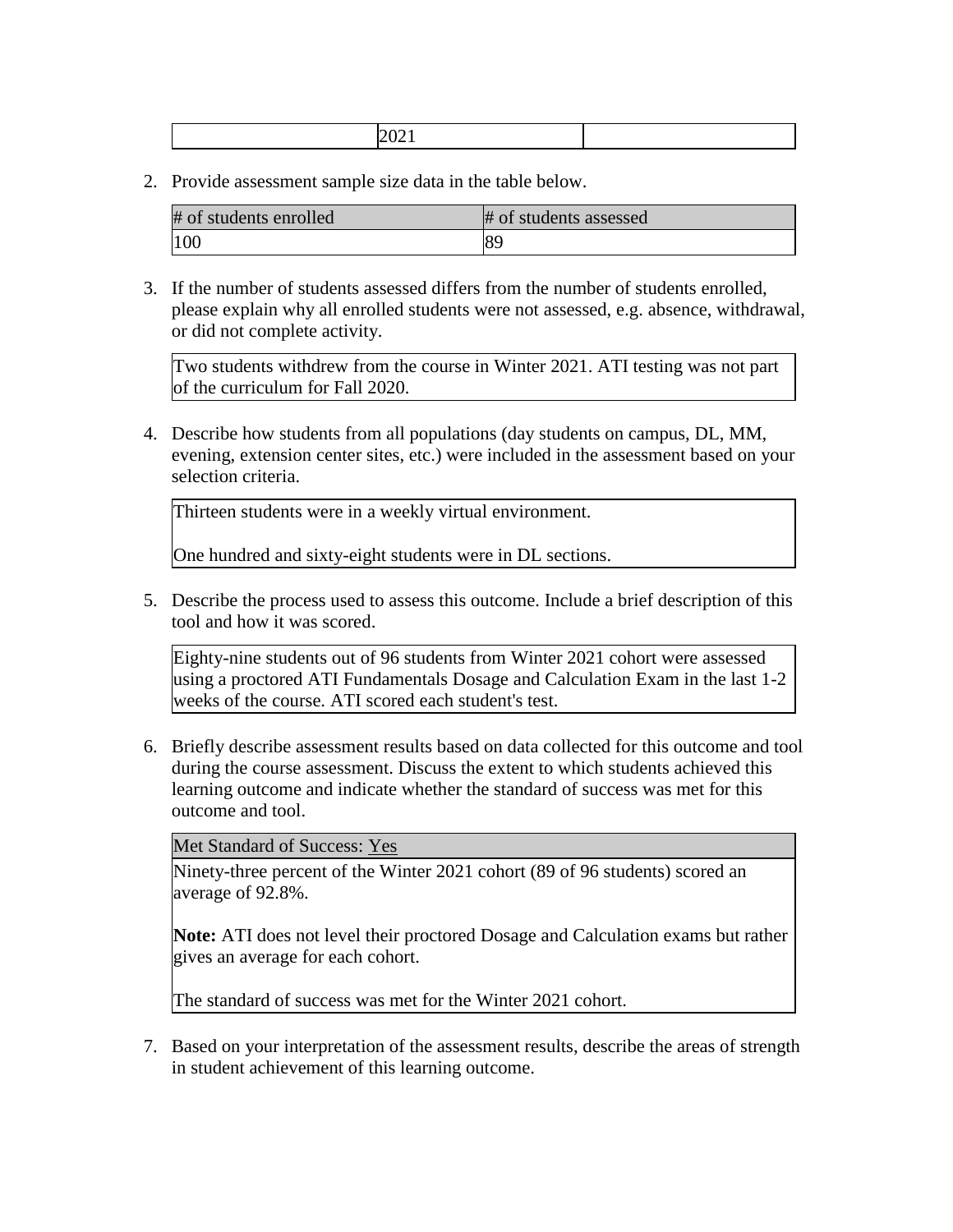The majority of students in Fall 2020 (93%) and Winter 2021 (82%) were able to recognize drug classifications and drug prototypes using a pathophysiological approach based on these eleven questions on the Cumulative Final Exam.

Students were strong in this outcome.

8. Based on your analysis of student performance, discuss the areas in which student achievement of this learning outcome could be improved. If student met standard of success, you may wish to identify your plans for continuous improvement.

Students need more reinforcement of online material. Synthesis videos and PowerPoints were added in Fall of 2019 but students need more application style practice questions along with physiological system reviews to prepare students for the higher-level thinking required to strengthen this SLO.

ATI Modules and tests specific to Pharmacology and Dosage and Calculation were added to enhance SLOs in Winter 2021.

Outcome 2: Recognize the pharmacodynamics, pharmacokinetics, and pharmacotherapeutics of each prototype and apply to patient situations.

- Assessment Plan
	- o Assessment Tool: Outcome-related cumulative final exam questions
	- o Assessment Date: Spring/Summer 2022
	- o Course section(s)/other population: All sections
	- o Number students to be assessed: All students
	- o How the assessment will be scored: Answer key (Blackboard Exam)
	- o Standard of success to be used for this assessment: 75% of all students who take these questions on the final exam will score 78% or higher.
	- o Who will score and analyze the data: Department faculty
- 1. Indicate the Semester(s) and year(s) assessment data were collected for this report.

| Fall (indicate years below) below) | Winter (indicate years) | <b>SP/SU</b> (indicate years)<br>below) |
|------------------------------------|-------------------------|-----------------------------------------|
| 2020                               | 2021                    |                                         |

2. Provide assessment sample size data in the table below.

| # of students enrolled | # of students assessed |
|------------------------|------------------------|
| 188                    | 181                    |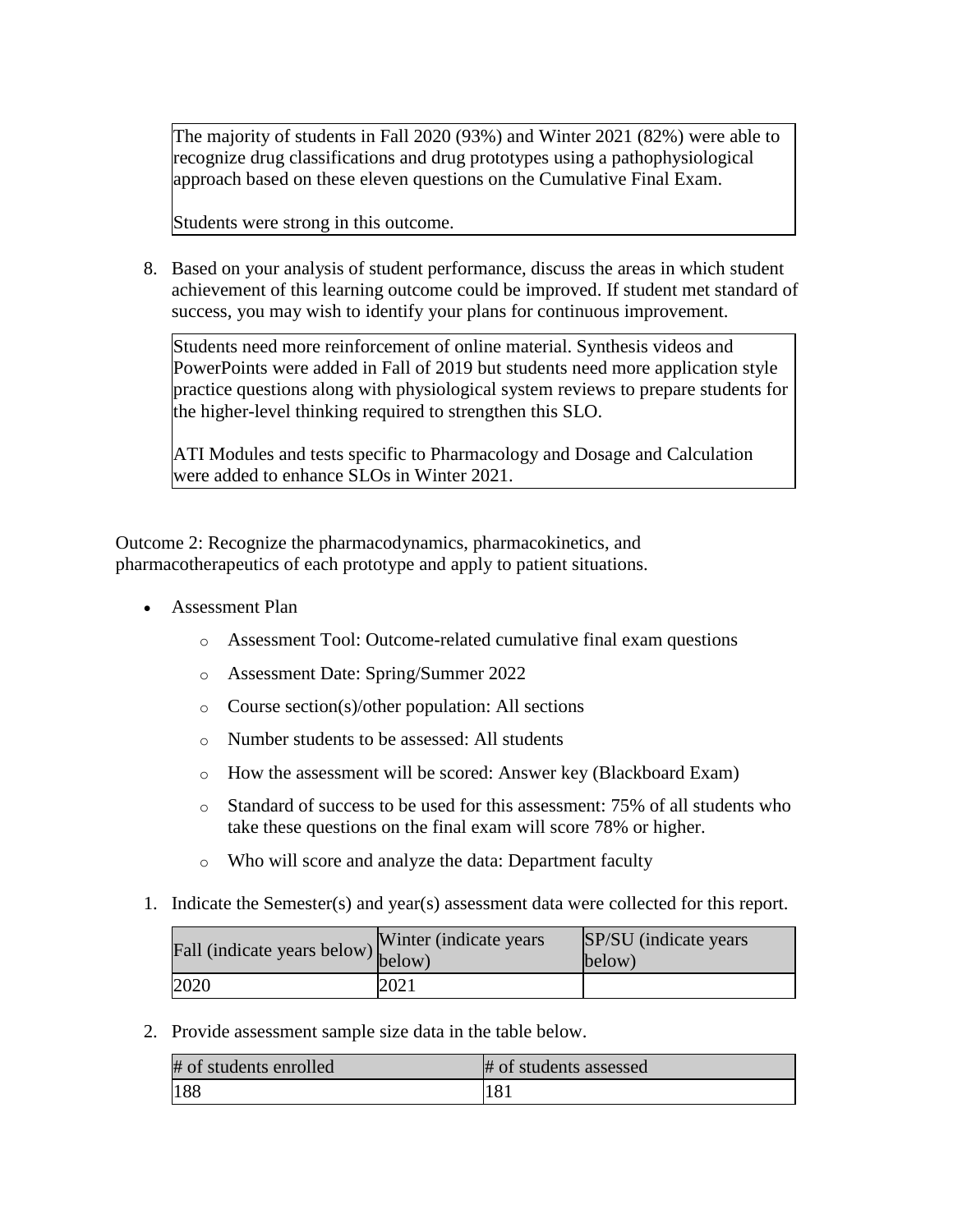3. If the number of students assessed differs from the number of students enrolled, please explain why all enrolled students were not assessed, e.g. absence, withdrawal, or did not complete activity.

Five students from Fall 2020 withdrew from the course and two from Winter 2021 withdrew from the course.

4. Describe how students from all populations (day students on campus, DL, MM, evening, extension center sites, etc.) were included in the assessment based on your selection criteria.

Thirteen students were in a weekly virtual environment.

One hundred and sixty-eight students were in DL sections.

5. Describe the process used to assess this outcome. Include a brief description of this tool and how it was scored.

Twenty-three questions on the Cumulative Final Exam were aligned with this Student Learning Outcome (SLO) and measured using Blackboard Course Reports.

6. Briefly describe assessment results based on data collected for this outcome and tool during the course assessment. Discuss the extent to which students achieved this learning outcome and indicate whether the standard of success was met for this outcome and tool.

Met Standard of Success: No

The Fall 2020 and Winter 2021 outcome average was 74.4%.

The standard of success was not met.

7. Based on your interpretation of the assessment results, describe the areas of strength in student achievement of this learning outcome.

Six out of seven cohorts were able to achieve this outcome on the Guided Reflection Question sets which demonstrates their knowledge of how to apply these concepts to patient situations.

All four of the Winter 21 cohorts scored 91% or higher on the Dosage and Calculation Proctored ATI exams. The seven ATI Dosage and Calculation modules and tests in the Winter 2021 semester assisted the students in achieving this goal.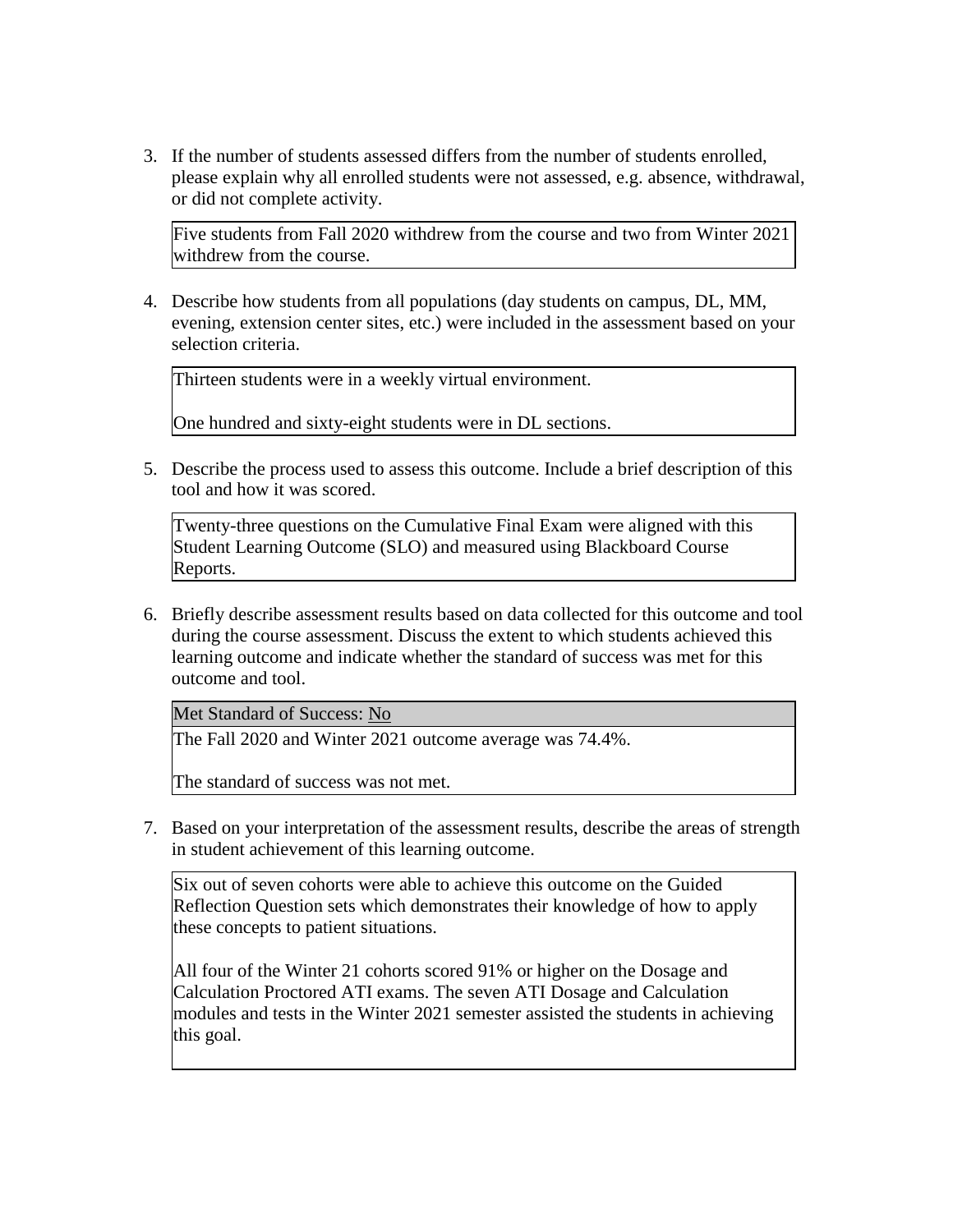Three out of the seven cohorts were able to achieve this outcome on the cumulative final exam. This is an improvement from the previous course assessment on these NCLEX style application type questions.

8. Based on your analysis of student performance, discuss the areas in which student achievement of this learning outcome could be improved. If student met standard of success, you may wish to identify your plans for continuous improvement.

Students need more reinforcement of online material. Synthesis videos and PowerPoints were added in Fall of 2019 but students need more application style practice questions along with physiological system reviews to prepare students for the higher-level thinking required to strengthen this Student Learning Outcome  $(SLO's)$ .

ATI Modules and tests specific to Pharmacology and Dosage and Calculation were added to enhance SLO's in Winter 2021.

Faculty teaching this course in Winter of 2021 recognized that at least 80% of students were obtaining their answers to all of the ATI tests from outside sources and students were not spending the minimum recommended amount of time on the lessons and the tests.

ATI was made aware of what happened in Winter of 2021 and will be working on changing their questions and investigating those outside sources.

Syllabus was changed in Spring/Summer of 2021 to decrease the weight of the ATI Module lessons and tests and also require the minimum amount of recommended time on lessons and tests as part of their grade.

While the students did not meet the standard of success using the Cumulative Final Exam questions, there is other evidence in the course that they do understand the concepts and are attaining the knowledge to be successful.

Outcome 2: Recognize the pharmacodynamics, pharmacokinetics, and pharmacotherapeutics of each prototype and apply to patient situations.

- Assessment Plan
	- o Assessment Tool: Three outcome-related Guided Reflection question sets
	- o Assessment Date: Spring/Summer 2022
	- o Course section(s)/other population: All sections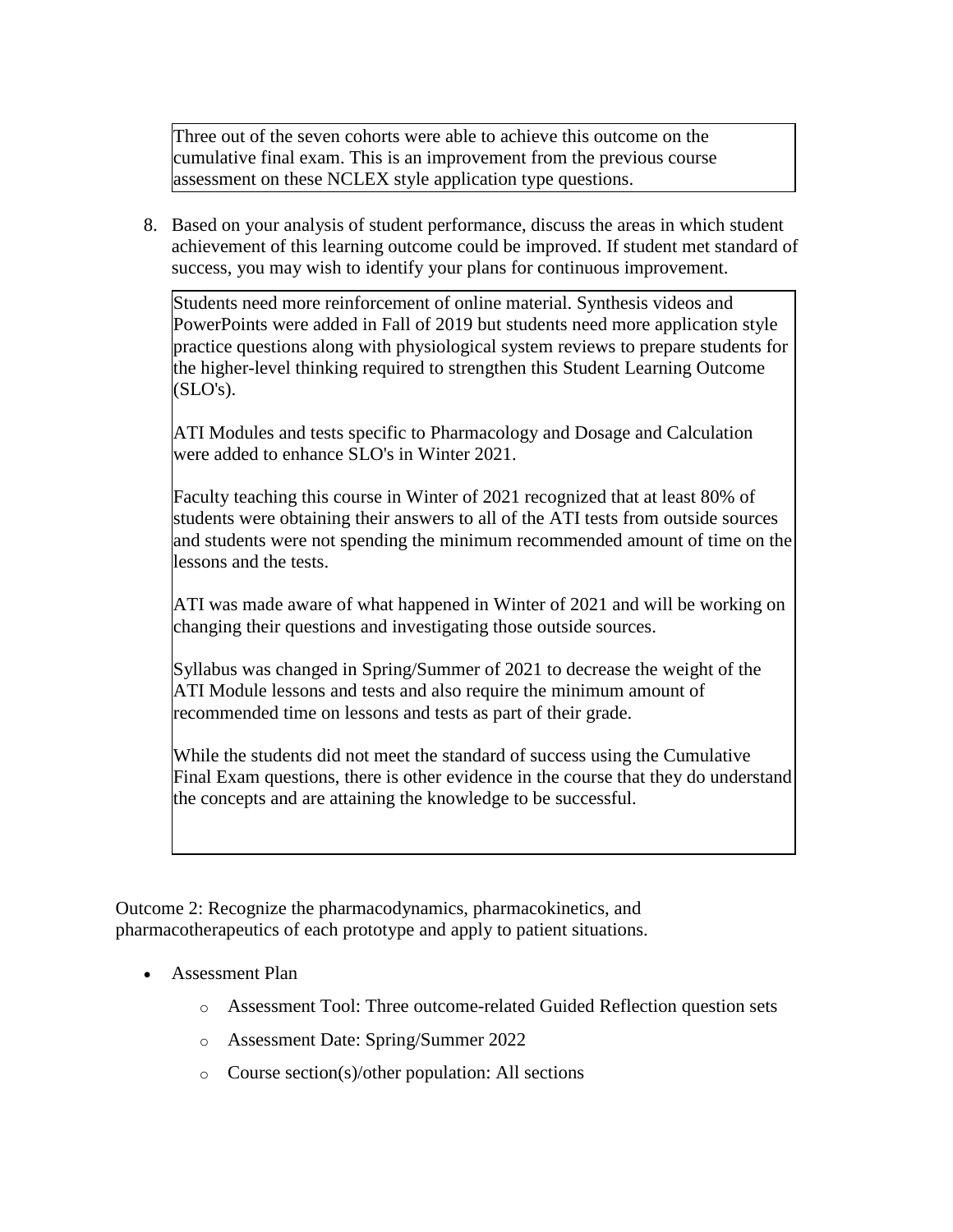- o Number students to be assessed: All Students
- o How the assessment will be scored: A grading rubric will score the Guided Reflection question sets.
- o Standard of success to be used for this assessment: 90% of all students who submit the Guided Reflection question sets will score 78% or higher.
- o Who will score and analyze the data: Departmental faculty
- 1. Indicate the Semester(s) and year(s) assessment data were collected for this report.

| Fall (indicate years below) below) | Winter (indicate years) | SP/SU (indicate years)<br>below) |
|------------------------------------|-------------------------|----------------------------------|
| 2020                               | 2021                    |                                  |

2. Provide assessment sample size data in the table below.

| # of students enrolled | # of students assessed |
|------------------------|------------------------|
| 188                    | 181                    |

3. If the number of students assessed differs from the number of students enrolled, please explain why all enrolled students were not assessed, e.g. absence, withdrawal, or did not complete activity.

Five students from Fall 2020 withdrew from the course and two from Winter 2021 withdrew from the course.

4. Describe how students from all populations (day students on campus, DL, MM, evening, extension center sites, etc.) were included in the assessment based on your selection criteria.

Thirteen students were in a weekly virtual environment.

One hundred and sixty-eight students were in DL sections.

5. Describe the process used to assess this outcome. Include a brief description of this tool and how it was scored.

Three Guided Reflection question sets from Virtual Simulation were aligned with this Student Learning Outcome (SLO) and measured using Blackboard Course Reports.

6. Briefly describe assessment results based on data collected for this outcome and tool during the course assessment. Discuss the extent to which students achieved this learning outcome and indicate whether the standard of success was met for this outcome and tool.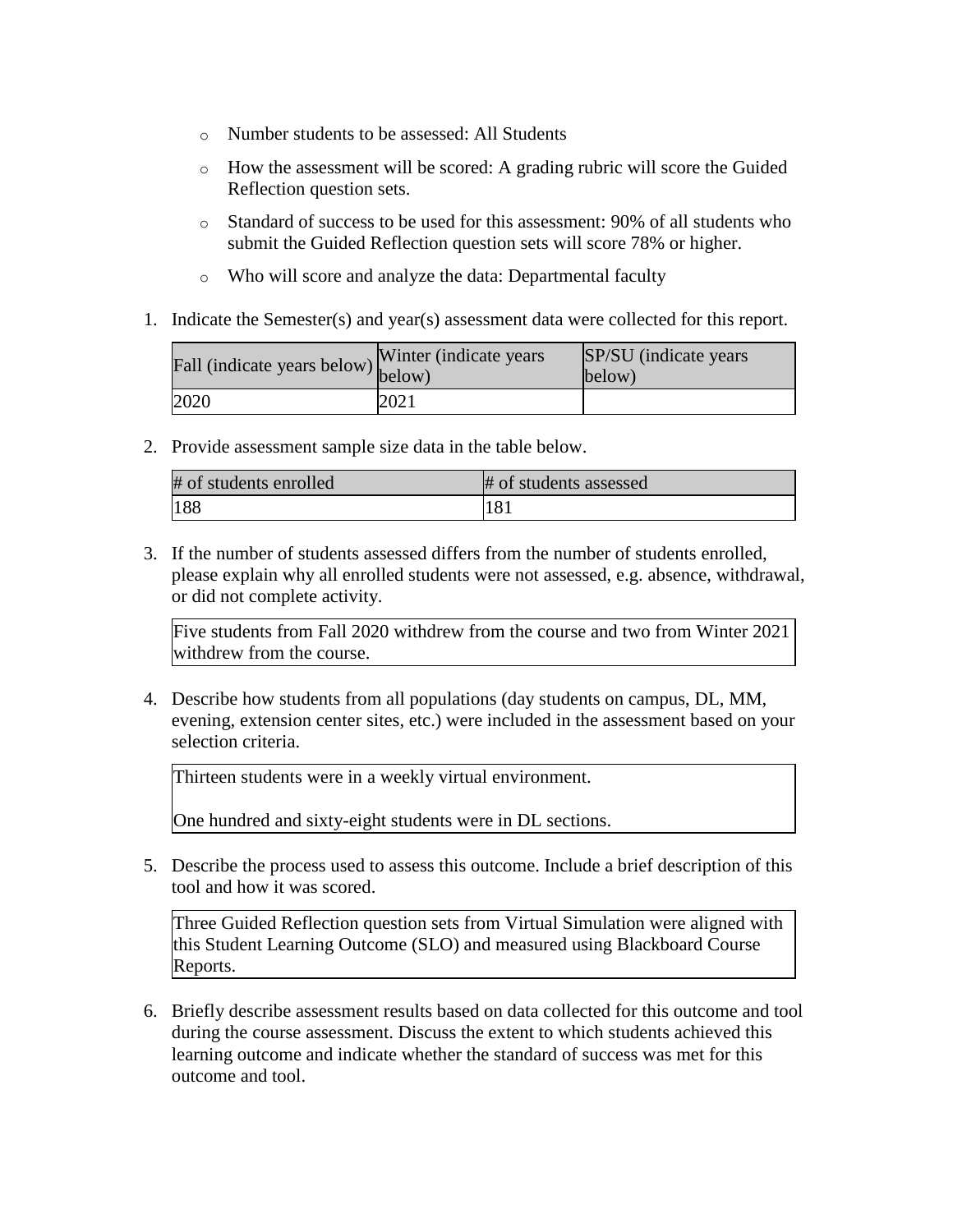Met Standard of Success: Yes

The Fall 2020 to Winter 2021 total outcome average was 90.6%

The standard of success was met.

7. Based on your interpretation of the assessment results, describe the areas of strength in student achievement of this learning outcome.

Six out of seven cohorts were able to achieve this outcome on the Guided Reflection Question sets which demonstrates their knowledge of how to apply these concepts to patient situations.

All four of the Winter 21 cohorts scored 91% or higher on the Dosage and Calculation Proctored ATI exams. The seven ATI Dosage and Calculation modules and tests in the Winter 2021 semester assisted the students in achieving this goal.

Three out of the seven cohorts were able to achieve this outcome on the cumulative final exam. This is an improvement from the previous course assessment on these NCLEX style application type questions.

8. Based on your analysis of student performance, discuss the areas in which student achievement of this learning outcome could be improved. If student met standard of success, you may wish to identify your plans for continuous improvement.

Students need more reinforcement of online material. Synthesis videos and PowerPoints were added in Fall of 2019 but students need more application style practice questions along with physiological system reviews to prepare students for the higher-level thinking required to strengthen this Student Learning Outcome  $(SLO's)$ .

ATI Modules and tests specific to Pharmacology and Dosage and Calculation were added to enhance SLO's in Winter 2021.

Faculty teaching this course in Winter of 2021 recognized that at least 80% of students were obtaining their answers to all of the ATI tests from outside sources and students were not spending the minimum recommended amount of time on the lessons and the tests.

ATI was made aware of what happened in Winter of 2021 and will be working on changing their questions and investigating those outside sources.

Syllabus was changed in Spring/Summer of 2021 to decrease the weight of the ATI Module lessons and tests and also require the minimum amount of recommended time on lessons and tests as part of their grade.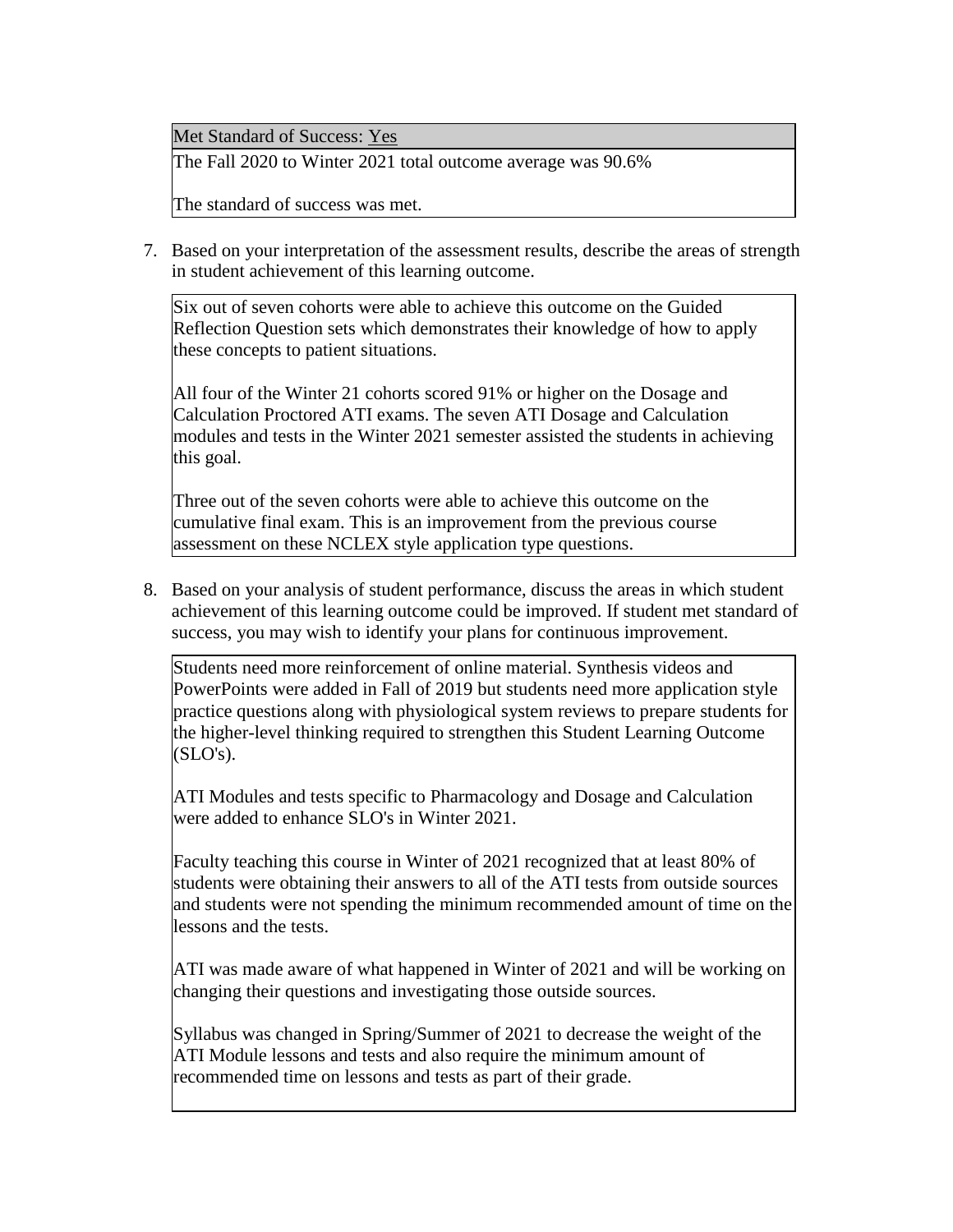While the students did not meet the standard of success using the Cumulative Final Exam questions, there is other evidence in the course that they do understand the concepts and are attaining the knowledge to be successful.

Outcome 2: Recognize the pharmacodynamics, pharmacokinetics, and pharmacotherapeutics of each prototype and apply to patient situations.

- Assessment Plan
	- o Assessment Tool: ATI Dosage and Calculation Fundamentals Proctored Exam
	- o Assessment Date: Spring/Summer 2022
	- o Course section(s)/other population: All sections
	- o Number students to be assessed: All students
	- o How the assessment will be scored: External evaluation by ATI Assessment Technologies LLC.
	- o Standard of success to be used for this assessment: 80% of students will score Level I or Level II or higher on the exam.
	- o Who will score and analyze the data: ATI Assessment Technologies LLC will score and Course Coordinator will analyze the data.
- 1. Indicate the Semester(s) and year(s) assessment data were collected for this report.

| Fall (indicate years below) below) | Winter (indicate years) | SP/SU (indicate years)<br>below) |
|------------------------------------|-------------------------|----------------------------------|
|                                    | 2021                    |                                  |

2. Provide assessment sample size data in the table below.

| # of students enrolled | # of students assessed |
|------------------------|------------------------|
| 100                    |                        |

3. If the number of students assessed differs from the number of students enrolled, please explain why all enrolled students were not assessed, e.g. absence, withdrawal, or did not complete activity.

Two students withdrew from the course in Winter 2021. ATI testing was not part of the curriculum for Fall 2020.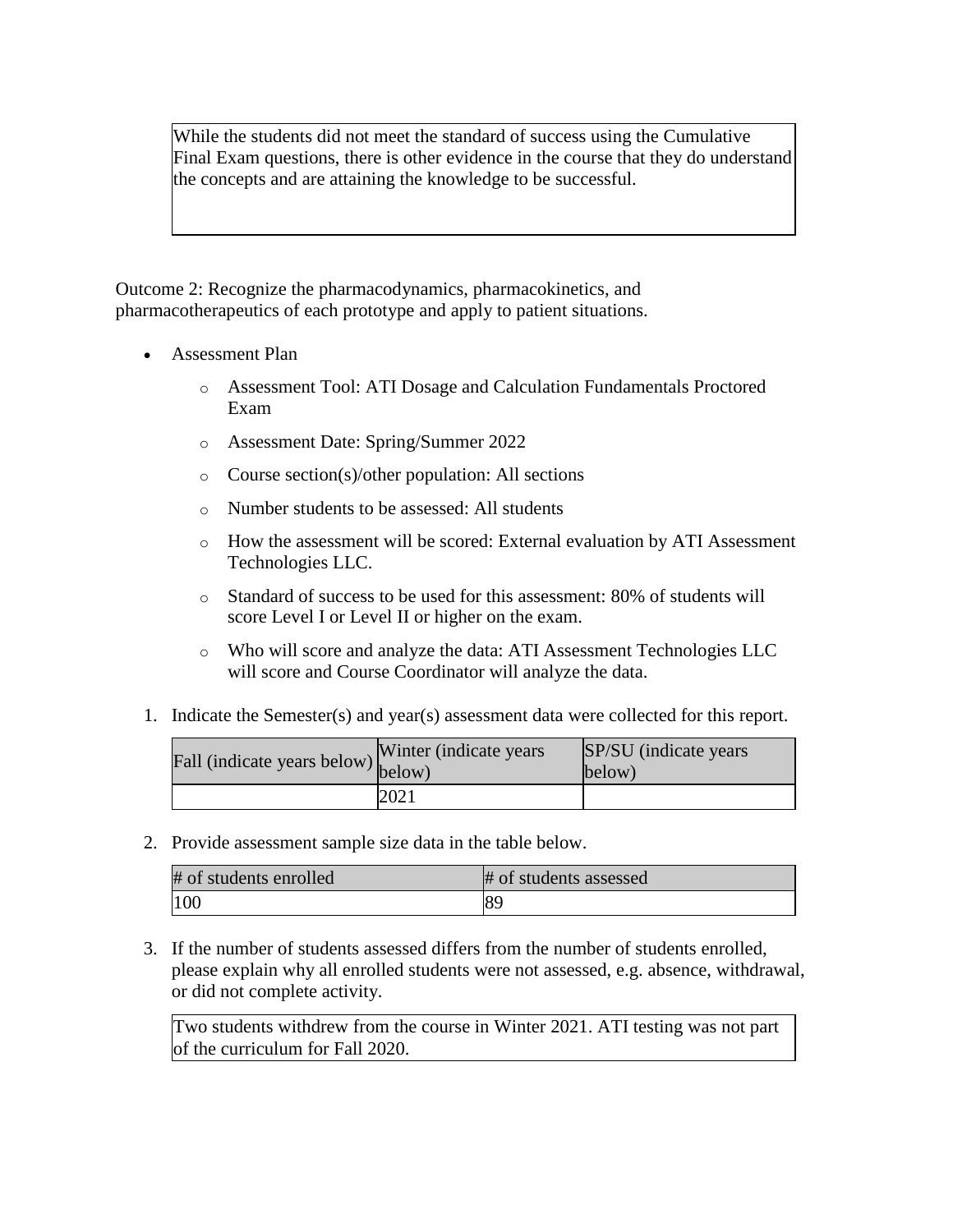4. Describe how students from all populations (day students on campus, DL, MM, evening, extension center sites, etc.) were included in the assessment based on your selection criteria.

Thirteen students were in a weekly virtual environment.

One hundred and sixty-eight students were in DL sections.

5. Describe the process used to assess this outcome. Include a brief description of this tool and how it was scored.

ATI Testing was not a part of the entire Fall 2020 cohort.

Eighty-nine students who took the exam of the ninety-six students from Winter 2021 cohort were assessed using a proctored ATI Fundamentals Dosage and Calculation Exam. ATI scored each students test.

6. Briefly describe assessment results based on data collected for this outcome and tool during the course assessment. Discuss the extent to which students achieved this learning outcome and indicate whether the standard of success was met for this outcome and tool.

Met Standard of Success: Yes

Ninety-three percent of the Winter 2021 cohort (89 of 96 students) scored an average of 92.8% on the proctored Fundamentals Dosage and Calculation Exam.

**Note:** ATI does not level their proctored Dosage and Calculation exams but rather gives an average for each cohort.

The SLO was met for the Winter 2021 cohort.

7. Based on your interpretation of the assessment results, describe the areas of strength in student achievement of this learning outcome.

Six out of seven cohorts were able to achieve this outcome on the Guided Reflection Question sets which demonstrates their knowledge of how to apply these concepts to patient situations.

All four of the Winter 21 cohorts scored 91% or higher on the Dosage and Calculation Proctored ATI exams. The seven ATI Dosage and Calculation modules and tests in the Winter 2021 semester assisted the students in achieving this goal.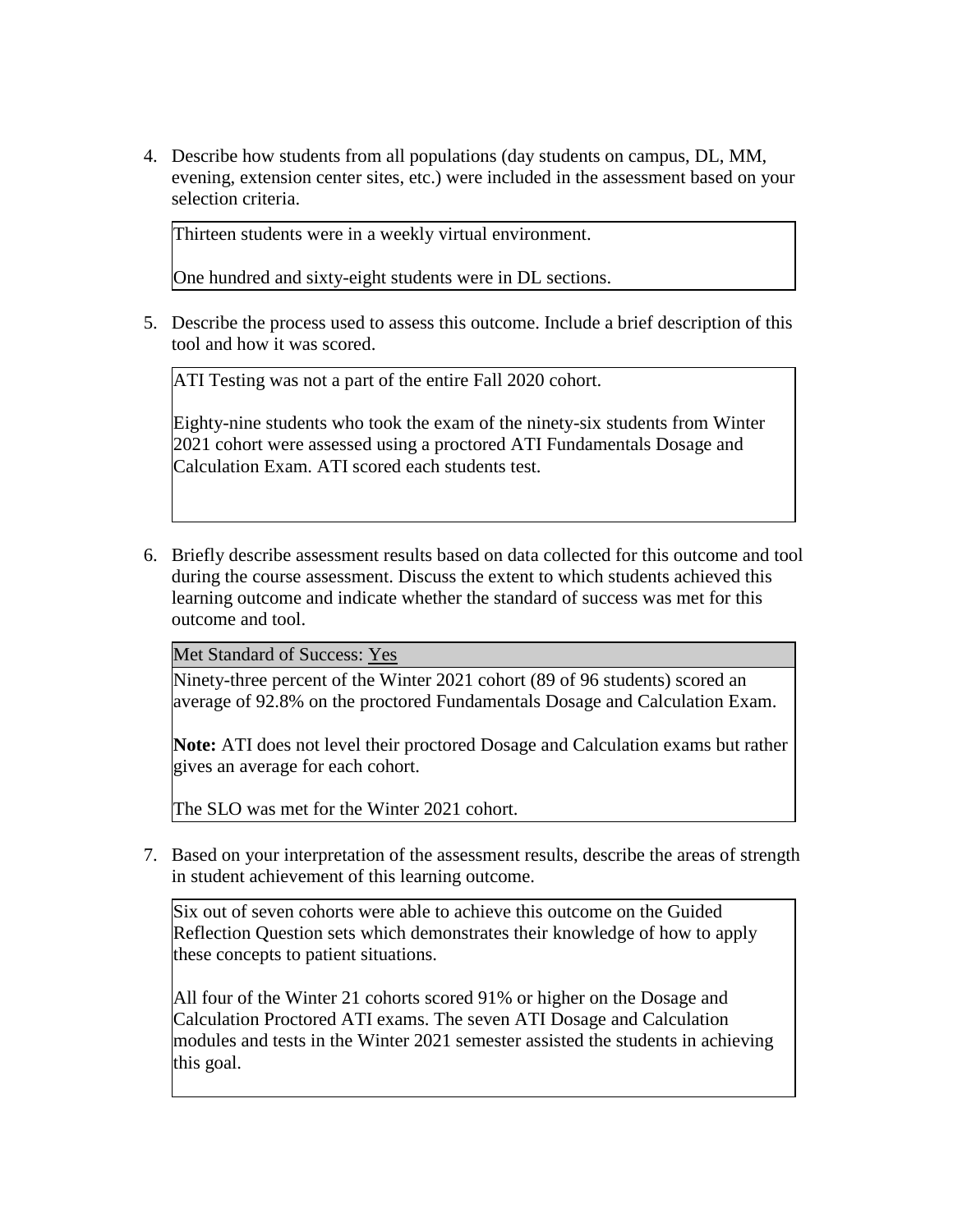Three out of the seven cohorts were able to achieve this outcome on the cumulative final exam. This is an improvement from the previous course assessment on these NCLEX style application type questions.

8. Based on your analysis of student performance, discuss the areas in which student achievement of this learning outcome could be improved. If student met standard of success, you may wish to identify your plans for continuous improvement.

Students need more reinforcement of online material. Synthesis videos and PowerPoints were added in Fall of 2019 but students need more application style practice questions along with physiological system reviews to prepare students for the higher-level thinking required to strengthen this Student Learning Outcome  $(SLO's)$ .

ATI Modules and tests specific to Pharmacology and Dosage and Calculation were added to enhance SLO's in Winter 2021.

Faculty teaching this course in Winter of 2021 recognized that at least 80% of students were obtaining their answers to all of the ATI tests from outside sources and students were not spending the minimum recommended amount of time on the lessons and the tests.

ATI was made aware of what happened in Winter of 2021 and will be working on changing their questions and investigating those outside sources.

Syllabus was changed in Spring/Summer of 2021 to decrease the weight of the ATI Module lessons and tests and also require the minimum amount of recommended time on lessons and tests as part of their grade.

While the students did not meet the standard of success using the Cumulative Final Exam questions, there is other evidence in the course that they do understand the concepts and are attaining the knowledge to be successful.

Outcome 3: Recognize nursing considerations along with safety implications and drug dosage calculations for prototypical drugs in each classification and apply to patient situations.

- Assessment Plan
	- o Assessment Tool: Outcome-related cumulative final exam questions
	- o Assessment Date: Spring/Summer 2022
	- o Course section(s)/other population: All sections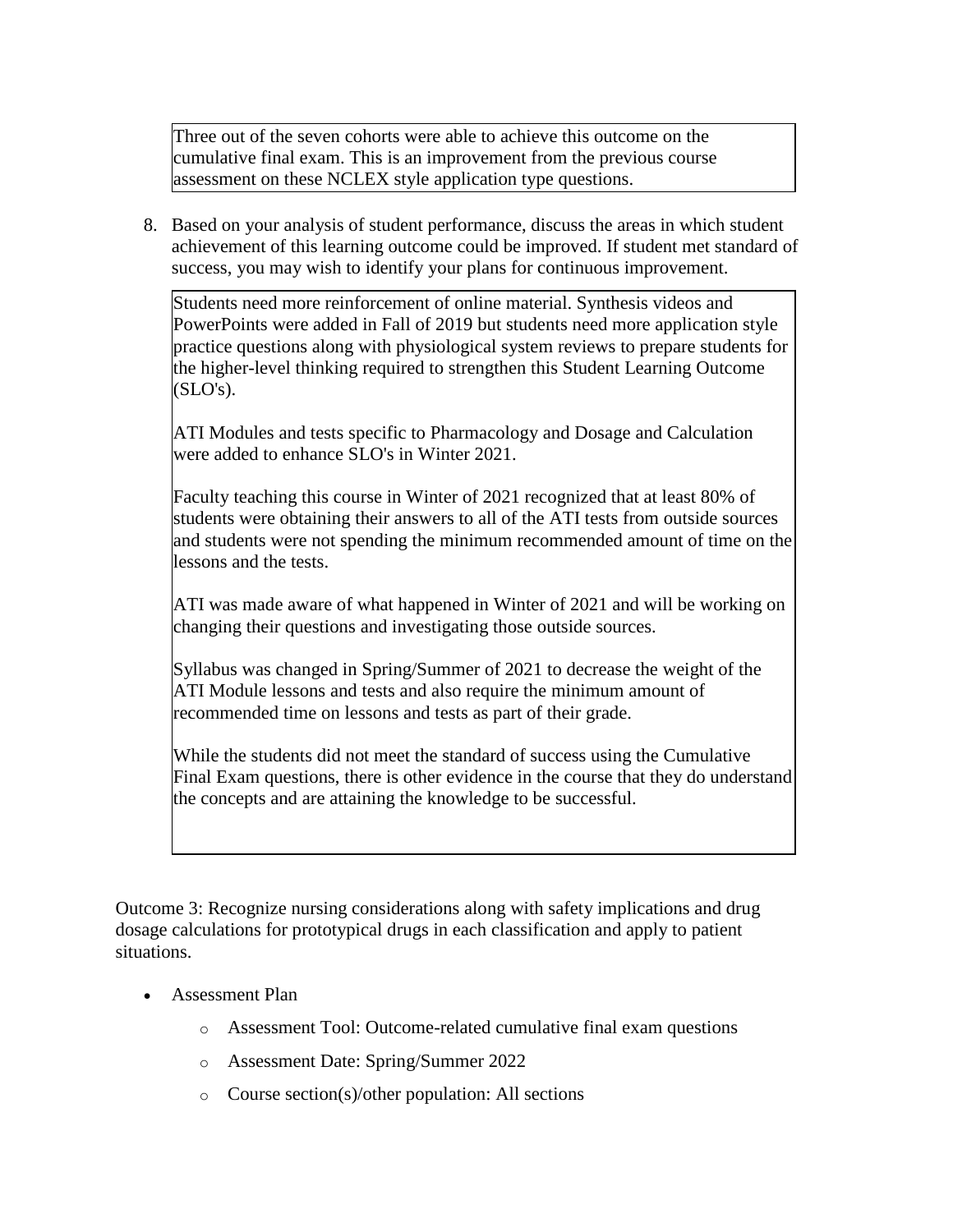- o Number students to be assessed: All students
- o How the assessment will be scored: Answer key (Blackboard Exam)
- o Standard of success to be used for this assessment: 75% of all students who take these questions on the final exam will score 78% or higher.
- o Who will score and analyze the data: Department faculty
- 1. Indicate the Semester(s) and year(s) assessment data were collected for this report.

| rall (indicate years below) below) | Winter (indicate years) | SP/SU (indicate years)<br>below) |
|------------------------------------|-------------------------|----------------------------------|
| 2020                               | 2021                    |                                  |

2. Provide assessment sample size data in the table below.

| # of students enrolled | # of students assessed |
|------------------------|------------------------|
| 188                    | 181                    |

3. If the number of students assessed differs from the number of students enrolled, please explain why all enrolled students were not assessed, e.g. absence, withdrawal, or did not complete activity.

Five students from Fall 2020 withdrew from the course and two from Winter 2021 withdrew from the course.

4. Describe how students from all populations (day students on campus, DL, MM, evening, extension center sites, etc.) were included in the assessment based on your selection criteria.

Thirteen students were in a weekly virtual environment.

One hundred and sixty-eight students were in DL sections.

5. Describe the process used to assess this outcome. Include a brief description of this tool and how it was scored.

Twenty-six questions cumulative final questions were aligned with this Student Learning Outcome (SLO) and measured using Blackboard Course Reports.

6. Briefly describe assessment results based on data collected for this outcome and tool during the course assessment. Discuss the extent to which students achieved this learning outcome and indicate whether the standard of success was met for this outcome and tool.

Met Standard of Success: No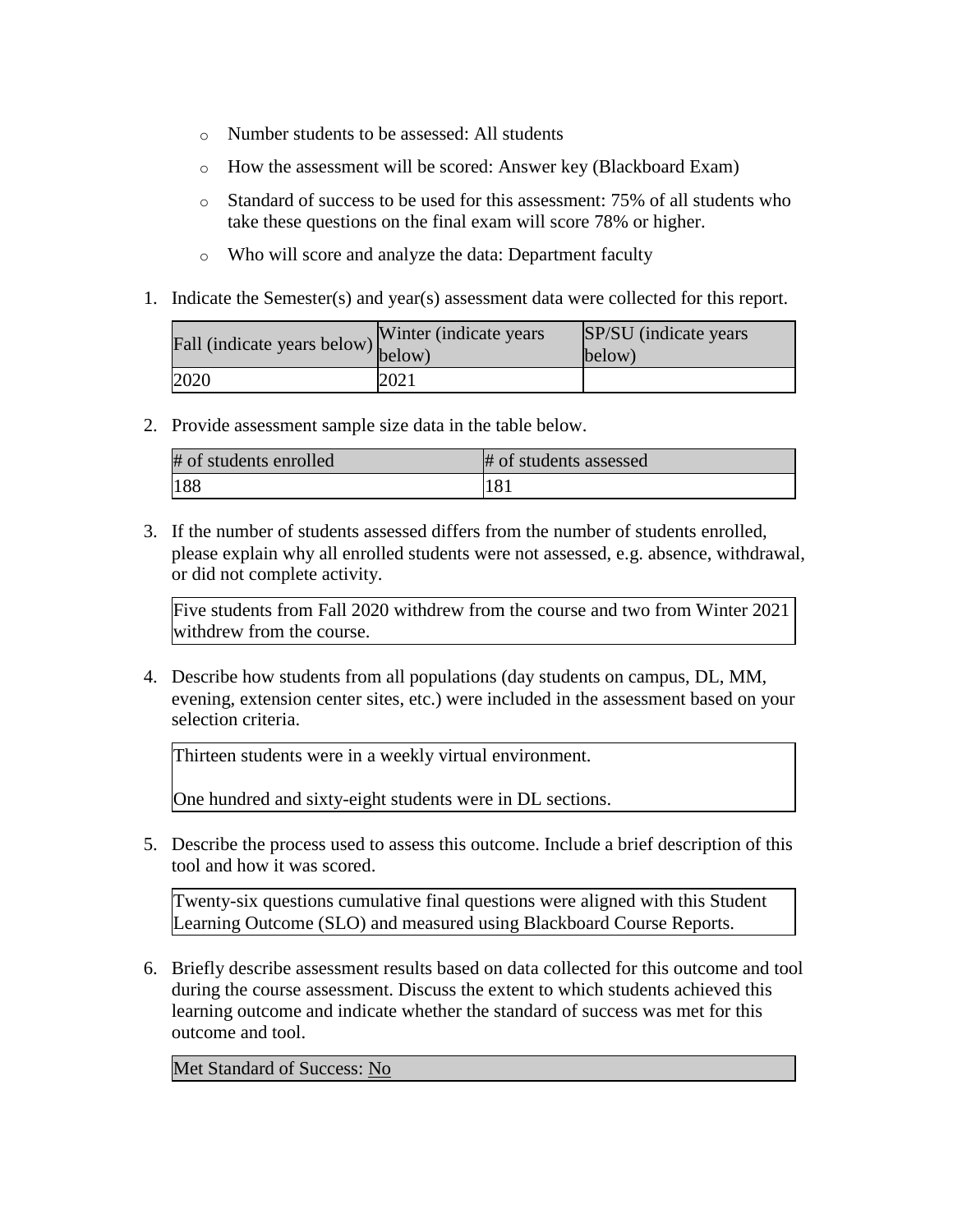The Fall 2020 to Winter 2021 total outcome average was 72.9%.

The standard of success was not met.

7. Based on your interpretation of the assessment results, describe the areas of strength in student achievement of this learning outcome.

All four of the Winter 21 cohorts scored 91% or higher on the Dosage and Calculation Proctored ATI exams. The seven ATI Dosage and Calculation modules and tests in Winter 21 semester assisted the students in achieving this goal.

One out of seven cohorts were able to achieve 78% or higher on the cumulative final exam.

Students are challenged by these application style questions on the Cumulative Final Exam since they are all new questions.

8. Based on your analysis of student performance, discuss the areas in which student achievement of this learning outcome could be improved. If student met standard of success, you may wish to identify your plans for continuous improvement.

Students need more reinforcement of online material. Synthesis videos and PowerPoints were added in Fall of 2019 but students needed more application style practice questions along with physiological system reviews to prepare students for the higher-level thinking required to strengthen this Student Learning Outcome (SLO's).

ATI Modules and tests specific to Pharmacology and Dosage and Calculation were added to enhance SLO's in Winter 2021.

Faculty teaching this course in Winter of 2021 recognized that at least 80% of students were obtaining their answers to all of the ATI tests from outside sources and students were not spending the minimum recommended amount of time on the lessons and the tests.

ATI was made aware of what happened in Winter of 2021 and will be working on changing their questions and investigating those outside sources.

Syllabus was changed in Spring/Summer of 2021 to decrease the weight of the ATI Module lessons and tests and also require the minimum amount of recommended time on lessons and tests as part of their grade.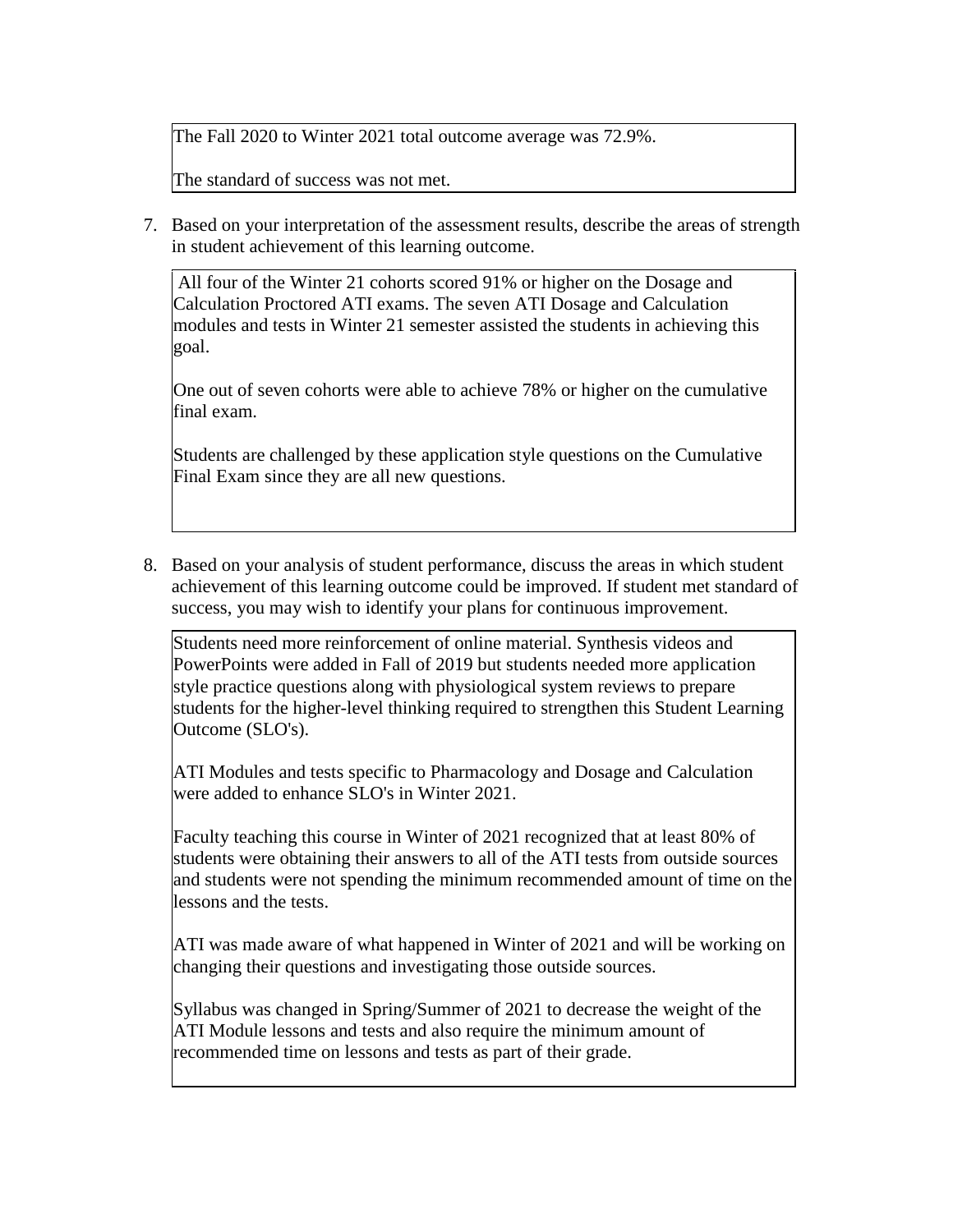While the students did not meet the standard of success using the Cumulative Final Exam questions, there is other evidence in the course that they do understand the concepts and are attaining the knowledge to be successful.

Outcome 3: Recognize nursing considerations along with safety implications and drug dosage calculations for prototypical drugs in each classification and apply to patient situations.

- Assessment Plan
	- o Assessment Tool: ATI Dosage Calculation Fundamentals Proctored Exam
	- o Assessment Date: Fall 2022
	- o Course section(s)/other population: All sections
	- o Number students to be assessed: All students
	- o How the assessment will be scored: External evaluation by ATI Assessment Technologies LLC
	- o Standard of success to be used for this assessment: 80% of students will score Level I or Level II or higher on the exam
	- o Who will score and analyze the data: ATI Assessment Technologies LLC will score and Course Coordinator will analyze the data.
- 1. Indicate the Semester(s) and year(s) assessment data were collected for this report.

| Fall (indicate years below) below) | Winter (indicate years) | SP/SU (indicate years)<br>below) |
|------------------------------------|-------------------------|----------------------------------|
|                                    | 2021                    |                                  |

2. Provide assessment sample size data in the table below.

| # of students enrolled | # of students assessed |
|------------------------|------------------------|
| 100                    |                        |

3. If the number of students assessed differs from the number of students enrolled, please explain why all enrolled students were not assessed, e.g. absence, withdrawal, or did not complete activity.

Five students from Fall 2020 withdrew from the course and two from Winter 2021 withdrew from the course.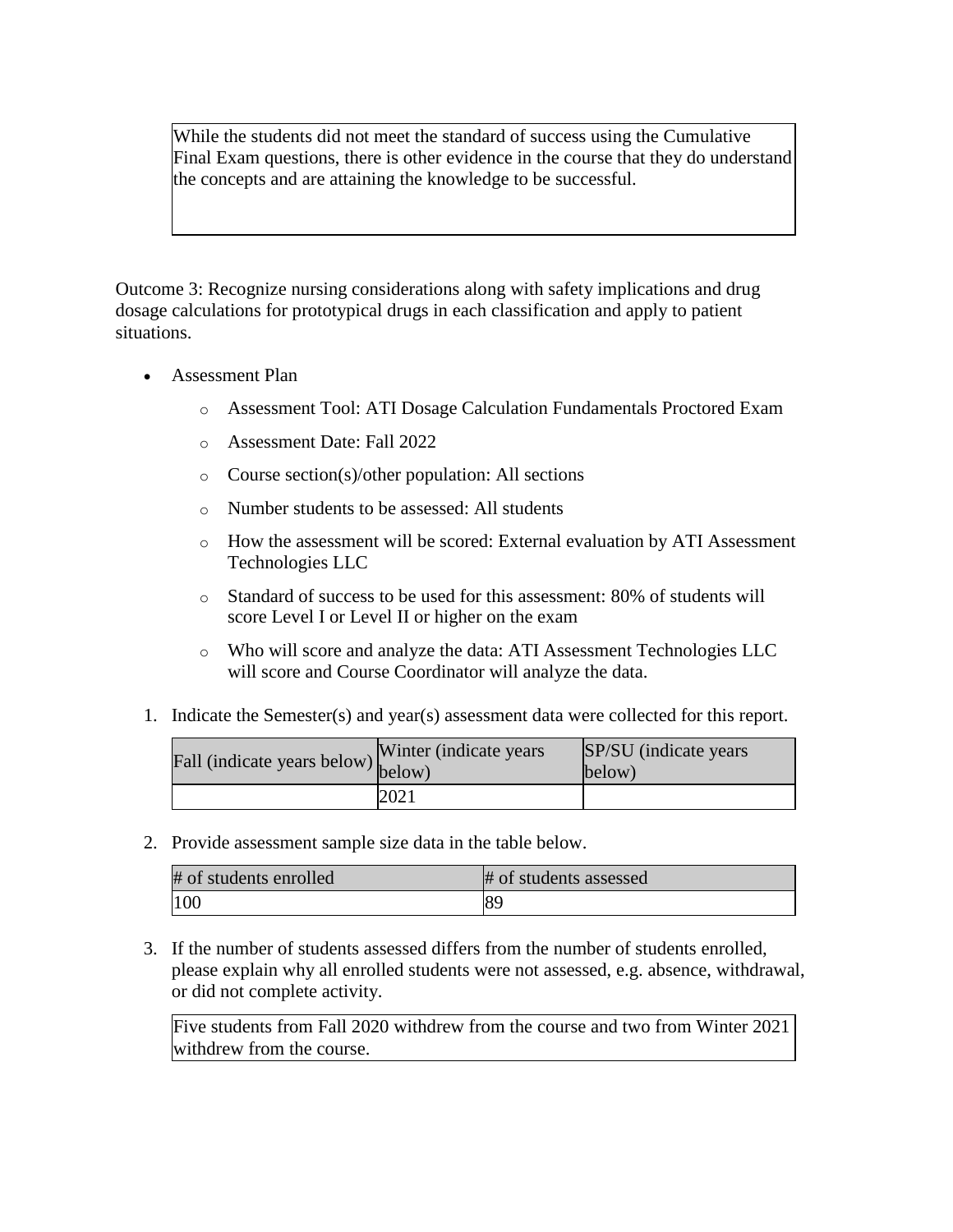4. Describe how students from all populations (day students on campus, DL, MM, evening, extension center sites, etc.) were included in the assessment based on your selection criteria.

Thirteen students were in a weekly virtual environment.

One hundred and sixty-eight students were in DL sections.

5. Describe the process used to assess this outcome. Include a brief description of this tool and how it was scored.

ATI Testing was not a part of the entire Fall 2020 cohort.

Eighty-nine students out of 96 in Winter 2021 students were assessed using a proctored ATI Fundamentals Dosage and Calculation Exam in the last 1-2 weeks of the course. ATI scored each students exam.

6. Briefly describe assessment results based on data collected for this outcome and tool during the course assessment. Discuss the extent to which students achieved this learning outcome and indicate whether the standard of success was met for this outcome and tool.

Met Standard of Success: Yes

Ninety-three percent (89 of 96 students) of the Winter 2021 cohort scored an average of 92.8% on the proctored Fundamentals Dosage and Calculation Exam.

**Note:** ATI does not level their Dosage and Calculation Exams but rather uses an average for a cohort.

The SLO was met for the Winter 2021 cohort.

7. Based on your interpretation of the assessment results, describe the areas of strength in student achievement of this learning outcome.

All four of the Winter 21 cohorts scored 91% or higher on the Dosage and Calculation Proctored ATI exams. The seven ATI Dosage and Calculation modules and tests in Winter 21 semester assisted the students in achieving this goal.

One out of seven cohorts were able to achieve 78% or higher on the cumulative final exam.

Students are challenged by these application style questions on the Cumulative Final Exam since they are all new questions.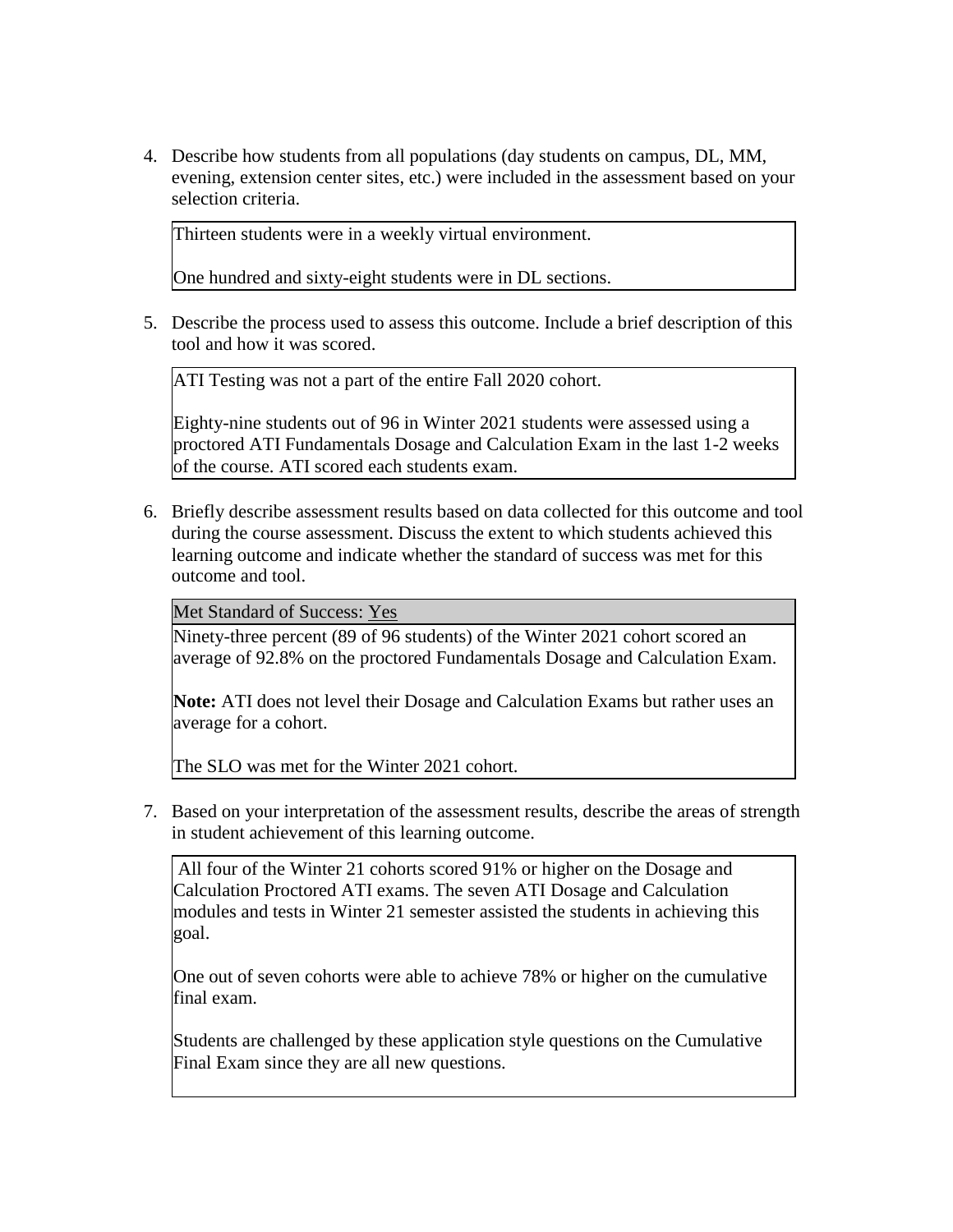8. Based on your analysis of student performance, discuss the areas in which student achievement of this learning outcome could be improved. If student met standard of success, you may wish to identify your plans for continuous improvement.

Students need more reinforcement of online material. Synthesis videos and PowerPoints were added in Fall of 2019 but students needed more application style practice questions along with physiological system reviews to prepare students for the higher-level thinking required to strengthen this Student Learning Outcome (SLO's).

ATI Modules and tests specific to Pharmacology and Dosage and Calculation were added to enhance SLO's in Winter 2021.

Faculty teaching this course in Winter of 2021 recognized that at least 80% of students were obtaining their answers to all of the ATI tests from outside sources and students were not spending the minimum recommended amount of time on the lessons and the tests.

ATI was made aware of what happened in Winter of 2021 and will be working on changing their questions and investigating those outside sources.

Syllabus was changed in Spring/Summer of 2021 to decrease the weight of the ATI Module lessons and tests and also require the minimum amount of recommended time on lessons and tests as part of their grade.

While the students did not meet the standard of success using the Cumulative Final Exam questions, there is other evidence in the course that they do understand the concepts and are attaining the knowledge to be successful.

#### **III. Course Summary and Intended Changes Based on Assessment Results**

1. Based on the previous report's Intended Change(s) identified in Section I above, please discuss how effective the changes were in improving student learning.

The changes of incorporating the ATI Dosage and Calculation Module lessons/practice tests and Dosage and Calculation proctored exam were beneficial for the Winter 2021 students in attaining confidence in their ability to calculate drug doses safely.

This should enable those students to be confident in their calculation skills throughout the entire nursing curriculum. Linking the first two SLOs with the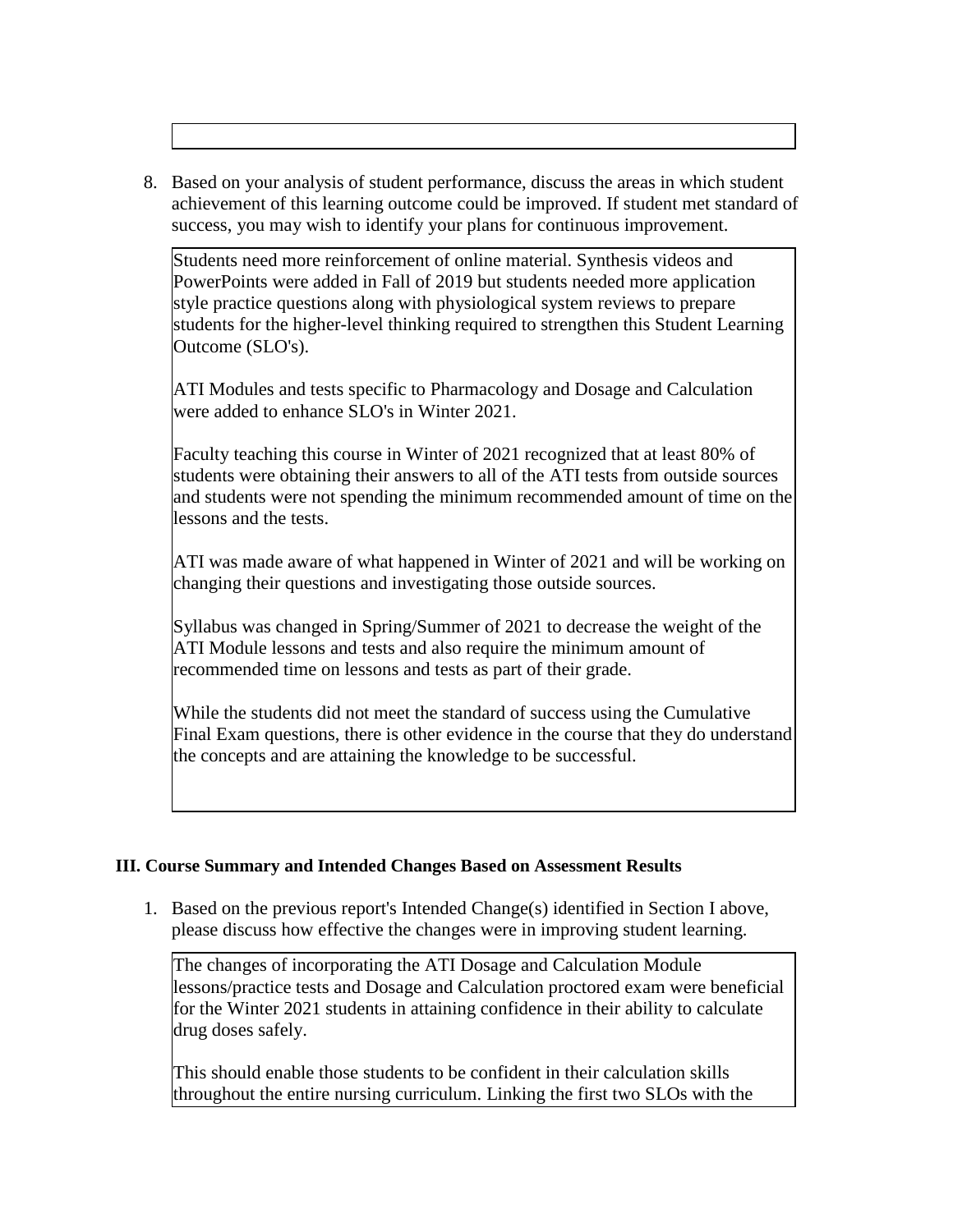Guided Reflection question sets are beneficial by increasing critical thinking and clinical judgment which is required for nursing students to be successful on the NCLEX style exam questions throughout the nursing curriculum.

Students are challenged academically when taking microbiology, pathophysiology, and sometimes Nursing Concepts I along with pharmacology which is the rationale for not changing the percentage of students to 90% achieving the Student Learning Outcomes.

2. Describe your overall impression of how this course is meeting the needs of students. Did the assessment process bring to light anything about student achievement of learning outcomes that surprised you?

The Student Learning Outcomes (SLO) were not met so changes need to be made in the entire course to improve two of the three SLOs. Knowledge quizzes were added previously for each module but only a few students utilized these each semester as a study guide.

ATI Pharmacology Made Easy and Dosage and Calculation Modules were added in Winter in 2021.

The Master Syllabus needs to be updated to include requiring Microbiology and Pathophysiology be taken prior to taking Pharmacology to improve two of the three SLO's.

The Guided Reflection Questions sets need to be revised to include more critical thinking and clinical judgment questions to increase the student's understanding of nursing assessments and nursing interventions for the Cumulative Final Exam questions.

The first two SLOs should not be linked with the Assessment Tool which is the ATI Dosage and Calculation Fundamentals proctored exam since the third SLO is the only outcome linked to dosage and calculation.

The Assessment Tool which is the ATI Dosage and Calculation Fundamentals proctored exam should be changed to state that 90% of the students taking this proctored exam will score 90% or higher as the measurement of success instead of a Level I or Level II on the exam since ATI does not use this leveling for all of their Dosage and Calculation proctored exams.

Decreasing the number of Cumulative Final Exam questions used to evaluate the SLOs to between five to eight questions per SLO is recommended instead of using all the questions on the Cumulative Final Exam.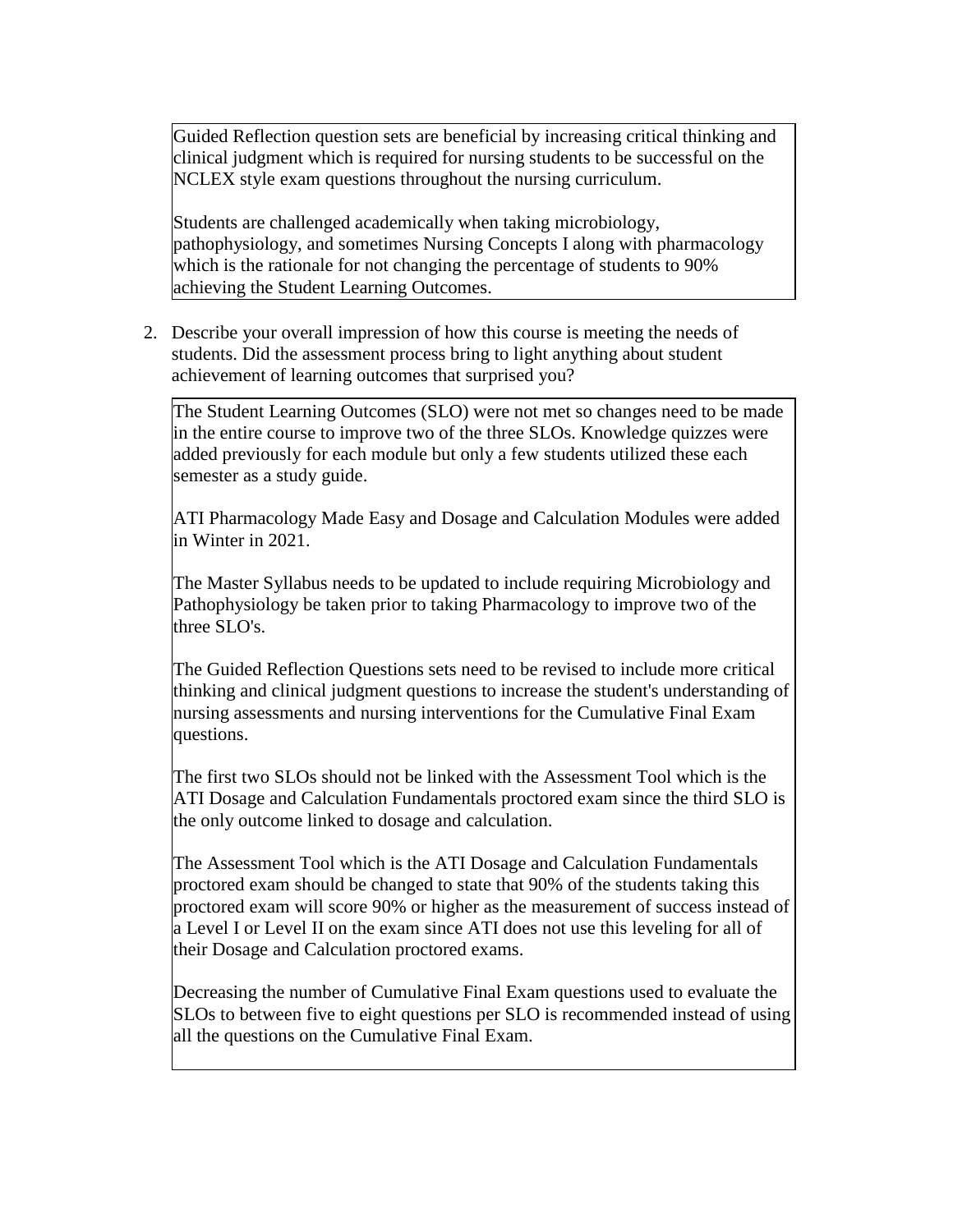The co-requisite requirement for Microbiology and Pathophysiology should be changed to a pre-requisite with a B- average similar to anatomy and physiology to improve student understanding of this course's SLOs.

3. Describe when and how this information, including the action plan, was or will be shared with Departmental Faculty.

This course assessment will be shared in the Fall 2021 Nursing Faculty meeting.

4.

### Intended Change(s)

| <b>Intended Change</b> | Description of the<br>change                                                                                                                                                                                                                                                                                                  | Rationale                                                                                                                                                                                                                                                     | Implementation<br>Date |
|------------------------|-------------------------------------------------------------------------------------------------------------------------------------------------------------------------------------------------------------------------------------------------------------------------------------------------------------------------------|---------------------------------------------------------------------------------------------------------------------------------------------------------------------------------------------------------------------------------------------------------------|------------------------|
| <b>Assessment Tool</b> | ATI Dosage and<br>Calculation<br>Fundamentals<br>proctored exam<br>requirement should<br>state that 90% of<br>the students taking<br>this proctored exam SLO #1 and SLO<br>90% or higher<br>instead of a Level I<br>or Level II.<br>This exam should<br>also be removed<br>from SLO #1 and<br>SLO#2 as an<br>assessment tool. | ATI does not level<br>any of their Dosage<br>and Calculation<br>Proctored exams.<br>will attain a score of#2 are not linked to<br>the student's ability<br>to successfully and<br>safely calculate<br>dosage and<br>calculation<br>questions, only SLO<br>#3. | 2022                   |
| Pre-requisite          | Require that<br>Microbiology and<br>Pathophysiology<br>must be taken prior<br>to taking<br>Pharmacology and<br>be passed with a B-<br>average.                                                                                                                                                                                | <b>Students taking</b><br><b>NUR 115</b><br>Pharmacology now<br>only have two<br>opportunities to<br>pass this<br>challenging nursing<br>course.<br>Requiring<br>Microbiology and<br>Pathophysiology                                                          | 2022                   |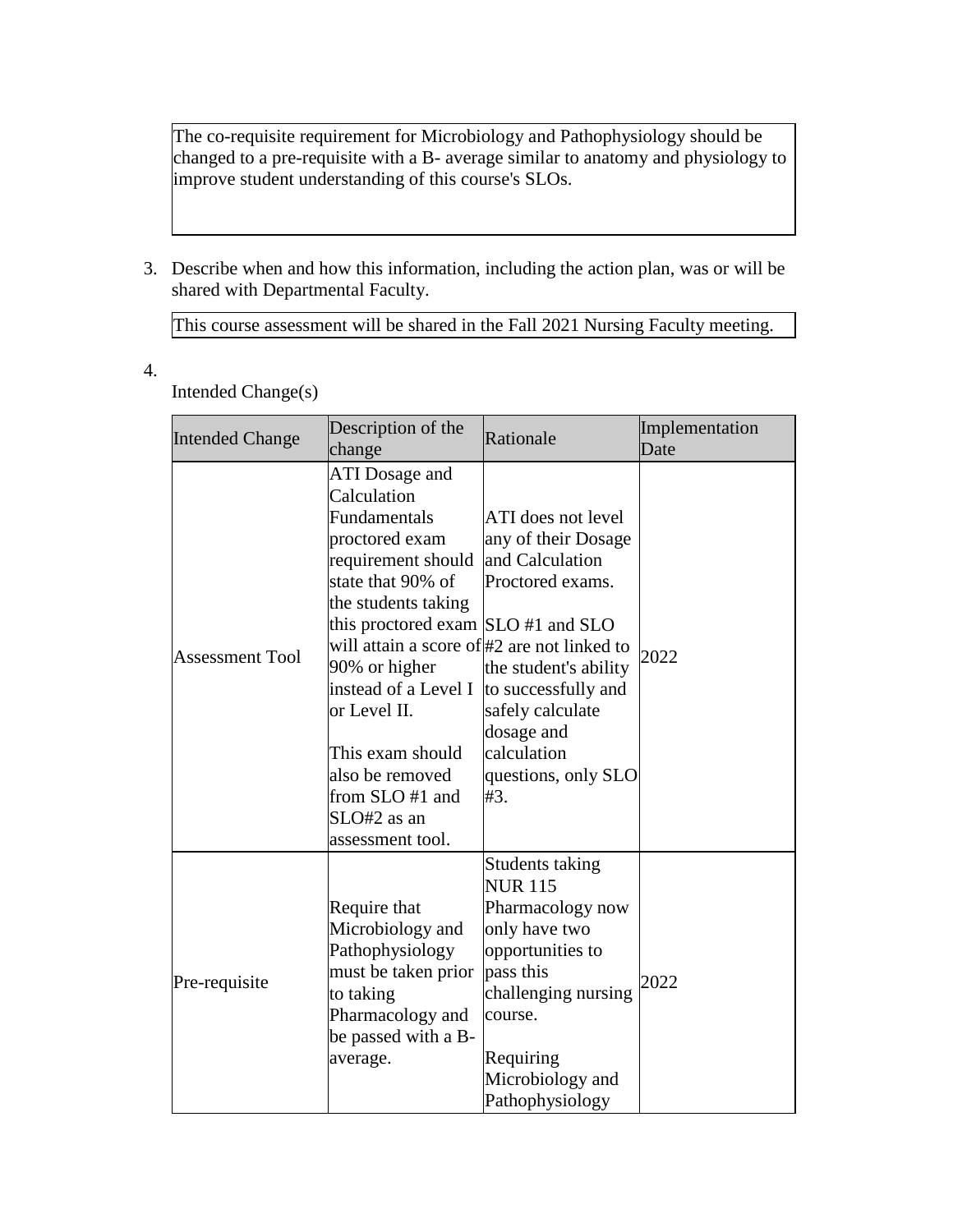| prior to taking this |  |
|----------------------|--|
|                      |  |
| course and           |  |
| requiring a B-       |  |
| average will         |  |
| increase student's   |  |
| knowledge base and   |  |
| help them be more    |  |
| successful in        |  |
| comprehending        |  |
| Pharmacological      |  |
| concepts. This       |  |
| requirement is in-   |  |
| line with the        |  |
| anatomy and          |  |
| physiology           |  |
| requirement.         |  |

5. Is there anything that you would like to mention that was not already captured?

6.

#### **III. Attached Files**

[W21 NUR 115 Dosage & Calculation Data](documents/Winter%2021%20NUR%20115%204%20Sections%20Dosage%20&%20Calculation%20Outcomes%20.pdf) [F20-W21 Section Report Assessments](documents/Fall%2020-Winter%2021%20NUR%20115%20Course%20Sections%20Outcome%20Assessment%20Tools.pdf) [NUR 115 F20-W21 Course Assessment Data](documents/NUR%20115%20Course%20Assessment%20F20_W211.xlsx) **Faculty/Preparer:** Mary Burns-Coral **Date:** 07/06/2021 **Department Chair:** Theresa Bucy **Date:** 07/06/2021

| Dean:                                          | Valerie Greaves <b>Date:</b> 07/08/2021 |
|------------------------------------------------|-----------------------------------------|
| <b>Assessment Committee Chair: Shawn Deron</b> | <b>Date:</b> $10/28/2021$               |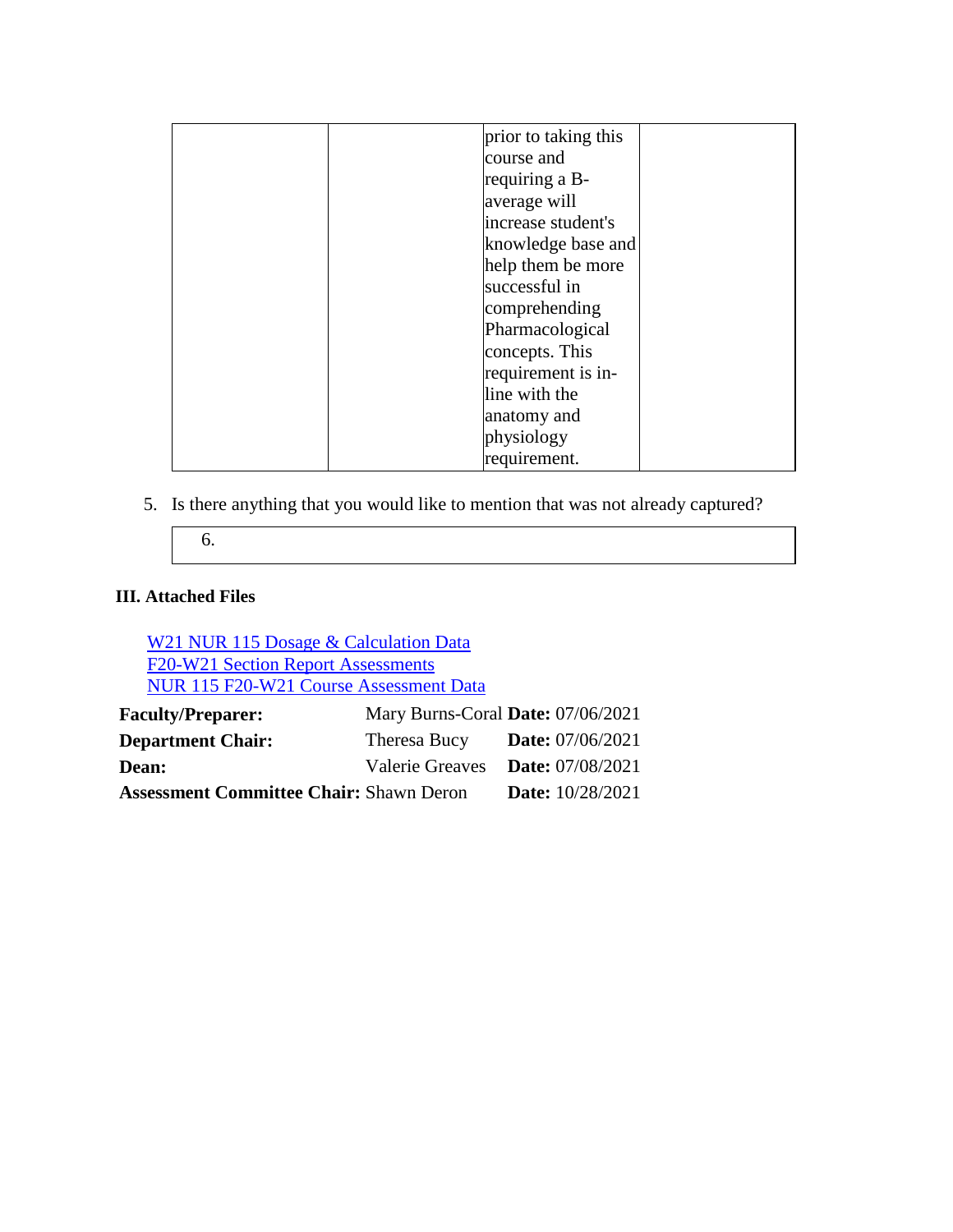**Course Assessment Report Washtenaw Community College**

| Discipline                           | Course Number                      | Title                               |
|--------------------------------------|------------------------------------|-------------------------------------|
| Nursing                              | 115                                | NUR 115 05/17/2019-<br>Pharmacology |
| Division                             | Department                         | <b>Faculty Preparer</b>             |
| <b>Health Sciences</b>               | Mary Burns-Coral<br><b>Nursing</b> |                                     |
| Date of Last Filed Assessment Report |                                    |                                     |

**I. Review previous assessment reports submitted for this course and provide the following information.**

1. Was this course previously assessed and if so, when?

| Yes      |  |  |
|----------|--|--|
| 06/03/13 |  |  |

2. Briefly describe the results of previous assessment report(s).

The assessment used the NUR 115 Course Student Learning Outcomes from a previous Master Syllabus from Fall 2011 to Fall 2016.

Summary: "Students who successfully pass NUR 115 appear to do well in the next semester of the program, specifically their first medical-surgical nursing course sequence. When comparing student performance on the Pharmacology ATI 2007 version with the 2010 version, the percentage was much higher on the earlier version (F09-SS11). There was not a strong relationship between comprehensive departmental final exam and the standardized ATI test (i.e. Sp/Sum 2011). Students who took the DL section of NUR 115 scored significantly lower on the standardized ATI test (W12, SS12). NUR 115 continues to be a challenging but vital course. Since this is required early in the APNURS program (Semester 2), and much later in the APNURE program, it would be interesting to see if there is a difference in student performance between programs."

3. Briefly describe the Action Plan/Intended Changes from the previous report(s), when and how changes were implemented.

Action Plan:

\* Discuss areas of weakness (i.e. neurological pharmacology) among all NUR 115 faculty and determine strategies to reinforce this content in Fall of 2013.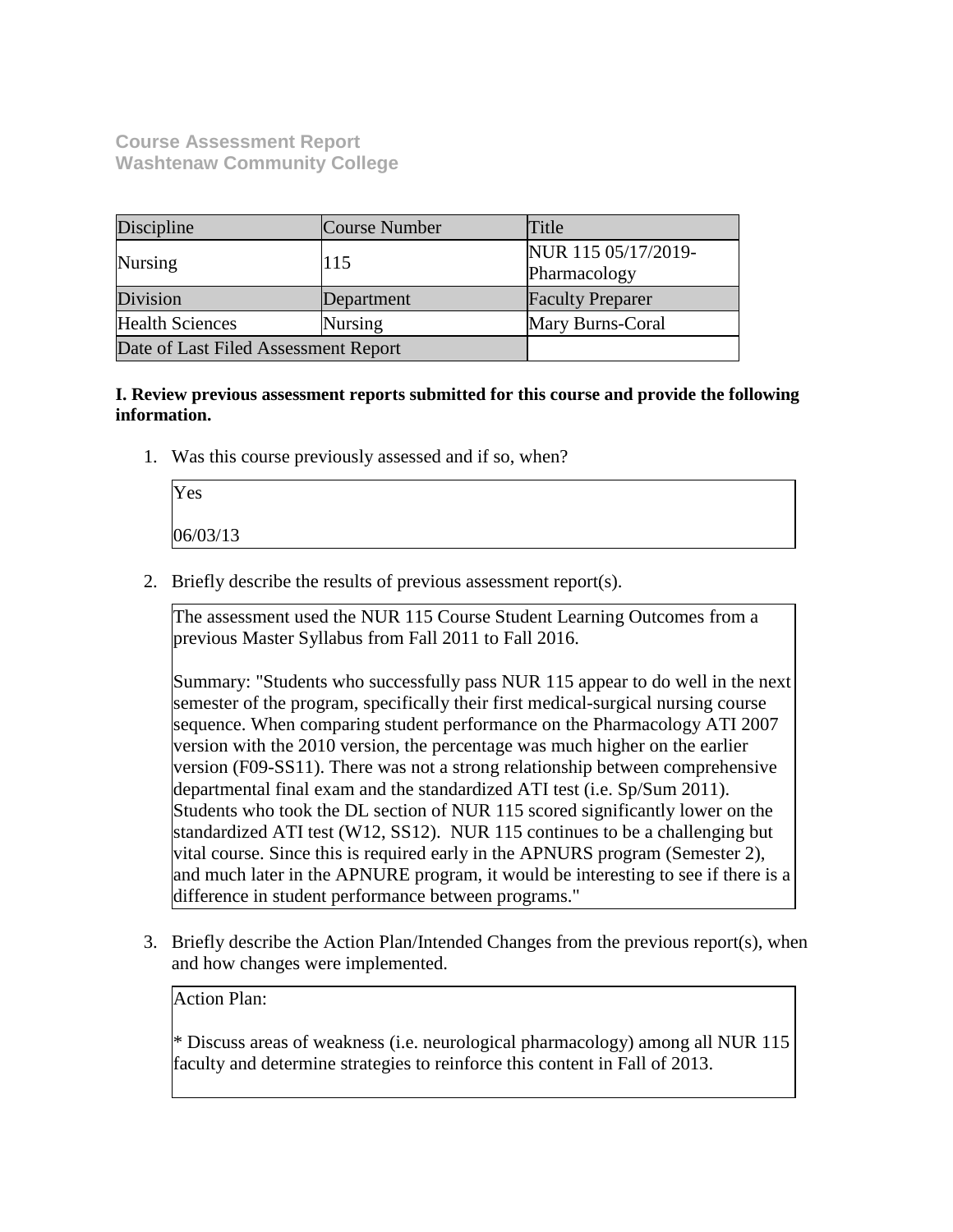\* Continue to compare student outcomes for F2F vs DL sections.

 $*$  Monitor for changes in ATI scores starting in F12 with the implementation of the new ATI policy for Nursing program.

No changes intended.

How Changes were Implemented:

\*All faculty teaching NUR 115 were made aware of neurological pharmacology weakness and the course content was strengthened for the neurological content.

\* ATI Testing was eliminated as an assessment of the NUR 115 course student learning outcome in Fall of 2016 as well as in all of the nursing courses due to a new concept-based curriculum in Fall 2016.

\* Faculty teaching NUR 115 continued to evaluate outcomes between the F2F and DL sections by examining the results of the cumulative final exam. The cumulative final exam percentage was increased each year. Virtual Simulation was also introduced as the application part of the content.

#### **II. Assessment Results per Student Learning Outcome**

Outcome 1: Recognize drug classifications and related prototypes using a pathophysiological approach.

- Assessment Plan
	- o Assessment Tool: Comprehensive Departmental Exam
	- o Assessment Date: Spring/Summer 2017
	- o Course section(s)/other population: All sections
	- o Number students to be assessed: All students (~120)
	- o How the assessment will be scored: Exam will be scored using the answer key (Par test/Blackboard exams).
	- o Standard of success to be used for this assessment: 90% of all students who take this exam will score 78% or higher.
	- o Who will score and analyze the data: Department Faculty
- 1. Indicate the Semester(s) and year(s) assessment data were collected for this report.

| Fall (indicate years below) below) | Winter (indicate years) | SP/SU (indicate years)<br>below) |
|------------------------------------|-------------------------|----------------------------------|
| 2018                               | 2019                    |                                  |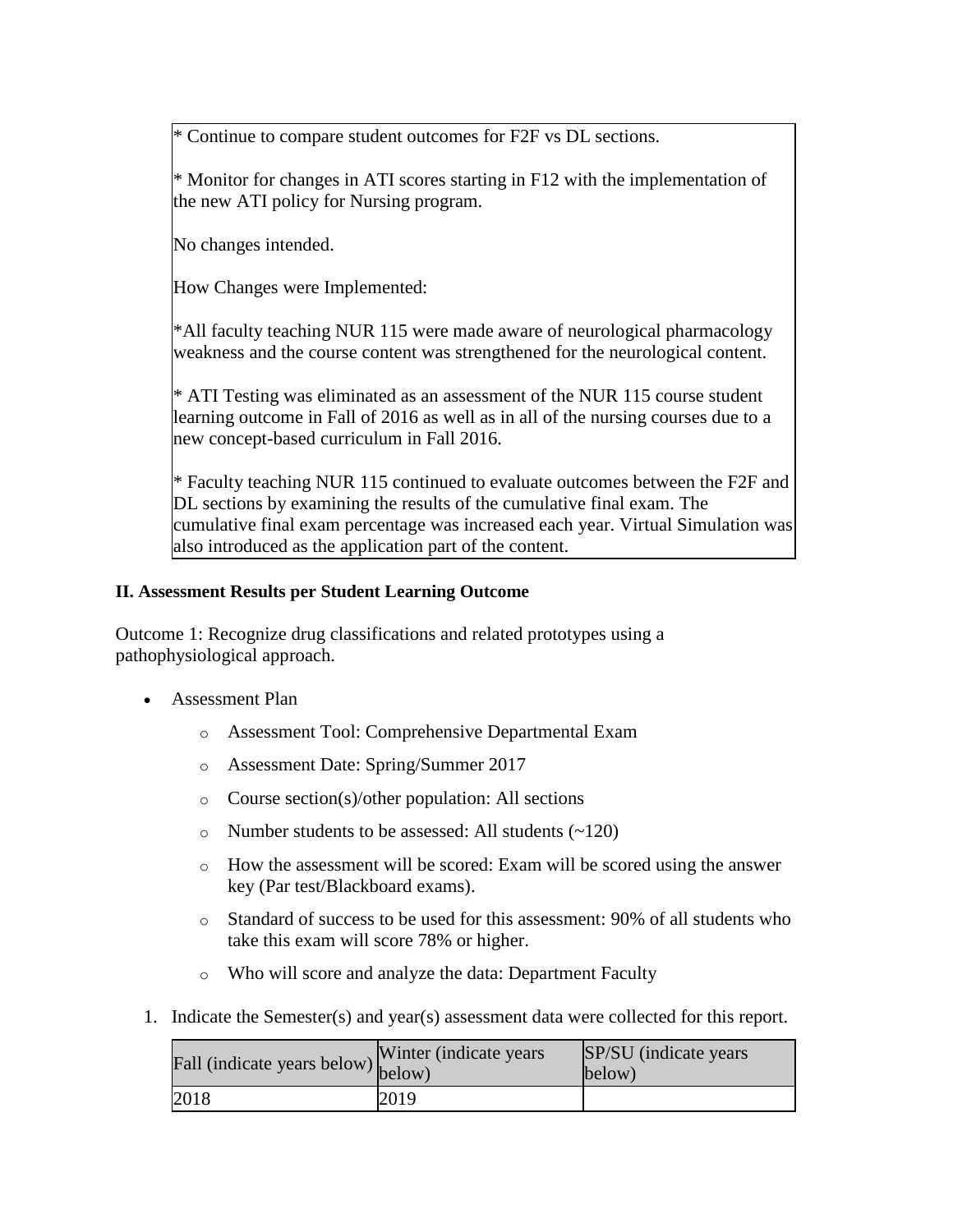2. Provide assessment sample size data in the table below.

| # of students enrolled | # of students assessed |
|------------------------|------------------------|
| 235                    |                        |

3. If the number of students assessed differs from the number of students enrolled, please explain why all enrolled students were not assessed, e.g. absence, withdrawal, or did not complete activity.

All students in both Fall 2018 face to face and online sections and one online section in the Winter 2019 were assessed.

4. Describe how students from all populations (day students on campus, DL, MM, evening, extension center sites, etc.) were included in the assessment based on your selection criteria.

In Fall of 2018, students from both face-to-face and online sections were assessed. In Winter of 2019, there was one section of F2F and four online sections, but the data was not available for this group of students, so only one section of online students was assessed.

5. Describe the process used to assess this outcome. Include a brief description of this tool and how it was scored.

Cumulative Final Exam: 11 questions/60 questions applied to SLO #1 and were scored using an answer key.

6. Briefly describe assessment results based on data collected for this outcome and tool during the course assessment. Discuss the extent to which students achieved this learning outcome and indicate whether the standard of success was met for this outcome and tool.

Met Standard of Success: No

Fall 2018: 91% of students achieved 78% or higher for SLO #1.

Winter 2019: 76% of students achieved 78% or higher for SLO #1.

The standard was not met. However, per our nursing testing policy, the exams gradually have more application style questions for the final exam, and the final exam is cumulative.

7. Based on your interpretation of the assessment results, describe the areas of strength in student achievement of this learning outcome.

Students are starting to gain the complex thinking skills needed to answer application-style questions to enable them to enter the nursing program or proceed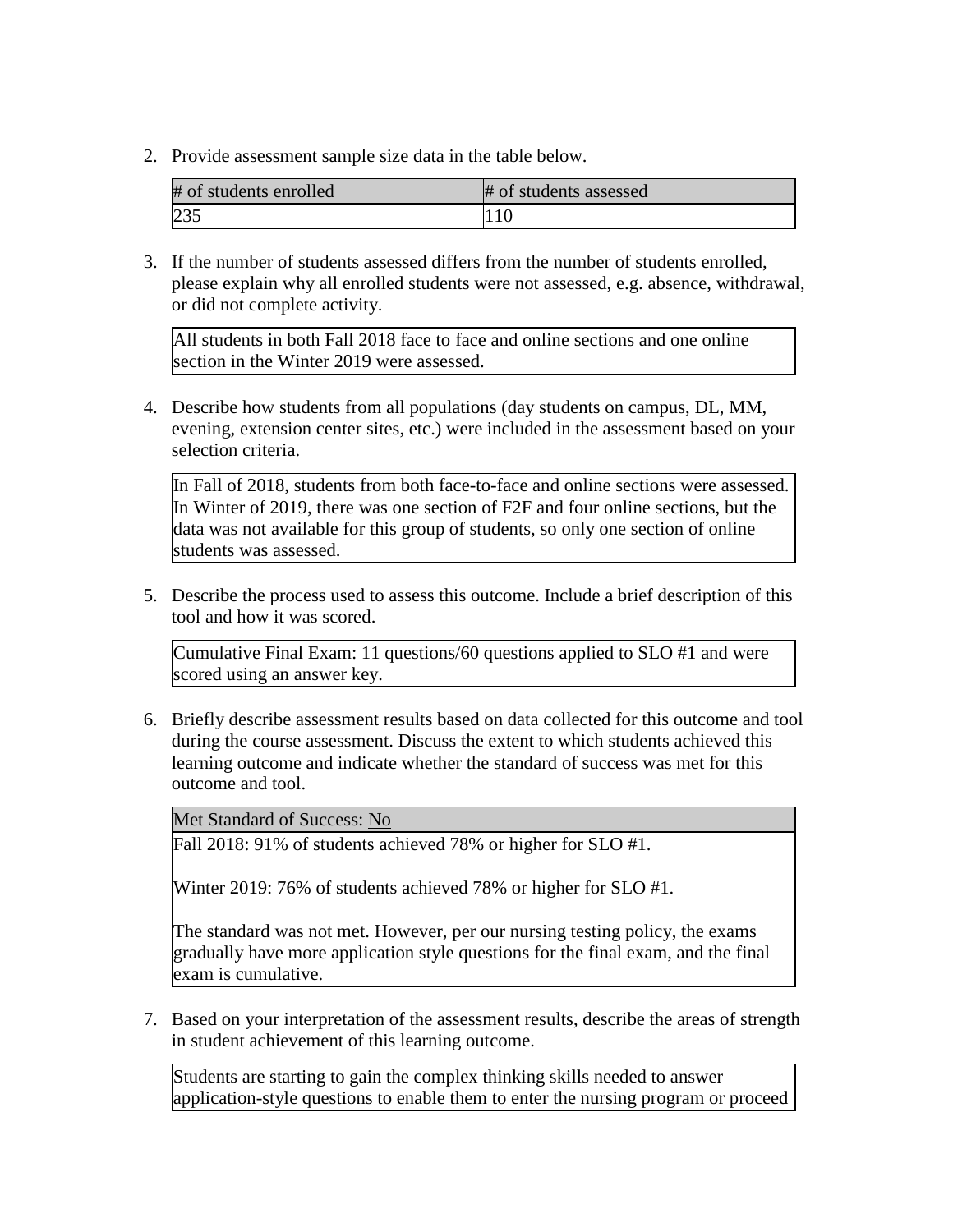to other nursing courses.

8. Based on your analysis of student performance, discuss the areas in which student achievement of this learning outcome could be improved. If student met standard of success, you may wish to identify your plans for continuous improvement.

Students need more reinforcement of drug classifications for the prototypes to improve their learning.

Drug classification knowledge questions have been added to the master course to improve student learning. These knowledge quizzes may be taken as many times as necessary and are not part of the gradebook.

While the students did not meet the standard of success using the cumulative final test questions, there is other evidence in the course that they do understand the concepts and are attaining the knowledge to be successful.

The reason they have difficulty with the cumulative final exam is because they are learning the information and how to express it in NCLEX-RN related questions. It is essential to use these application style exam questions to prepare them for success in the nursing program.

Outcome 2: Recognize the pharmacodynamics, pharmacokinetics, and pharmacotherapeutics of each prototype and apply to patient situations.

- Assessment Plan
	- o Assessment Tool: Comprehensive Departmental Exam
	- o Assessment Date: Spring/Summer 2017
	- o Course section(s)/other population: All sections
	- $\circ$  Number students to be assessed: All students  $(\sim 120)$
	- o How the assessment will be scored: Exam will be scored using the answer key (Par test/Blackboard exams).
	- o Standard of success to be used for this assessment: 90% of all students who take this exam will score 78% or higher.
	- o Who will score and analyze the data: Department Faculty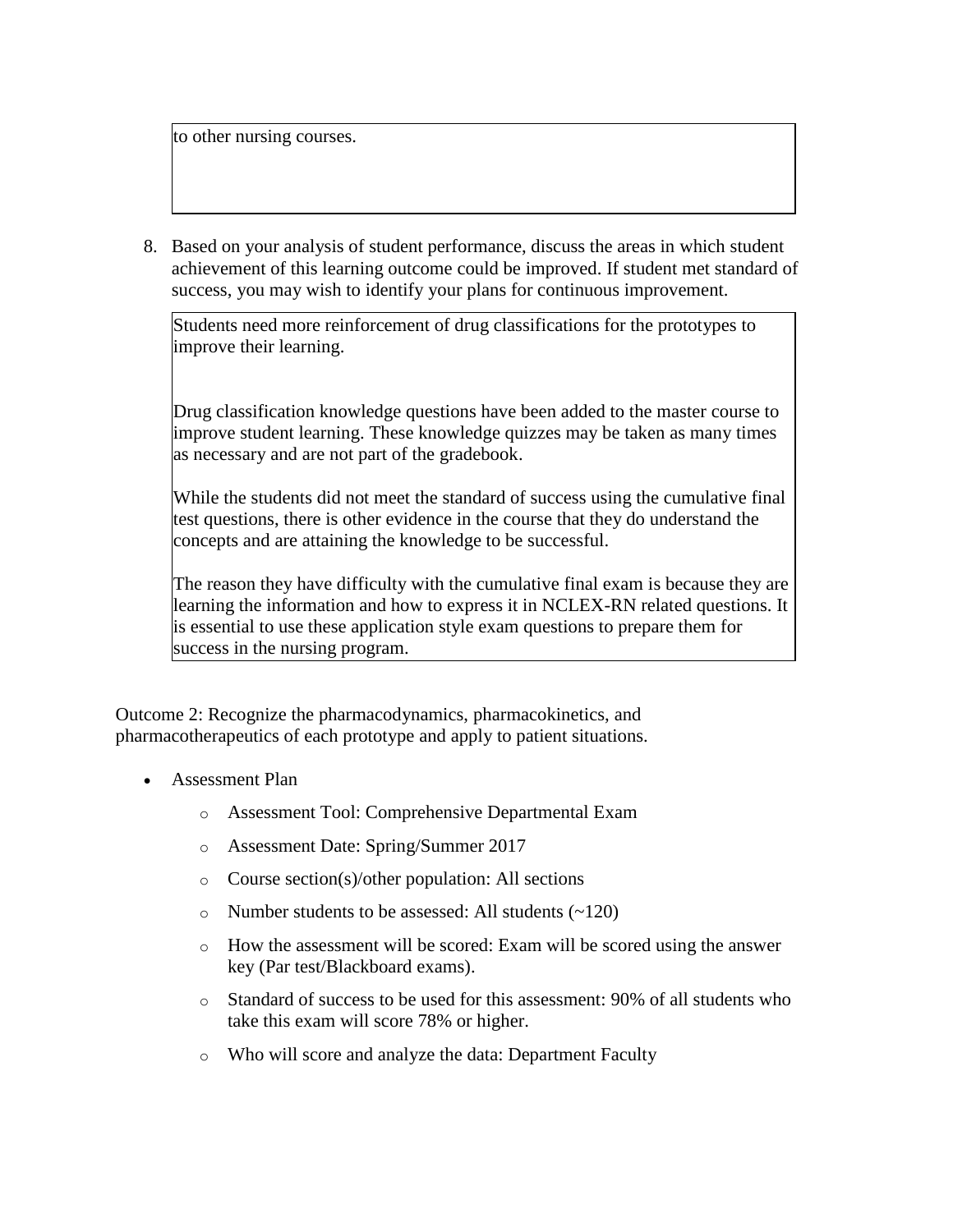1. Indicate the Semester(s) and year(s) assessment data were collected for this report.

| Fall (indicate years below) below) | Winter (indicate years) | SP/SU (indicate years)<br>below) |
|------------------------------------|-------------------------|----------------------------------|
| 2018                               | 2019                    |                                  |

2. Provide assessment sample size data in the table below.

| # of students enrolled | # of students assessed |
|------------------------|------------------------|
| 235                    |                        |

3. If the number of students assessed differs from the number of students enrolled, please explain why all enrolled students were not assessed, e.g. absence, withdrawal, or did not complete activity.

All students in both Fall 2018 face to face and online sections and one online section in the Winter 2019 were assessed.

4. Describe how students from all populations (day students on campus, DL, MM, evening, extension center sites, etc.) were included in the assessment based on your selection criteria.

In Fall of 2018, students from both face-to-face and online sections were assessed. In Winter of 2019, there was one section of F2F and four online sections, but the data was not available for this group of students, so only one section of online students was assessed.

5. Describe the process used to assess this outcome. Include a brief description of this tool and how it was scored.

Cumulative Final Exam: 23 questions/60 questions applied to SLO #2 and were scored using an answer key.

6. Briefly describe assessment results based on data collected for this outcome and tool during the course assessment. Discuss the extent to which students achieved this learning outcome and indicate whether the standard of success was met for this outcome and tool.

Met Standard of Success: No

Fall 2018: 50% of students achieved 78% or higher for SLO #2.

Winter 2019: 53% of students achieved 78% or higher for SLO #2.

The standard was not met. However, per our nursing testing policy, the exams gradually have more application style questions for the final exam and the final exam is cumulative.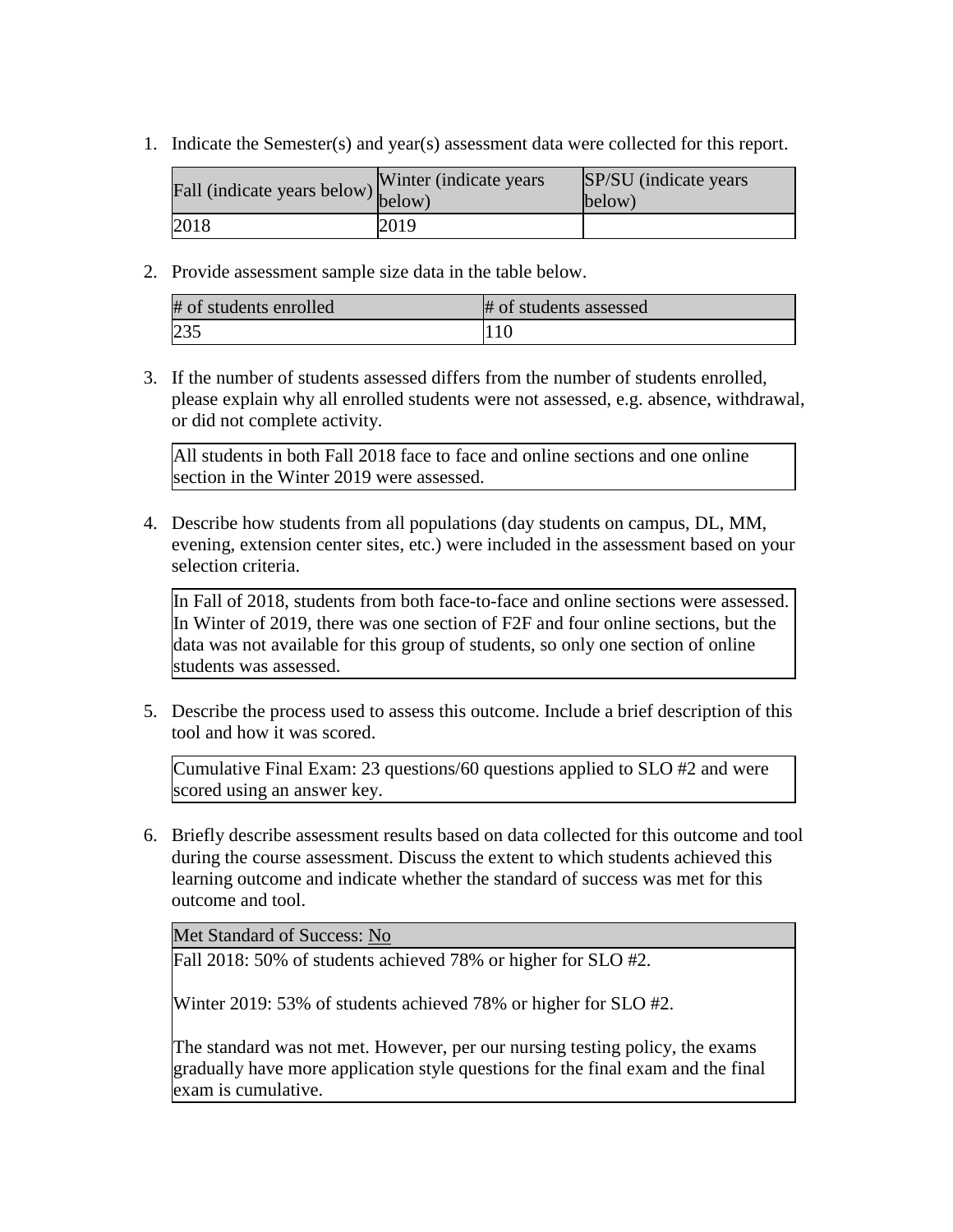7. Based on your interpretation of the assessment results, describe the areas of strength in student achievement of this learning outcome.

Students are starting to gain the complex thinking skills needed to answer applicationstyle questions to enable them to enter the nursing program or proceed to other nursing courses.

8. Based on your analysis of student performance, discuss the areas in which student achievement of this learning outcome could be improved. If student met standard of success, you may wish to identify your plans for continuous improvement.

Students need more reinforcement of the pharmacokinetics, pharmacotherapeutics, and pharmacodynamics for each prototype to improve their learning. Knowledge check quizzes have been added to each medication module for the online and face to face sections to reinforce the pharmacokinetics, pharmacodynamics, and pharmacotherapeutics for each drug prototype to improve knowledge retention.

While the students did not meet the standard of success using the cumulative final test questions, there is other evidence in the course that they do understand the concepts and are attaining the knowledge to be successful.

The reason they have difficulty with the cumulative final exam is because they are learning the information and how to express it in NCLEX-RN related questions. It is essential to use this application style exam questions to prepare them for success in the nursing program.

Outcome 3: Recognize nursing considerations along with safety implications and drug dosage calculations for prototypical drugs in each classification and apply to patient situations.

- Assessment Plan
	- o Assessment Tool: Comprehensive Departmental Exam
	- o Assessment Date: Spring/Summer 2017
	- o Course section(s)/other population: All sections
	- o Number students to be assessed: All students (~120)
	- o How the assessment will be scored: Exam will be scored using the answer key (Par test/Blackboard exams)
	- $\circ$  Standard of success to be used for this assessment: 90% of all students who take this exam will score 78% or higher.
	- o Who will score and analyze the data: Department Faculty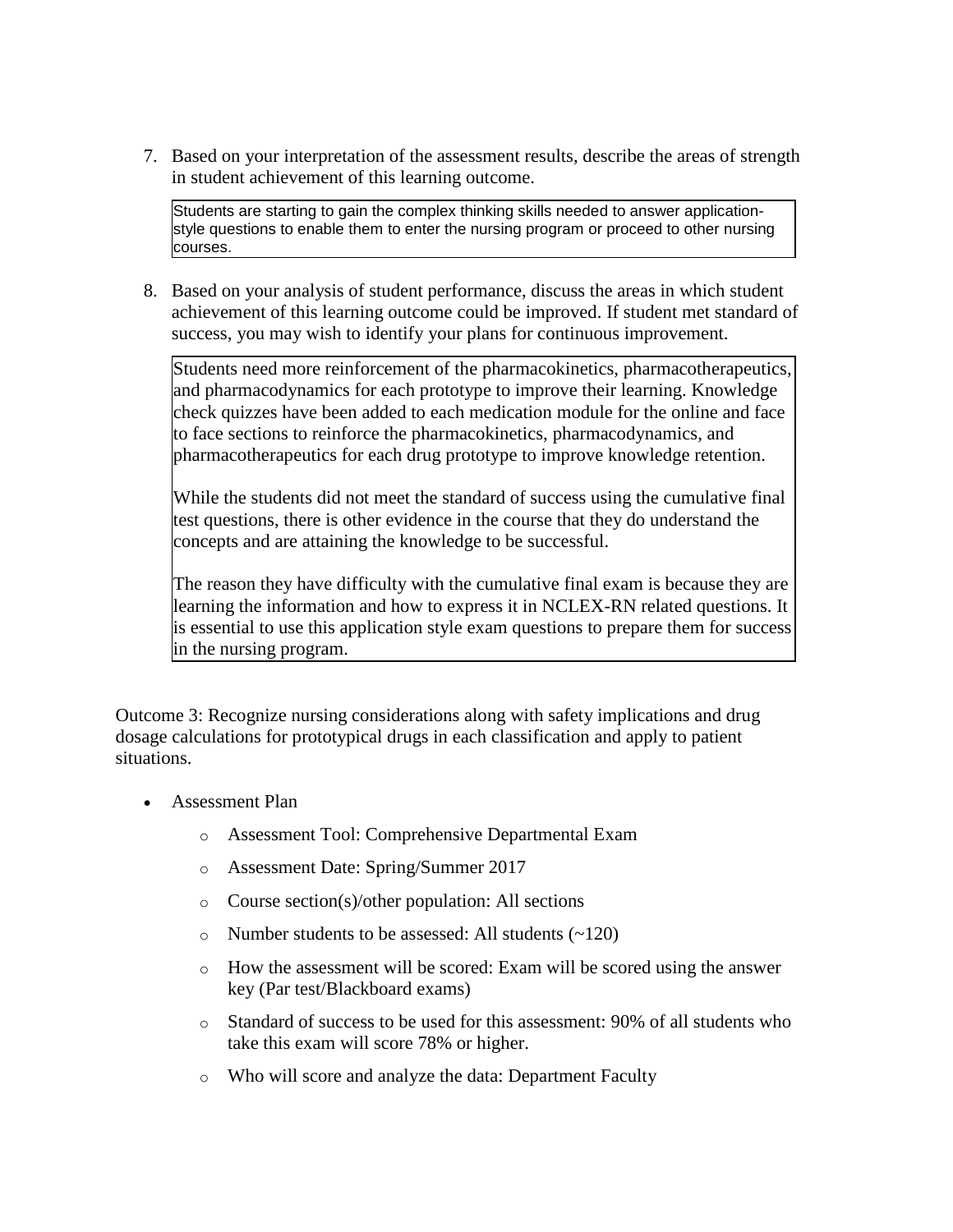1. Indicate the Semester(s) and year(s) assessment data were collected for this report.

| Fall (indicate years below) below) | Winter (indicate years) | SP/SU (indicate years)<br>below) |
|------------------------------------|-------------------------|----------------------------------|
| 2018                               | 2019                    |                                  |

2. Provide assessment sample size data in the table below.

| # of students enrolled | # of students assessed |
|------------------------|------------------------|
| 235                    |                        |

3. If the number of students assessed differs from the number of students enrolled, please explain why all enrolled students were not assessed, e.g. absence, withdrawal, or did not complete activity.

All students in both Fall 2018 face to face and online sections and one online section in the Winter 2019 were assessed.

4. Describe how students from all populations (day students on campus, DL, MM, evening, extension center sites, etc.) were included in the assessment based on your selection criteria.

In Fall of 2018, students from both face-to-face and online sections were assessed. In Winter of 2019, there was one section of F2F and four online sections, but the data was not available for this group of students, so only one section of online students was assessed.

5. Describe the process used to assess this outcome. Include a brief description of this tool and how it was scored.

Cumulative Final Exam: 26 questions/60 questions applied to SLO # 3 and were scored using an answer key.

6. Briefly describe assessment results based on data collected for this outcome and tool during the course assessment. Discuss the extent to which students achieved this learning outcome and indicate whether the standard of success was met for this outcome and tool.

Met Standard of Success: No

Fall 2018: 48% of students achieved 78% or higher on SLO #3.

Winter 2019: 41% of students achieved 78% or higher on SLO #3.

The standard was not met. However, per our nursing testing policy, the exams gradually have more application style questions for the final exam and the final exam is cumulative.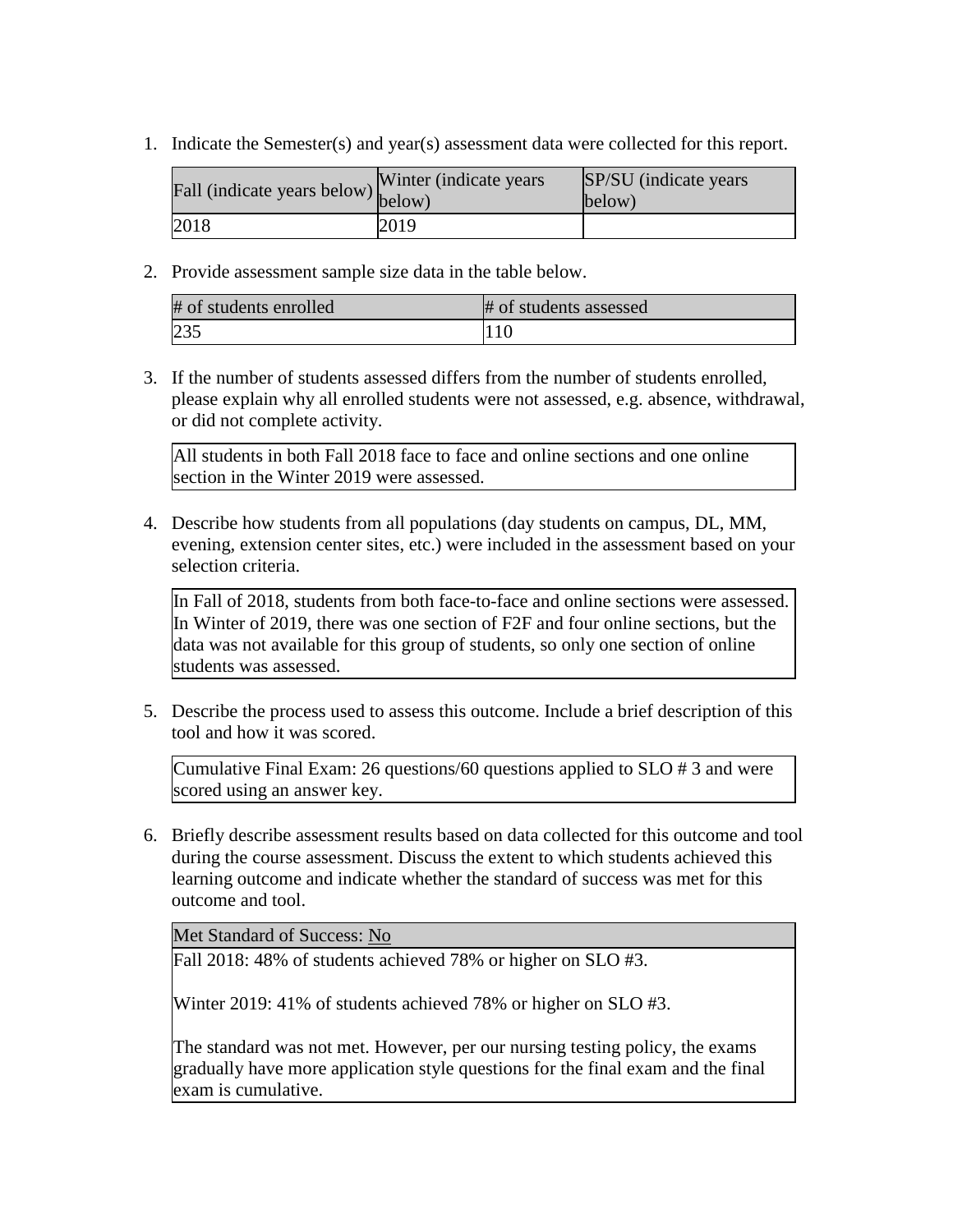7. Based on your interpretation of the assessment results, describe the areas of strength in student achievement of this learning outcome.

Students are starting to gain the complex thinking skills needed to answer application-style questions to enable them to enter the nursing program or proceed to other nursing courses.

8. Based on your analysis of student performance, discuss the areas in which student achievement of this learning outcome could be improved. If student met standard of success, you may wish to identify your plans for continuous improvement.

Nursing considerations, safety implications, and drug dose calculations have been added to the knowledge quizzes for each module to improve student learning. These knowledge quizzes are not part of the gradebook.

While the students did not meet the standard of success using the cumulative final test questions, there is other evidence in the course that they do understand the concepts and are attaining the knowledge to be successful.

The reason they have difficulty with the cumulative final exam is because they are learning the information and how to express it in NCLEX-RN related questions. It is essential to use these application-style exam questions to prepare them for success in the nursing program.

Students need more reinforcement of the nursing considerations for each prototype. More reinforcement is needed for the drug dose calculations. Working on developing knowledge check quizzes in each module for the online and face to face sections which clearly describe the nursing considerations they should recognize for every prototype. I am also including practice drug dose calculations for each module.

#### **III. Course Summary and Intended Changes Based on Assessment Results**

1. Based on the previous report's Intended Change(s) identified in Section I above, please discuss how effective the changes were in improving student learning.

The entire nursing curriculum changed in 2016-2017 to a concept-based curriculum. While this course continues to teach Pharmacology, it uses the concept-based curriculum and testing policies of the nursing program. Since the department stopped using the ATI, we are not able to determine if the intended changes in the last assessment report have succeeded.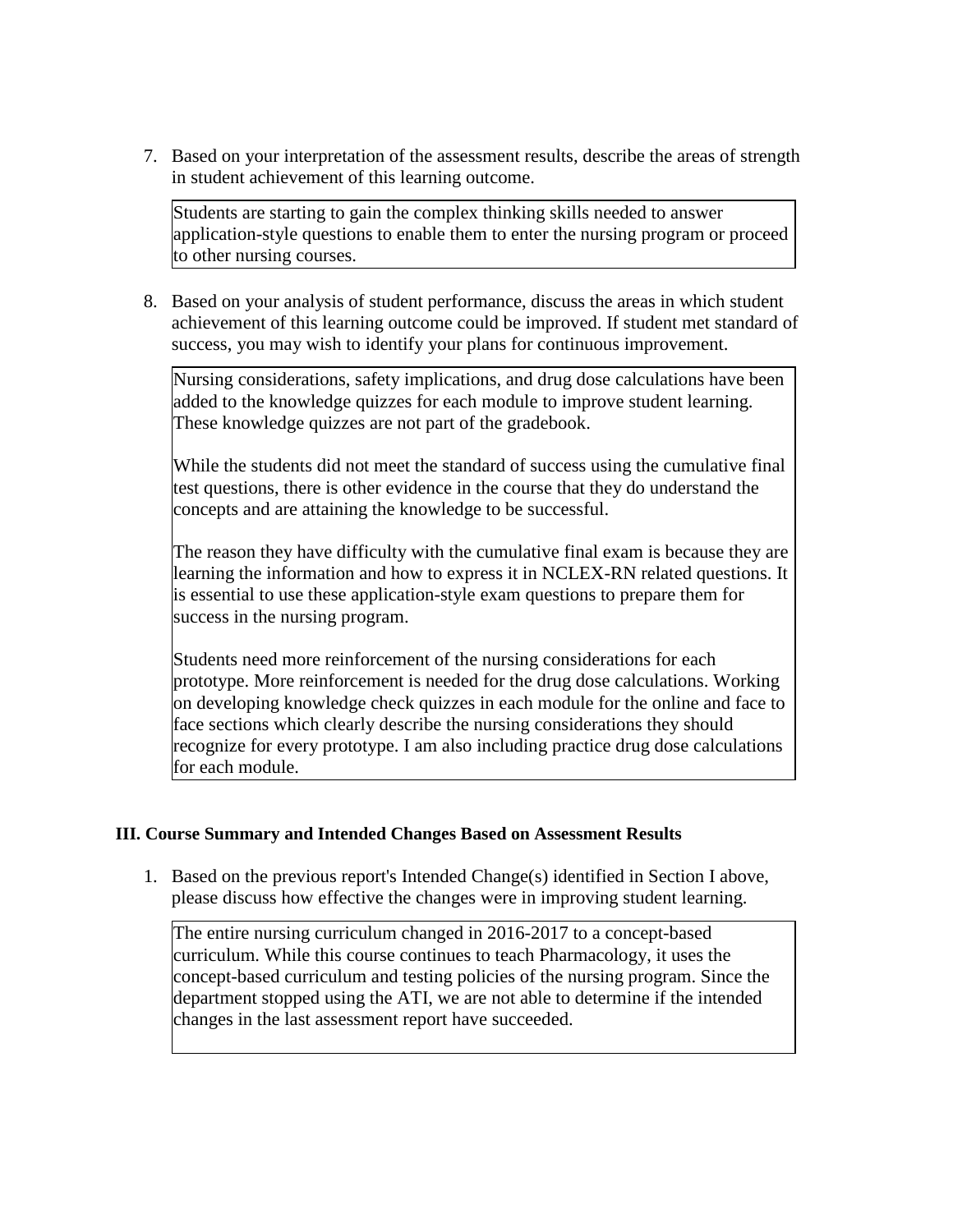NUR 115 has always been a challenging but vital course. Student who successfully pass this course appear to do well in their next semester when admitted or starting the nursing program.

2. Describe your overall impression of how this course is meeting the needs of students. Did the assessment process bring to light anything about student achievement of learning outcomes that surprised you?

The format of the course with Virtual Simulation, quizzes, exams, and discussion boards meets the concept-based curriculum guidelines. However, all the Student Learning Outcomes (SLO) were not met so changes need to occur in the entire course to improve these three outcomes and meet the needs of the student. These changes include knowledge quizzes for each module to improve student learning. These quizzes may be taken as many times as necessary and does not affect the gradebook.

The Master Syllabus needs to be updated. This Course Coordinator would like to add one more SLO to the Master Syllabus. The fourth SLO would link to the three most comprehensive Virtual Simulation Guided Reflection questions (see example attached) to reflect meeting the QSEN end of program outcomes and the Student Learning Outcomes.

3. Describe when and how this information, including the action plan, was or will be shared with Departmental Faculty.

This course assessment will be shared in the Fall of 2019 at the August or September 2019 Nursing Faculty Meeting.

4.

Intended Change(s)

| <b>Intended Change</b> | Description of the<br>change                                                                                                                                                                                                                                 | Rationale                                                                                                                                                        | Implementation<br>Date |
|------------------------|--------------------------------------------------------------------------------------------------------------------------------------------------------------------------------------------------------------------------------------------------------------|------------------------------------------------------------------------------------------------------------------------------------------------------------------|------------------------|
| <b>Assessment Tool</b> | 1. Adding one more<br>SLO to the Master<br>Syllabus to reflect<br>using three of the<br>more challenging<br><b>Guided Reflection</b><br>questions as part of<br>the Assessment<br>Tool.<br>$\vert$ 2. Linking the<br>current three SLOs<br>to the Cumulative | Using individual<br>SLO <sub>s</sub> is a more<br>effective way to<br>assess this course<br>instead of just the<br>total score on a<br>Cumulative Final<br>Exam. | 2019                   |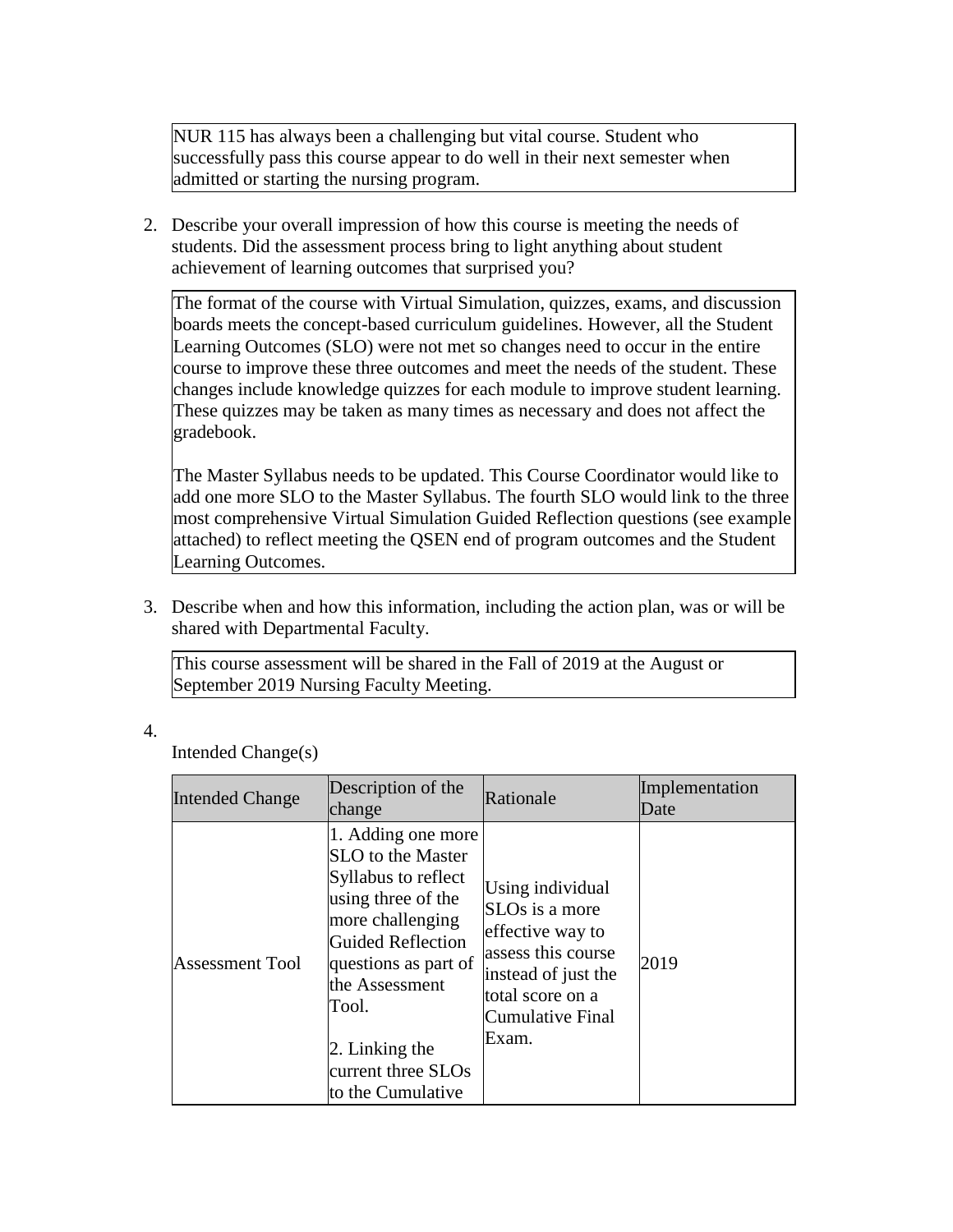| Final Exam as the<br><b>Assessment Tool</b> |  |
|---------------------------------------------|--|
| for course along                            |  |
| with the 4th SLO                            |  |
| using three of the                          |  |
| <b>Guided Reflection</b>                    |  |
| Questions.                                  |  |
|                                             |  |
| 3. Changing the                             |  |
| language on each                            |  |
| SLO on the Master                           |  |
| Syllabus to                                 |  |
| percentage of                               |  |
| students (90%)                              |  |
| assessed to achieve                         |  |
| each SLOs by 78%                            |  |
| or higher.                                  |  |

5. Is there anything that you would like to mention that was not already captured?

#### **III. Attached Files**

[Fall 2018 SLO #3 Outcome Results](documents/Fall%202018%20NUR%20115%20SLO#32.pdf) [Sample Patient Guided Reflection Questions](documents/Sample%20Patient-Guided%20Reflection%20Questions%20Example.docx) [Fall 2018 SLO #1 Outcome Results](documents/Fall%202018%20NUR%20115%20SLO#12.pdf) [Winter 2019 SLO #1 Outcome Results](documents/Winter%202019%20NUR%20115%20SLO#12.pdf) [Fall 2018 SLO #2 Outcome Results](documents/Fall%202018%20NUR%20115%20SLO#22.pdf) [Winter 2019 SLO #2 Outcome Results](documents/Winter%202019%20NUR%20115%20SLO#22.pdf) [Winter 2019 SLO #3 Outcome Results](documents/Winter%202019%20NUR%20115%20SLO#32.pdf) **Faculty/Preparer:** Mary Burns-Coral **Date:** 07/02/2019 **Department Chair:** Theresa Bucy **Date:** 08/01/2019

| Deput emente enunt :                           |                                  |
|------------------------------------------------|----------------------------------|
| <b>Dean:</b>                                   | Valerie Greaves Date: 08/07/2019 |
| <b>Assessment Committee Chair: Shawn Deron</b> | <b>Date:</b> 08/29/2019          |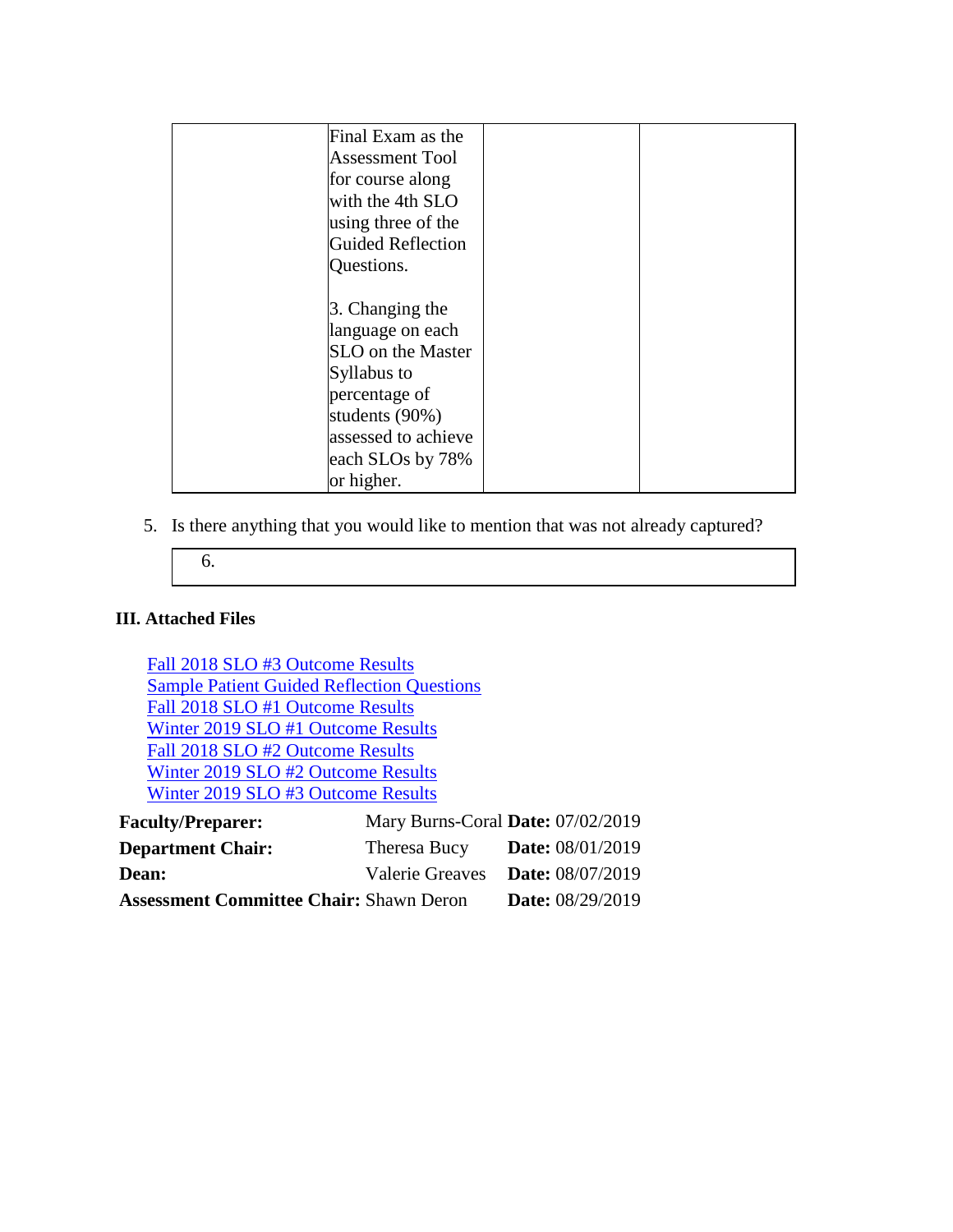# **Course Assessment Report Washtenaw Community College**

| Discipline                                           | Course Number | Title                               |
|------------------------------------------------------|---------------|-------------------------------------|
| <b>Nursing</b>                                       | 115           | NUR 115 03/14/2013-<br>Pharmacology |
| Division                                             | Department    | <b>Faculty Preparer</b>             |
| Math, Science and Health<br>Nursing & Health Science |               | Gloria Velarde                      |
| Date of Last Filed Assessment Report                 |               |                                     |

#### **I. Assessment Results per Student Learning Outcome**

Outcome 1: Recognize drug classifications and related prototypes.

- Assessment Plan
	- o Assessment Tool: Assessment Technologies Institute, LLC Pharmacology Exam
	- o Assessment Date: Spring/Summer 2012
	- o Course section(s)/other population: APNURS students in all sections
	- $\circ$  Number students to be assessed:  $\sim$  80/year APNURS students comprise about 1/2 of all students who enroll in NUR 115.
	- o How the assessment will be scored: Assessment Technologies Institute (ATI) scores the standardized test and provides an item analysis to the instructor.
	- o Standard of success to be used for this assessment: 75 percent of all APNURS students will achieve a score at or above the Proficiency Level 2 on the ATI Pharmacology test on their first attempt.
	- o Who will score and analyze the data: ATI scores the exam and the NUR 115 Course Coordinator will then analyze the data.
- 1. Indicate the Semester(s) and year(s) assessment data were collected for this report.

| Fall (indicate years below) | Winter (indicate years)<br>below) | <b>SP/SU</b> (indicate years)<br>below) |
|-----------------------------|-----------------------------------|-----------------------------------------|
| 2011, 2010, 2009            | 2012, 2011, 2010                  | 2012, 2011, 2010                        |

2. Provide assessment sample size data in the table below.

| # of students enrolled | # of students assessed |
|------------------------|------------------------|
| 490                    | 274                    |

3. If the number of students assessed differs from the number of students enrolled, please explain why all enrolled students were not assessed, e.g. absence, withdrawal, or did not complete activity.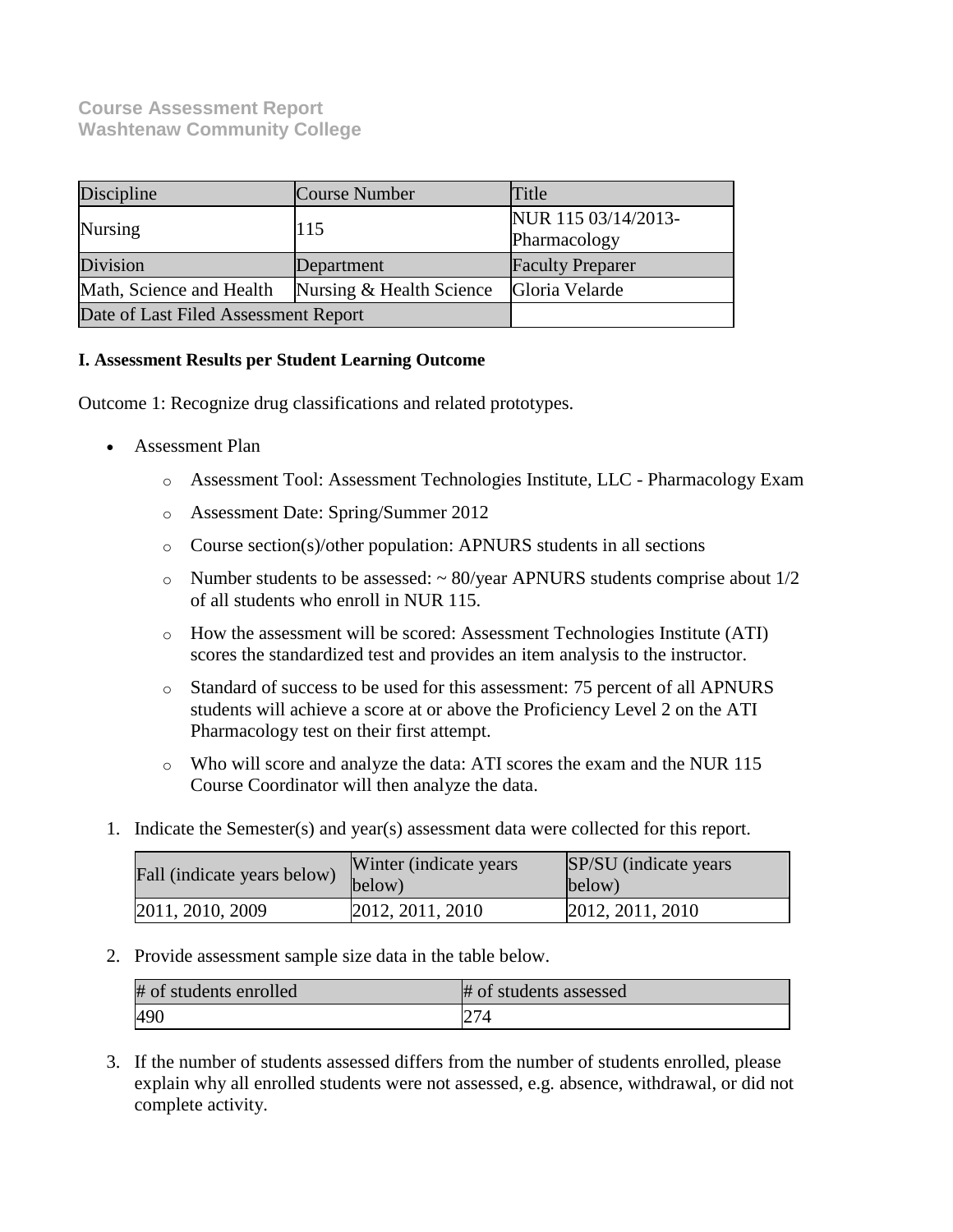Only students who successfully completed the course per Nursing Program standards (overall 78%) were given this tool.

4. Describe how students from all populations (day students on campus, DL, MM, evening, extension center sites, etc.) were included in the assessment based on your selection criteria.

All APNURS and APNURE students who successfully completed NUR 115 in all sections offered.

5. Describe the process used to assess this outcome. Include a brief description of this tool and how it was scored.

Proctored assessment - Description (per Assessment Technologies Institute): This 60 item test offers an assessment of the student's basic comprehension and mastery of pharmacologic principles and knowledge of prototype drugs. Concepts assessed include: basic pharmacologic principles (pharmacodynamics, pharmacokinetics, safe medication administration, medication error prevention, age specific considerations) and knowledge related to the safe administration and monitoring of prototype drugs that are used to treat infections, pain and inflammation; as well as those that affect the immune, nervous, cardiovascular, respiratory, renal, digestive, endocrine, reproduction systems and the blood. The student has 65 minutes to complete this assessment. (Two forms of this assessment are available.)

Scored by: ATI

6. Briefly describe assessment results based on data collected for this outcome and tool during the course assessment. Discuss the extent to which students achieved this learning outcome and indicate whether the standard of success was met for this outcome and tool.

Met Standard of Success: No

- $\circ$  Fall 2009 43 took ATI / 27 met benchmark = 62.7%
- o Winter 2010 21 took ATI / 12 met benchmark  $= 57.1\%$
- $\degree$  SpSum 2010 29 took ATI / 11 met benchmark = 37.9%
- $\circ$  Fall 2010 34 took ATI / 15 met benchmark = 44.1%
- o Winter 2011 37 took ATI / 21 met benchmark =  $56.8\%$
- $\degree$  SpSum 2011 26 took ATI / 9 met benchmark = 34.6%
- $\circ$  Fall 2011 41 took ATI / 14 met benchmark = 34.1%
- o Winter 2012 21 took ATI / 8 met benchmark  $= 38.1\%$
- $\degree$  SpSum 2012 22 took ATI / 8 met benchmark = 36.4%

Overall, for nine (9) semesters, 45.6% scored at proficiency level 2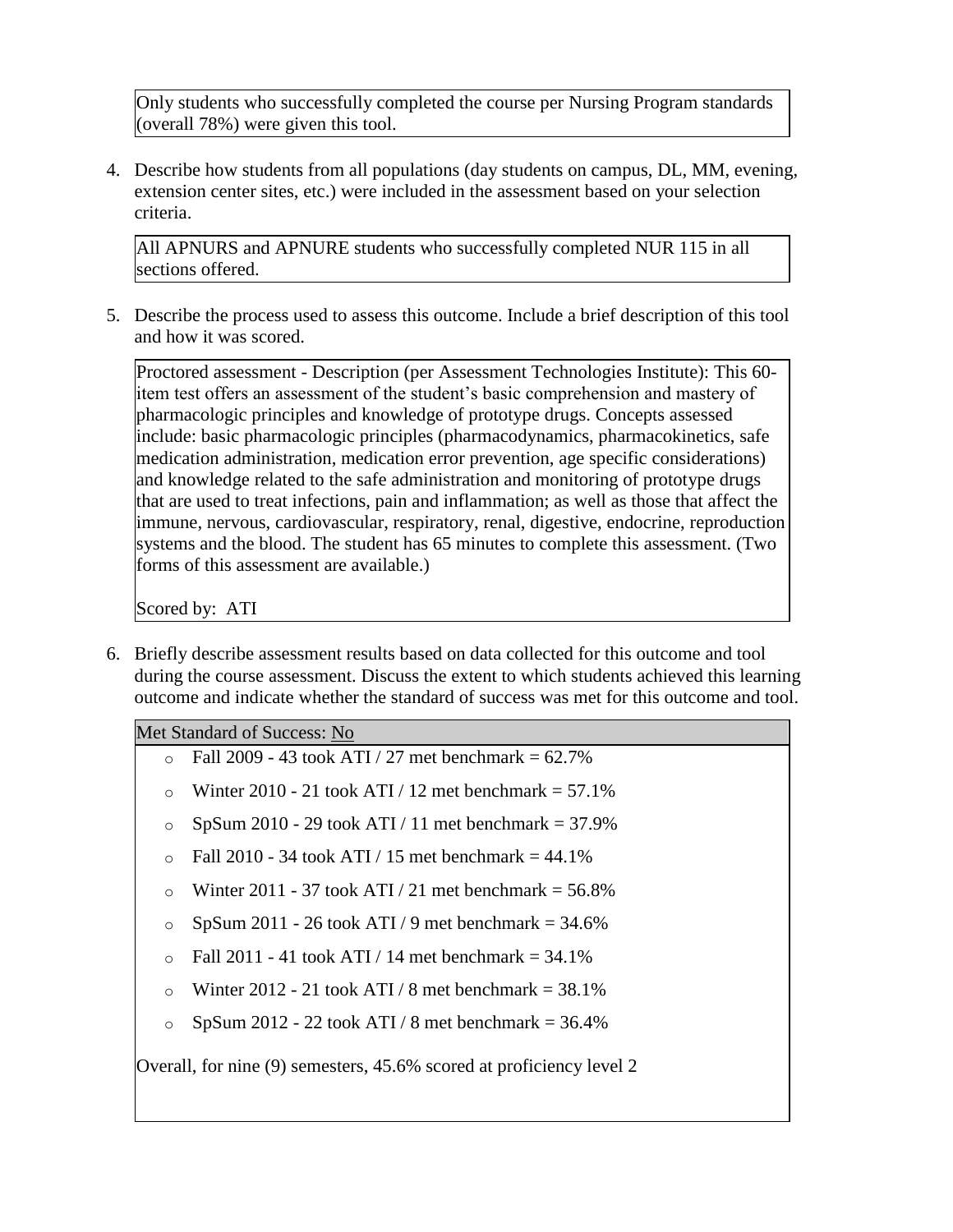7. Based on your interpretation of the assessment results, describe the areas of strength in student achievement of this learning outcome.

Only the Comprehensive Department final exam tests knowledge of drug classifications. When looking at the item analysis, students do well with these test questions as it evaluates learning at the knowledge level. Due to the huge number of medications used in practice, recognizing classifications for specific prototypes is a more realistic approach to learning.

Comparison of DL vs. F2F sections - Although for only two (2) semesters (W12 and SS12), DL sections performed very similar to F2F sections (76.7% and 76.3%, respectfully) on final exam.

8. Based on your analysis of student performance, discuss the areas in which student achievement of this learning outcome could be improved. If student met standard of success, you may wish to identify your plans for continuous improvement.

Consider the number of questions which ask students to match prototype with correct classification - i.e. reduction in order to assess higher level learning since these are the types of questions that will appear on the NCLEX-RN. Since Winter 2012, we limited drug classifications to only those addressing drugs for new material covered since prior unit exam (i.e. reduced classification questions from 30 to 5).

There needs to be a detailed item analysis of the final exam questions to identify those areas that a larger percentage of students missed. It was difficult to do this between DL and F2F sections since DL administers the final on Blackboard and F2F using PAR tests.

Outcome 1: Recognize drug classifications and related prototypes.

- Assessment Plan
	- o Assessment Tool: Comprehensive Departmental Exam
	- o Assessment Date: Fall 2012
	- o Course section(s)/other population: All sections
	- o Number students to be assessed: All students
	- o How the assessment will be scored: Exam will be scored using the answer key.
	- o Standard of success to be used for this assessment: 90% of all students who take this exam will score 78% or higher.
	- o Who will score and analyze the data: Departmental faculty
- 1. Indicate the Semester(s) and year(s) assessment data were collected for this report.

| Fall (indicate years below) | Winter (indicate years) | SP/SU (indicate years) |
|-----------------------------|-------------------------|------------------------|
|                             | below)                  | below)                 |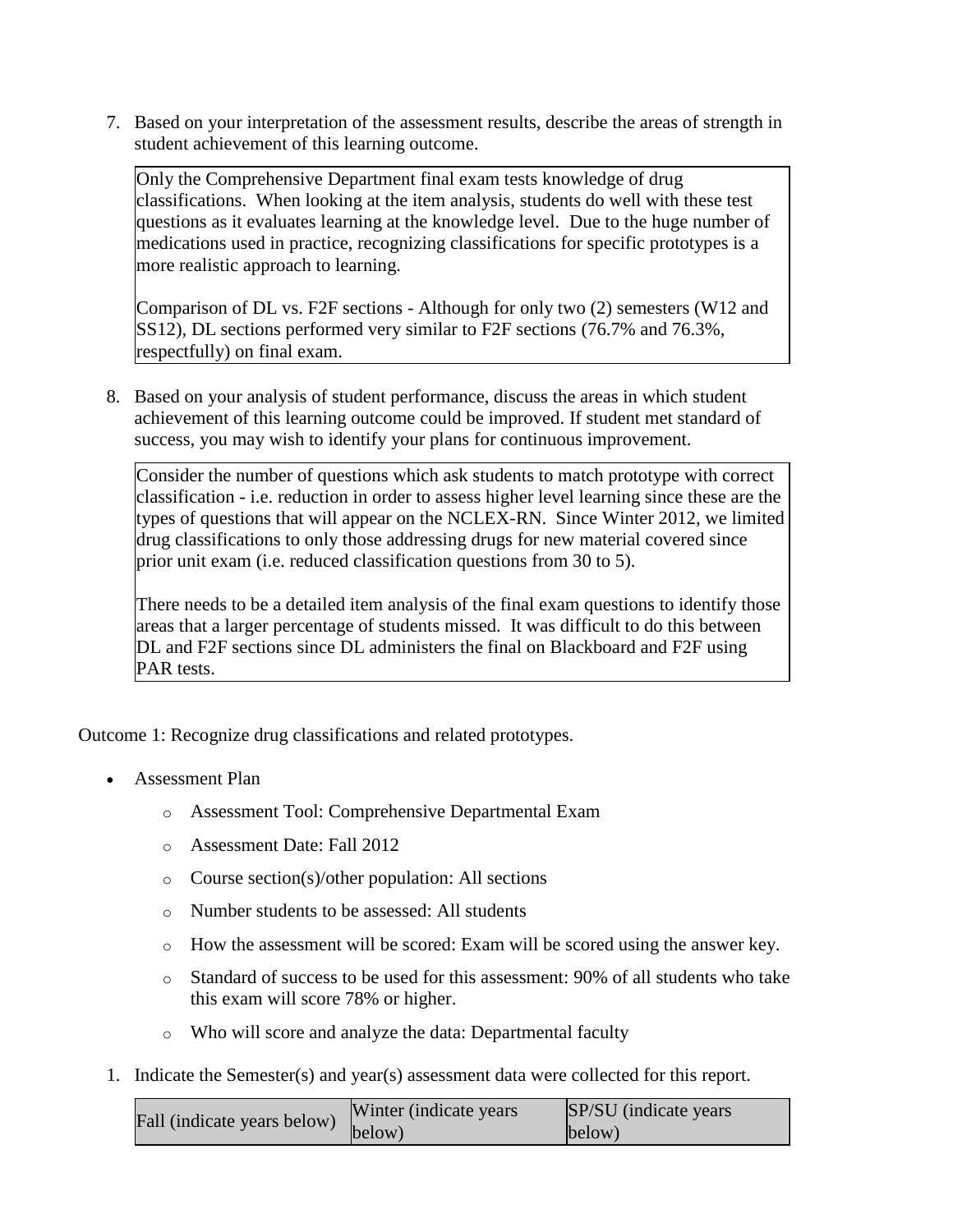| 2011, 2010, 2009 | 2012, 2011, 2010 | 2012, 2011, 2010 |
|------------------|------------------|------------------|
|------------------|------------------|------------------|

2. Provide assessment sample size data in the table below.

| # of students enrolled | # of students assessed |
|------------------------|------------------------|
| 490                    | 144 <sup>c</sup>       |

3. If the number of students assessed differs from the number of students enrolled, please explain why all enrolled students were not assessed, e.g. absence, withdrawal, or did not complete activity.

Early drops/withdrawals

4. Describe how students from all populations (day students on campus, DL, MM, evening, extension center sites, etc.) were included in the assessment based on your selection criteria.

All students in all sections that remained in course when final exam was given.

5. Describe the process used to assess this outcome. Include a brief description of this tool and how it was scored.

Cumulative final exam - answer key (departmentally-developed)

The final exam was collaboratively developed by two (2) NUR 115 instructors in an effort to have a common final for assessment consistency. This is a 103-item exam.

6. Briefly describe assessment results based on data collected for this outcome and tool during the course assessment. Discuss the extent to which students achieved this learning outcome and indicate whether the standard of success was met for this outcome and tool.

Met Standard of Success: No

- $\circ$  Fall 2009 52 took final / 36 met benchmark = 69.2%
- o Winter 2010 51 took final  $/$  40 met benchmark = 78.4%
- $\degree$  SpSum 2010 56 took final / 44 met benchmark = 78.6%
- $\circ$  Fall 2010 51 took final/ 27 met benchmark = 52.9%
- $\circ$  Winter 2011 62 took final / 53 met benchmark = 85.5%
- $\degree$  SpSum 2011 43 took final / 41 met benchmark = 95.3%
- $\circ$  Fall 2011 53 took final / 14 met benchmark = 73.6%
- $\circ$  Winter 2012 39 took final / 28 met benchmark = 71.8%
- $\degree$  SpSum 2012 42 took final / 34 met benchmark = 80.9%

Overall, for nine (9) semesters, 76.2% scored 78 percent or higher on the cumulative final. Standard of success (90%) was met in 1 of 9 semesters.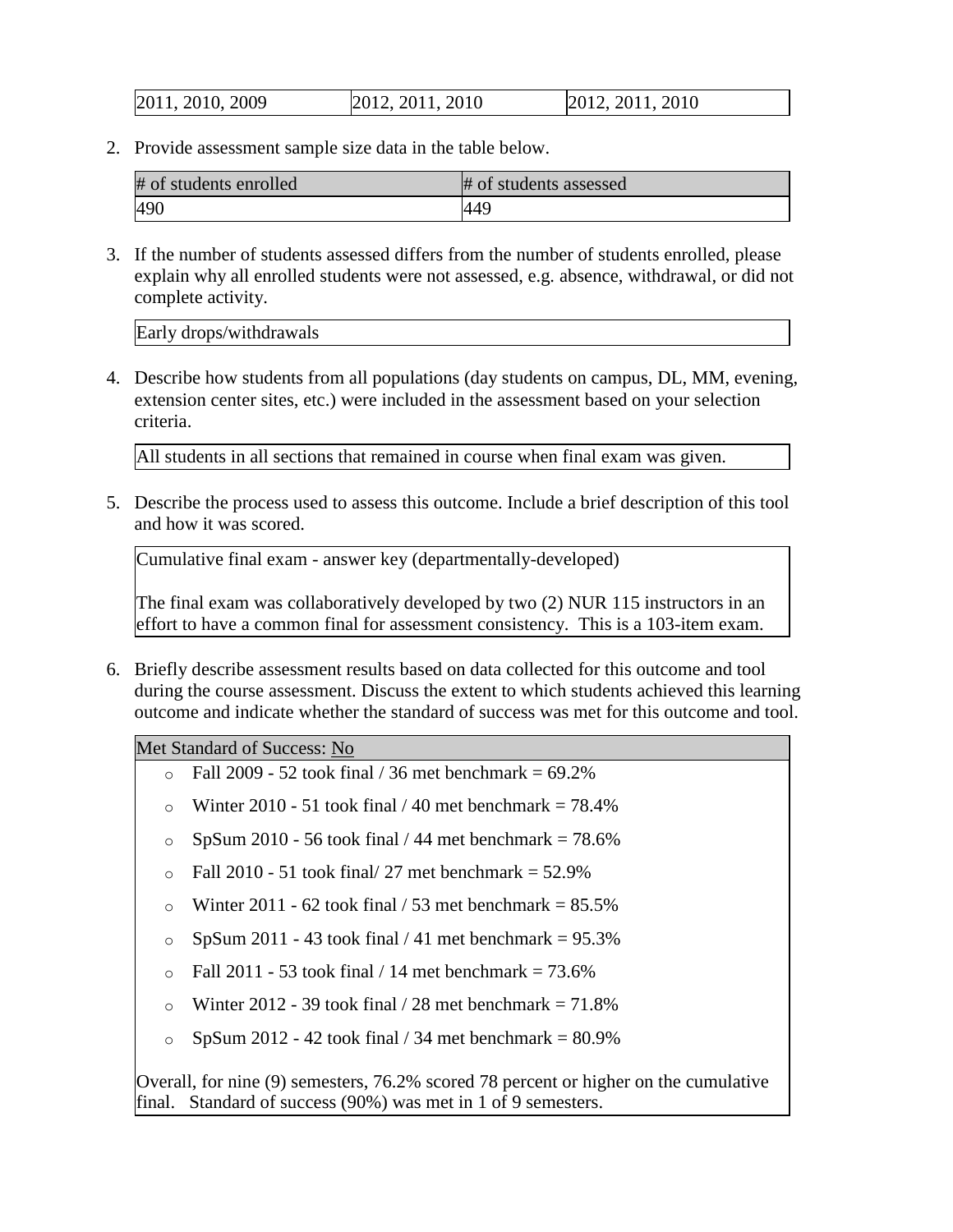7. Based on your interpretation of the assessment results, describe the areas of strength in student achievement of this learning outcome.

Only the Comprehensive Department final exam tests knowledge of drug classifications. When looking at the item analysis, students do well with these test questions as it evaluates learning at the knowledge level. Due to the huge number of medications used in practice, recognizing classifications for specific prototypes is a more realistic approach to learning.

Comparison of DL vs. F2F sections - Although for only two (2) semesters (W12 and SS12), DL sections performed very similar to F2F sections (76.7% and 76.3%, respectfully) on final exam.

8. Based on your analysis of student performance, discuss the areas in which student achievement of this learning outcome could be improved. If student met standard of success, you may wish to identify your plans for continuous improvement.

Consider the number of questions which ask students to match prototype with correct classification - i.e. reduction in order to assess higher level learning since these are the types of questions that will appear on the NCLEX-RN. Since Winter 2012, we limited drug classifications to only those addressing drugs for new material covered since prior unit exam (i.e. reduced classification questions from 30 to 5).

There needs to be a detailed item analysis of the final exam questions to identify those areas that a larger percentage of students missed. It was difficult to do this between DL and F2F sections since DL administers the final on Blackboard and F2F using PAR tests.

Outcome 2: Recognize the effects of each prototype on disorders and diseases in each body system.

- Assessment Plan
	- o Assessment Tool: Assessment Technologies Institute, LLC Pharmacology Exam
	- o Assessment Date: Spring/Summer 2012
	- o Course section(s)/other population: All APNURS students enrolled in all sections
	- $\circ$  Number students to be assessed:  $\sim$  80/year APNURS students comprise about 1/2 of all students who enroll in NUR 115.
	- o How the assessment will be scored: Assessment Technologies Institute (ATI) scores the standardized test and provides an item analysis to the instructor.
	- o Standard of success to be used for this assessment: 75 percent of all APNURS students will achieve a score at or above the Proficiency Level 2 on the ATI Pharmacology test on their first attempt.
	- o Who will score and analyze the data: ATI scores the exam and the NUR 115 Course Coordinator will then analyze the data.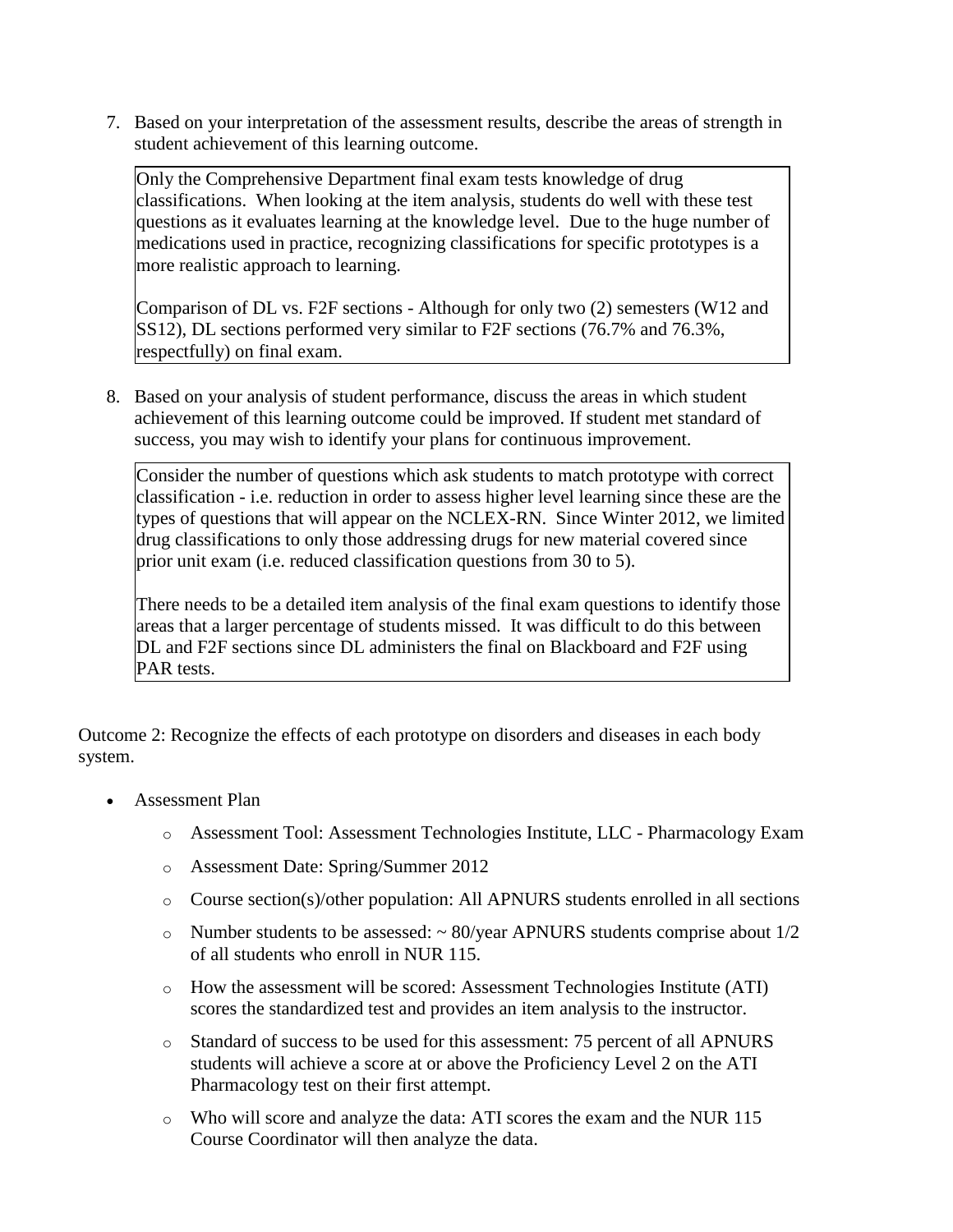1. Indicate the Semester(s) and year(s) assessment data were collected for this report.

| Fall (indicate years below) | Winter (indicate years)<br>below) | SP/SU (indicate years)<br>below) |
|-----------------------------|-----------------------------------|----------------------------------|
| 2011, 2010, 2009            | 2012, 2011, 2010                  | 2012, 2011, 2010                 |

2. Provide assessment sample size data in the table below.

| # of students enrolled | # of students assessed |
|------------------------|------------------------|
| 490                    | 274                    |

3. If the number of students assessed differs from the number of students enrolled, please explain why all enrolled students were not assessed, e.g. absence, withdrawal, or did not complete activity.

Only students who successfully completed the course per Nursing Program standards (overall 78%) were given this tool.

4. Describe how students from all populations (day students on campus, DL, MM, evening, extension center sites, etc.) were included in the assessment based on your selection criteria.

All APNURS and APNURE students who successfully completed NUR 115 in all sections offered.

5. Describe the process used to assess this outcome. Include a brief description of this tool and how it was scored.

Proctored assessment - Description (per Assessment Technologies Institute): This 60 item test offers an assessment of the student's basic comprehension and mastery of pharmacologic principles and knowledge of prototype drugs. Concepts assessed include: basic pharmacologic principles (pharmacodynamics, pharmacokinetics, safe medication administration, medication error prevention, age specific considerations) and knowledge related to the safe administration and monitoring of prototype drugs that are used to treat infections, pain and inflammation; as well as those that affect the immune, nervous, cardiovascular, respiratory, renal, digestive, endocrine, reproduction systems and the blood. The student has 65 minutes to complete this assessment. (Two forms of this assessment are available.)

Scored by: ATI

6. Briefly describe assessment results based on data collected for this outcome and tool during the course assessment. Discuss the extent to which students achieved this learning outcome and indicate whether the standard of success was met for this outcome and tool.

Met Standard of Success: No

- $\circ$  Fall 2009 43 took ATI / 27 met benchmark = 62.7%
- $\circ$  Winter 2010 21 took ATI / 12 met benchmark = 57.1%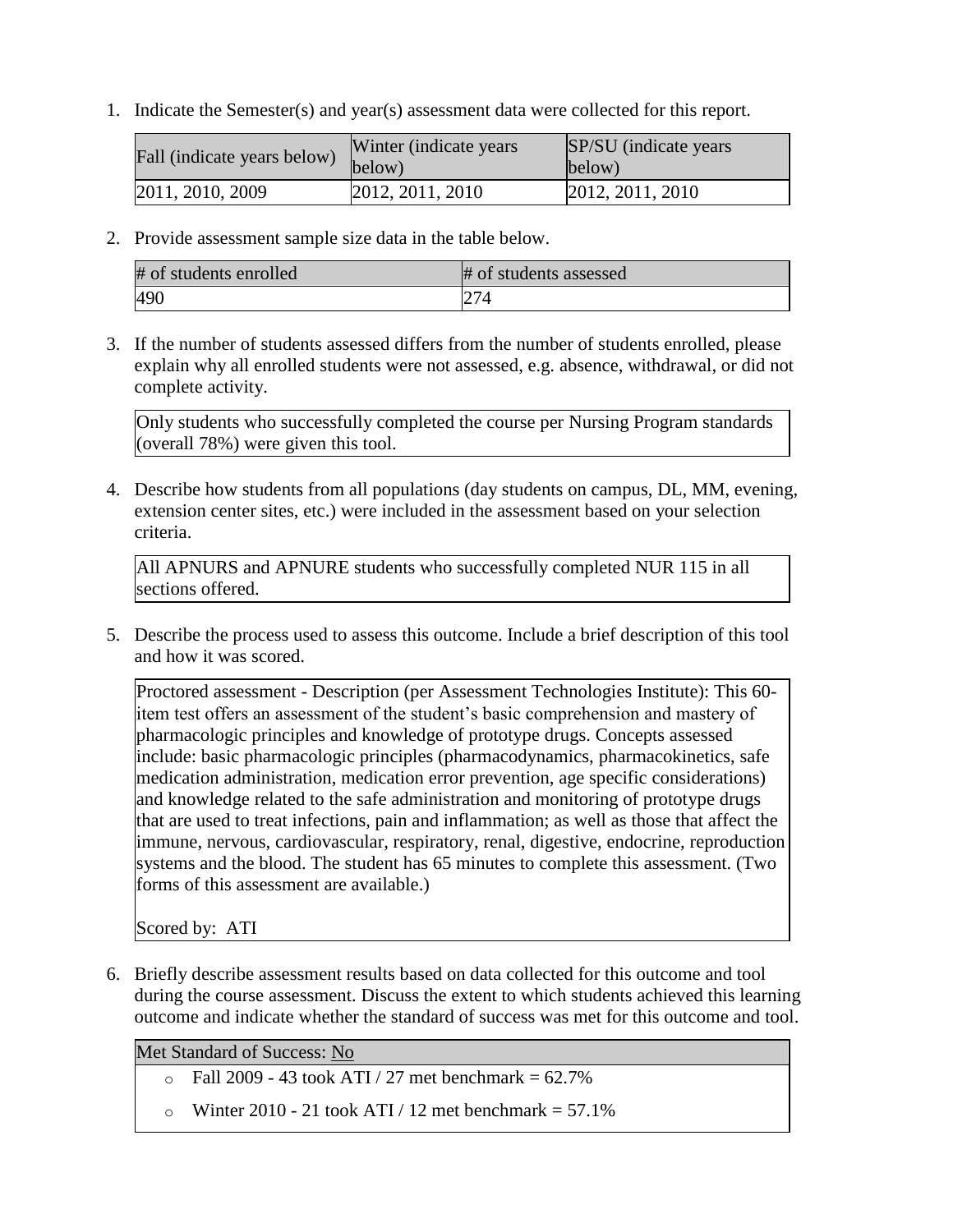- $\degree$  SpSum 2010 29 took ATI / 11 met benchmark = 37.9%
- $\circ$  Fall 2010 34 took ATI / 15 met benchmark = 44.1%
- $\degree$  Winter 2011 37 took ATI / 21 met benchmark = 56.8%
- $\degree$  SpSum 2011 26 took ATI / 9 met benchmark = 34.6%
- $\circ$  Fall 2011 41 took ATI / 14 met benchmark = 34.1%
- $\degree$  Winter 2012 21 took ATI / 8 met benchmark = 38.1%
- $\degree$  SpSum 2012 22 took ATI / 8 met benchmark = 36.4%

Overall, for nine (9) semesters, 45.6% scored at proficiency level 2

7. Based on your interpretation of the assessment results, describe the areas of strength in student achievement of this learning outcome.

# **ATI Tests**

An in-depth analysis of student performance on the 2010 version of the Pharmacology ATI test was done. This included those students who took NUR 115 during F11, W12, and SS12 (n=84). There were sixteen (16) items that students performed best (70% or more answered the item correctly) for topics in the following:

- $\circ$  Basic concepts dosage calculations 3 items (out of 5)  $*$
- $\degree$  CV/Uro 6 items (out of 19) \*\*
- $\circ$  Respiratory 2 items (out of 5)
- $\circ$  Neuro 2 items (out of 14)
- Bone/Joint 1 item (out of 3)
- Immune 1 item (out of 9)
- o Eye/Ear 1 item (out of 1)

Strongest areas noted to be CV and basic concepts.

### **Comprehensive departmental exam**

Comparison of DL vs. F2F sections - Although for only two (2) semesters (W12 and SS12), DL sections performed very similar to F2F sections (76.7% and 76.3%, respectfully) on final exam.

8. Based on your analysis of student performance, discuss the areas in which student achievement of this learning outcome could be improved. If student met standard of success, you may wish to identify your plans for continuous improvement.

Understanding drug actions relies on prior A&P and pathophysiology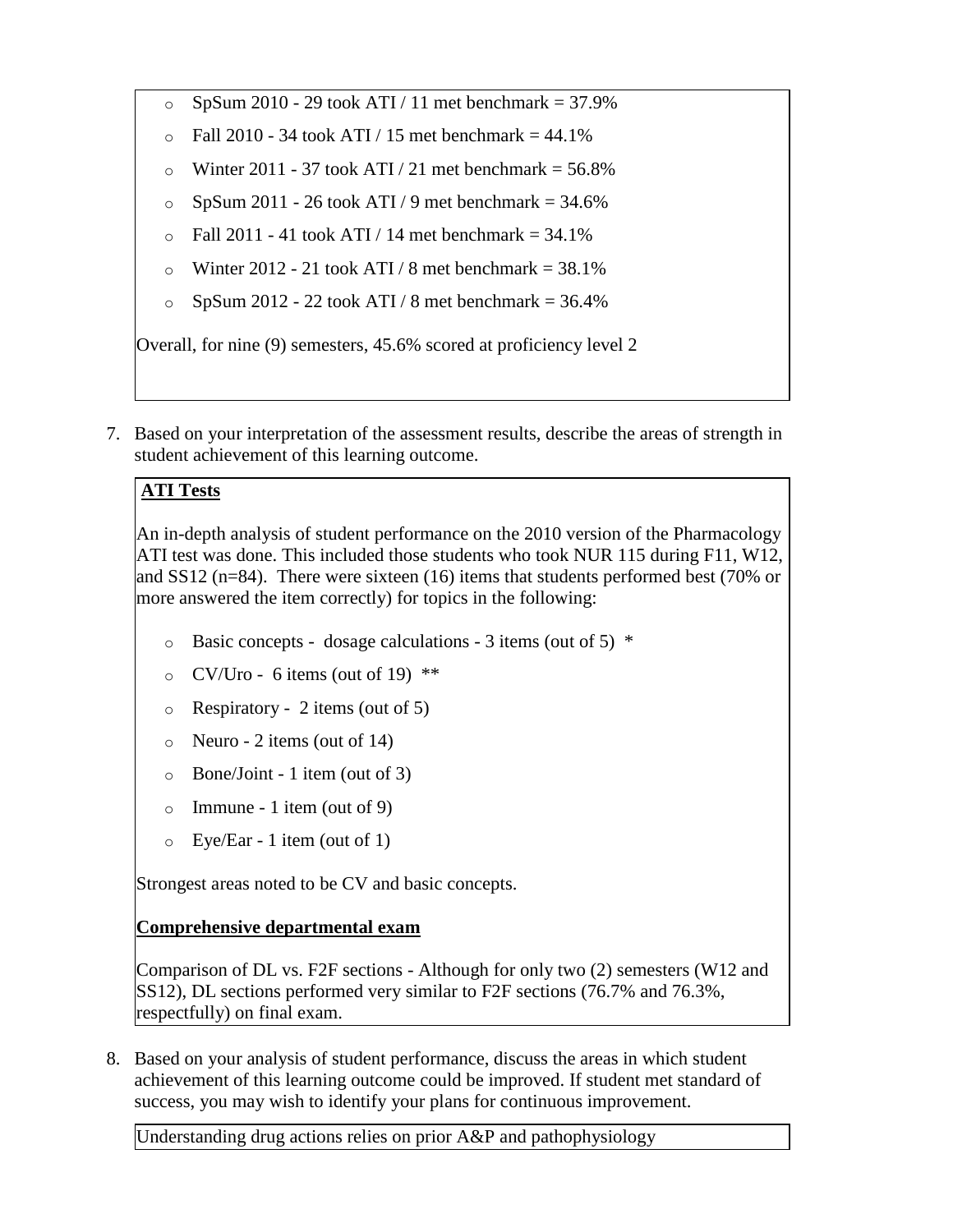knowledge. Some students take these courses  $> 2$  yrs before taking course, therefore, retention of the sciences may be a factor in not meeting the course benchmarks.

# **ATI Tests**

Comparison of DL vs. F2F sections - Although for only two (2) semesters (W12 and SS12), DL sections significantly lower as compared to F2F sections (55.6% and 29.4%, respectfully) on the standardized Pharmacology ATI test.

An in-depth analysis of student performance on the 2010 version of the Pharmacology ATI test was done. This included those students who took NUR 115 during F11, W12, and SS12 (n=84). There were 25 items of the 60-item test that were missed by  $>50\%$ of students. These fell within the following body systems:

- $\circ$  Neuro (CNS) 12 items (out of 14) \*\*
- $\circ$  CV/Uro 4 items (out of 19)
- o Immune 4 items (out of 9)  $*$
- o Endocrine 2 items (out of 3)
- o Respiratory 2 items (out of 5)
- o Bone/Joint 1 item (out of 3)

It will be important to highlight/emphasize those areas in class (2 top areas marked with asterisk based on percentage of all items in a specific body system). \*Note: It was difficult to determine full extent of weakness in those systems with limited questions on the standardized test. There have been trials of breaking the Neurological content in the F2F sections into more exams.

# **Comprehensive departmental exam:**

There needs to be a detailed item analysis of the final exam questions to identify those areas that a larger percentage of students missed. It was difficult to do this between DL and F2F sections since DL administers the final on Blackboard and F2F using PAR tests.

Outcome 2: Recognize the effects of each prototype on disorders and diseases in each body system.

- Assessment Plan
	- o Assessment Tool: Comprehensive Department Exam
	- o Assessment Date: Fall 2012
	- o Course section(s)/other population: All sections
	- o Number students to be assessed: All students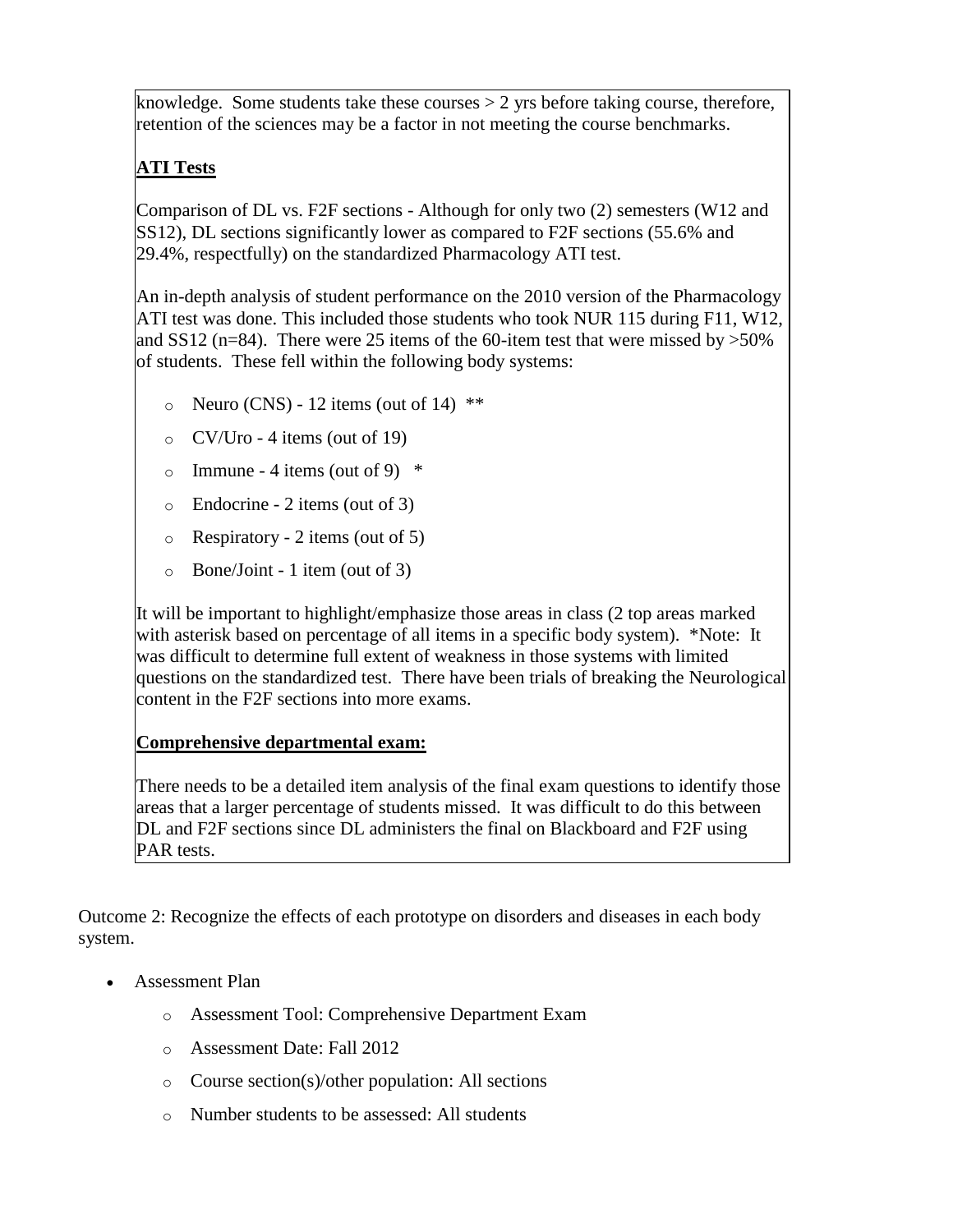- o How the assessment will be scored: Exam will be scored using the answer key.
- o Standard of success to be used for this assessment: 90% of the student who take this exam will score 78% or higher.
- o Who will score and analyze the data: Departmental faculty.
- 1. Indicate the Semester(s) and year(s) assessment data were collected for this report.

| Fall (indicate years below) | Winter (indicate years)<br>below) | SP/SU (indicate years)<br>below) |
|-----------------------------|-----------------------------------|----------------------------------|
| 2011, 2010, 2009            | 2012, 2011, 2010                  | 2012, 2011, 2010                 |

2. Provide assessment sample size data in the table below.

| # of students enrolled | # of students assessed |
|------------------------|------------------------|
| 490                    | 44 <sup>c</sup>        |

3. If the number of students assessed differs from the number of students enrolled, please explain why all enrolled students were not assessed, e.g. absence, withdrawal, or did not complete activity.

Early drops/withdrawals

4. Describe how students from all populations (day students on campus, DL, MM, evening, extension center sites, etc.) were included in the assessment based on your selection criteria.

All students in all sections that remained in course when final exam was given.

5. Describe the process used to assess this outcome. Include a brief description of this tool and how it was scored.

Cumulative final exam - answer key (departmentally-developed)

The final exam was collaboratively developed by two (2) NUR 115 instructors in an effort to have a common final for assessment consistency. This is a 103-item exam.

6. Briefly describe assessment results based on data collected for this outcome and tool during the course assessment. Discuss the extent to which students achieved this learning outcome and indicate whether the standard of success was met for this outcome and tool.

Met Standard of Success: No

- $\epsilon$  Fall 2009 52 took final / 36 met benchmark = 69.2%
- $\circ$  Winter 2010 51 took final / 40 met benchmark = 78.4%
- $\degree$  SpSum 2010 56 took final / 44 met benchmark = 78.6%
- $\Omega$  Fall 2010 51 took final/ 27 met benchmark = 52.9%
- o Winter 2011 62 took final  $/$  53 met benchmark = 85.5%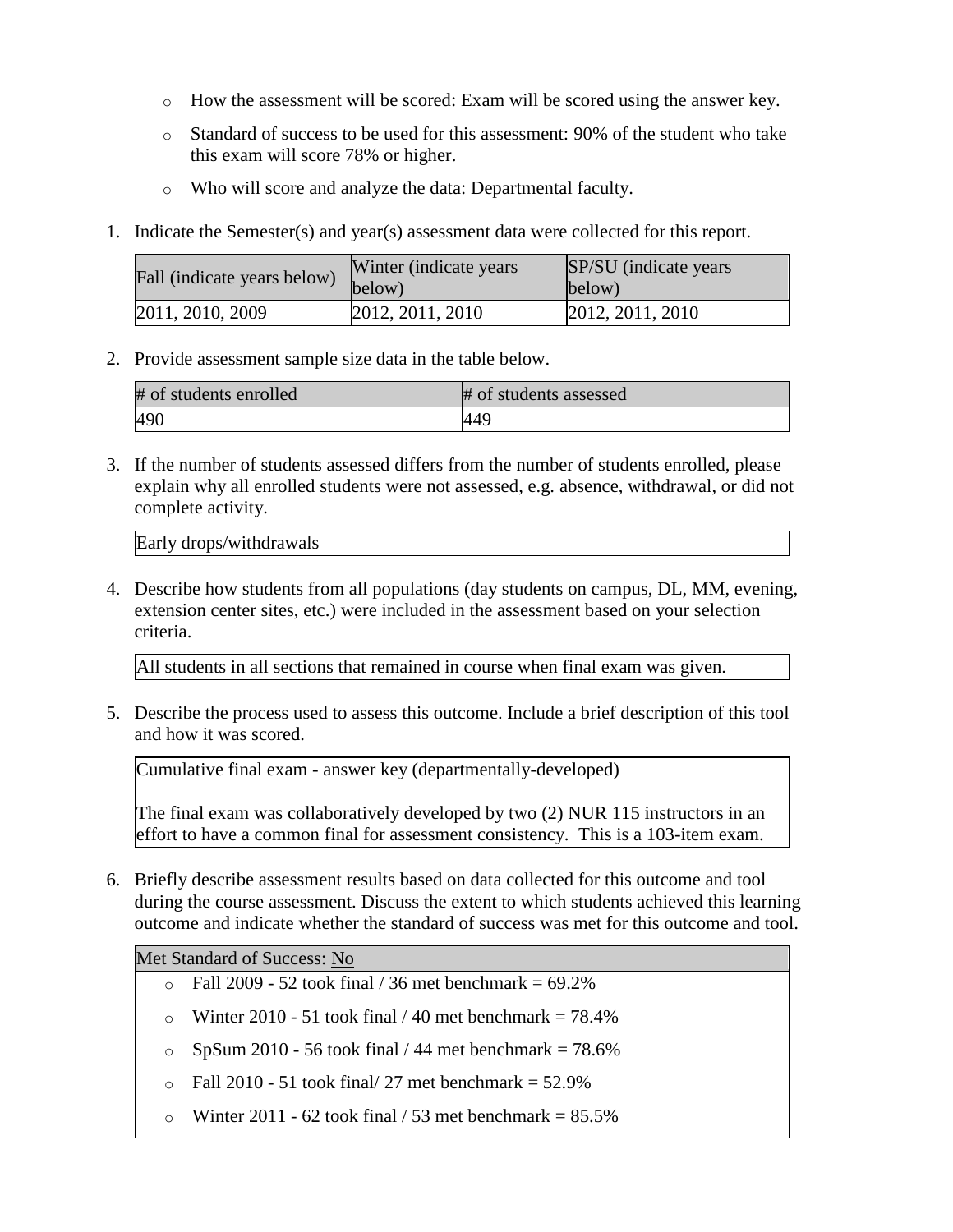- $\degree$  SpSum 2011 43 took final / 41 met benchmark = 95.3%
- $\circ$  Fall 2011 53 took final / 14 met benchmark = 73.6%
- $\circ$  Winter 2012 39 took final / 28 met benchmark = 71.8%
- $\degree$  SpSum 2012 42 took final / 34 met benchmark = 80.9%

Overall, for nine (9) semesters, 76.2% scored 78 percent or higher on the cumulative final. Standard of success (90%) was met in 1 of 9 semesters.

7. Based on your interpretation of the assessment results, describe the areas of strength in student achievement of this learning outcome.

### **ATI Tests**

An in-depth analysis of student performance on the 2010 version of the Pharmacology ATI test was done. This included those students who took NUR 115 during F11, W12, and SS12 (n=84). There were sixteen (16) items that students performed best (70% or more answered the item correctly) for topics in the following:

- $\circ$  Basic concepts dosage calculations 3 items (out of 5)  $*$
- $\circ$  CV/Uro 6 items (out of 19) \*\*
- o Respiratory 2 items (out of 5)
- $\circ$  Neuro 2 items (out of 14)
- o Bone/Joint 1 item (out of 3)
- $\circ$  Immune 1 item (out of 9)
- o Eye/Ear 1 item (out of 1)

Strongest areas noted to be CV and basic concepts.

### **Comprehensive departmental exam**

Comparison of DL vs. F2F sections - Although for only two (2) semesters (W12 and SS12), DL sections performed very similar to F2F sections (76.7% and 76.3%, respectfully) on final exam.

8. Based on your analysis of student performance, discuss the areas in which student achievement of this learning outcome could be improved. If student met standard of success, you may wish to identify your plans for continuous improvement.

Understanding drug actions relies on prior A&P and pathophysiology knowledge. Some students take these courses  $> 2$  yrs before taking course, therefore, retention of the sciences may be a factor in not meeting the course benchmarks.

# **ATI Tests**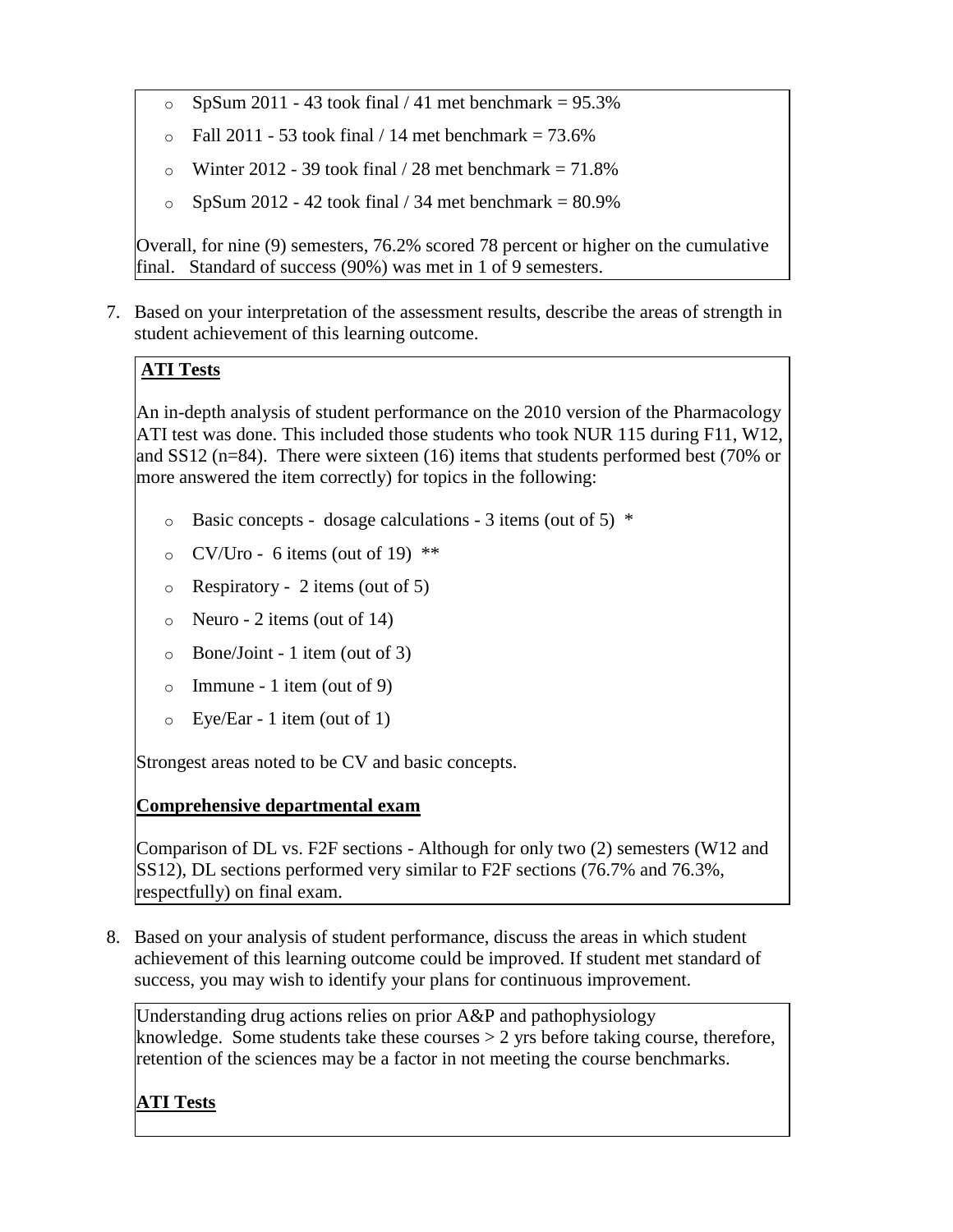Comparison of DL vs. F2F sections - Although for only two (2) semesters (W12 and SS12), DL sections significantly lower as compared to F2F sections (55.6% and 29.4%, respectfully) on the standardized Pharmacology ATI test.

An in-depth analysis of student performance on the 2010 version of the Pharmacology ATI test was done. This included those students who took NUR 115 during F11, W12, and SS12 (n=84). There were 25 items of the 60-item test that were missed by  $>50\%$ of students. These fell within the following body systems:

- $\circ$  Neuro (CNS) 12 items (out of 14) \*\*
- $\circ$  CV/Uro 4 items (out of 19)
- $\circ$  Immune 4 items (out of 9)  $*$
- o Endocrine 2 items (out of 3)
- $\circ$  Respiratory 2 items (out of 5)
- o Bone/Joint 1 item (out of 3)

It will be important to highlight/emphasize those areas in class (2 top areas marked with asterisk based on percentage of all items in a specific body system). \*Note: It was difficult to determine full extent of weakness in those systems with limited questions on the standardized test. There have been trials of breaking the Neurological content in the F2F sections into more exams.

### **Comprehensive departmental exam:**

There needs to be a detailed item analysis of the final exam questions to identify those areas that a larger percentage of students missed. It was difficult to do this between DL and F2F sections since DL administers the final on Blackboard and F2F using PAR tests.

Outcome 3: Recognize nursing implications for prototypical drugs in each classification through the application of the nursing process.

- Assessment Plan
	- o Assessment Tool: Assessment Technologies Institute, LLC Pharmacology Exam
	- o Assessment Date: Spring/Summer 2012
	- o Course section(s)/other population: All APNURS students in all sections
	- $\circ$  Number students to be assessed:  $\sim$  80/year APNURS students comprise about 1/2 of all students who enroll in NUR 115.
	- o How the assessment will be scored: Assessment Technologies Institute (ATI) scores the standardized test and provides an item analysis to the instructor.
	- o Standard of success to be used for this assessment: 75 percent of all APNURS students will achieve a score at or above the Proficiency Level 2 on the ATI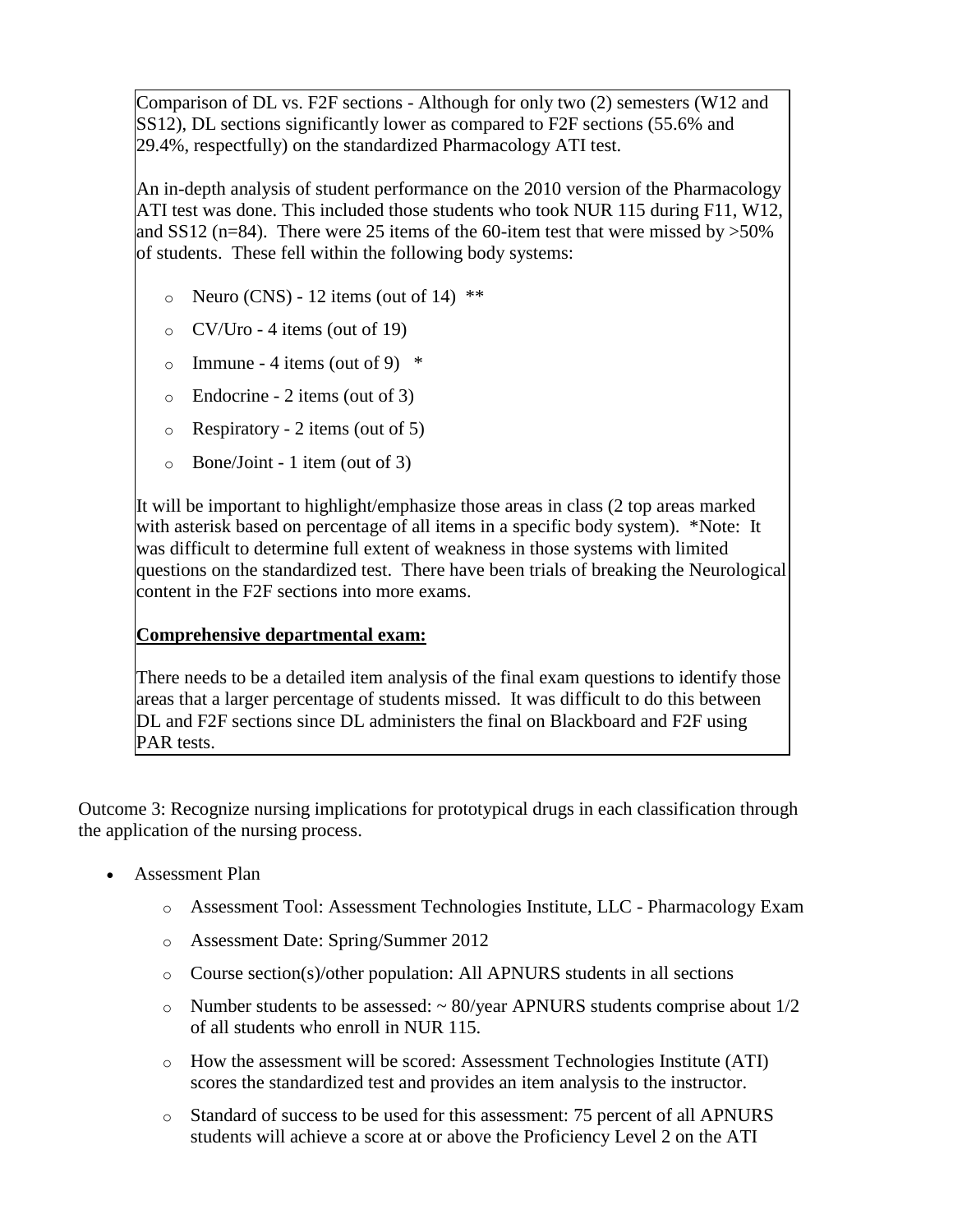Pharmacology test on their first attempt.

- o Who will score and analyze the data: ATI scores the exam and the NUR 115 Course Coordinator will then analyze the data.
- 1. Indicate the Semester(s) and year(s) assessment data were collected for this report.

| Fall (indicate years below) | Winter (indicate years)<br>below) | SP/SU (indicate years)<br>below) |
|-----------------------------|-----------------------------------|----------------------------------|
| 2011, 2010, 2009            | 2012, 2011, 2010                  | 2011, 2010, 2012                 |

2. Provide assessment sample size data in the table below.

| # of students enrolled | # of students assessed |
|------------------------|------------------------|
| 490                    | 274                    |

3. If the number of students assessed differs from the number of students enrolled, please explain why all enrolled students were not assessed, e.g. absence, withdrawal, or did not complete activity.

Only students who successfully completed the course per Nursing Program standards (overall 78%) were given this tool.

4. Describe how students from all populations (day students on campus, DL, MM, evening, extension center sites, etc.) were included in the assessment based on your selection criteria.

All APNURS and APNURE students who successfully completed NUR 115 in all sections offered.

5. Describe the process used to assess this outcome. Include a brief description of this tool and how it was scored.

Proctored assessment - Description (per Assessment Technologies Institute):

This 60-item test offers an assessment of the student's basic comprehension and mastery of pharmacologic principles and knowledge of prototype drugs. Concepts assessed include: basic pharmacologic principles (pharmacodynamics, pharmacokinetics, safe medication administration, medication error prevention, age specific considerations) and knowledge related to the safe administration and monitoring of prototype drugs that are used to treat infections, pain and inflammation; as well as those that affect the immune, nervous, cardiovascular, respiratory, renal, digestive, endocrine, reproduction systems and the blood. The student has 65 minutes to complete this assessment. (Two forms of this assessment are available.)

Scored by: ATI

6. Briefly describe assessment results based on data collected for this outcome and tool during the course assessment. Discuss the extent to which students achieved this learning outcome and indicate whether the standard of success was met for this outcome and tool.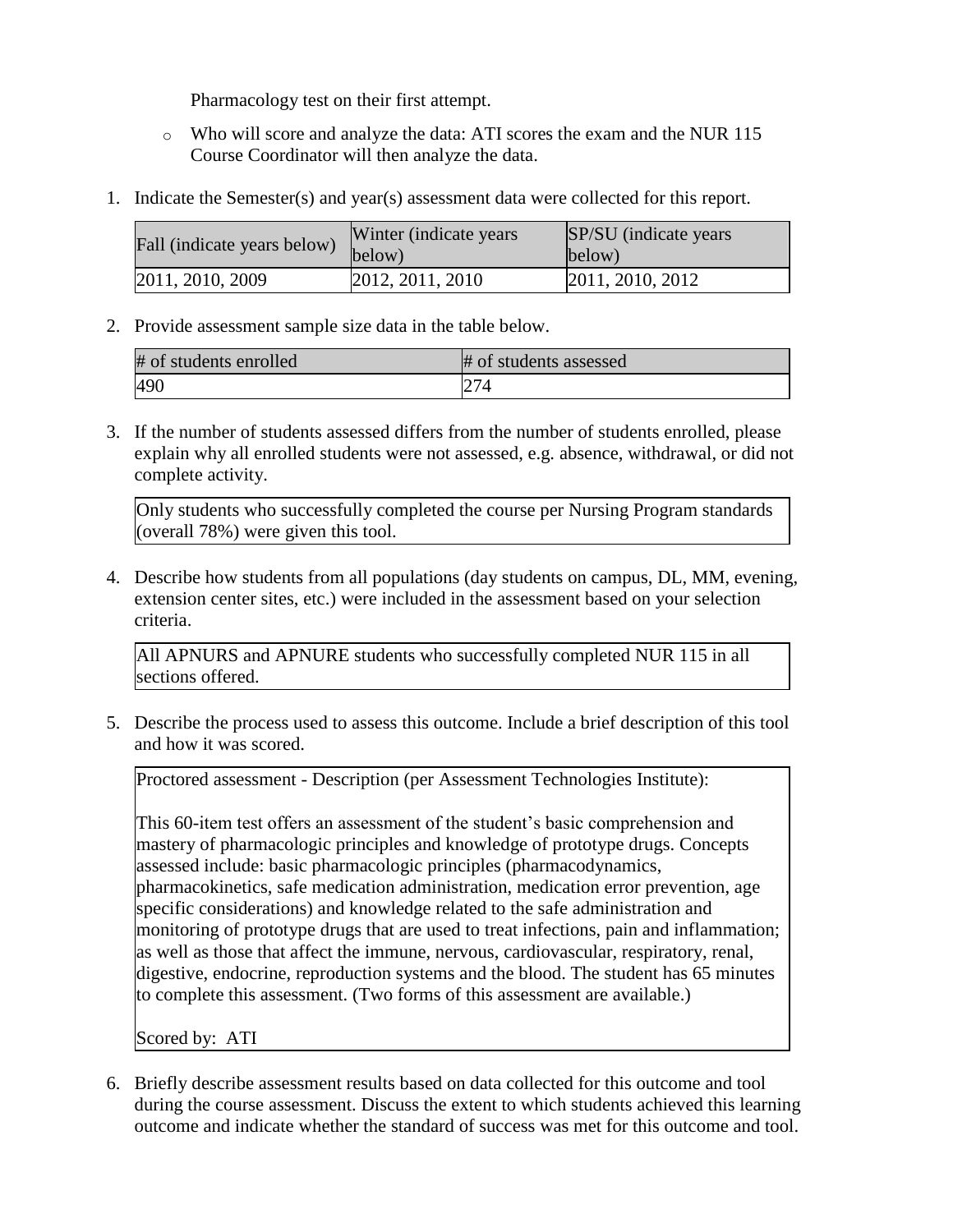Met Standard of Success: No

- $\circ$  Fall 2009 43 took ATI / 27 met benchmark = 62.7%
- o Winter 2010 21 took ATI / 12 met benchmark  $= 57.1\%$
- $\degree$  SpSum 2010 29 took ATI / 11 met benchmark = 37.9%
- $\circ$  Fall 2010 34 took ATI / 15 met benchmark = 44.1%
- o Winter 2011 37 took ATI / 21 met benchmark  $=$  56.8%
- $\degree$  SpSum 2011 26 took ATI / 9 met benchmark = 34.6%
- $\circ$  Fall 2011 41 took ATI / 14 met benchmark = 34.1%
- $\circ$  Winter 2012 21 took ATI / 8 met benchmark = 38.1%
- $\degree$  SpSum 2012 22 took ATI / 8 met benchmark = 36.4%

Overall, for nine (9) semesters, 45.6% scored at proficiency level 2

7. Based on your interpretation of the assessment results, describe the areas of strength in student achievement of this learning outcome.

# **ATI Tests**

An in-depth analysis of student performance on the 2010 version of the Pharmacology ATI test was done. This included those students who took NUR 115 during F11, W12, and SS12 (n=84). There were twelve (12) items that students performed best (70% or more answered the item correctly) for topics in the following:

- $\circ$  Basic concepts dosage calculations 3 items (out of 5)  $*$
- $\degree$  CV/Uro 6 items (out of 19) \*\*
- $\circ$  Respiratory 2 items (out of 5)
- $\circ$  Neuro 2 items (out of 14)
- o Bone/Joint 1 item (out of 3)
- $\circ$  Immune 1 item (out of 9)
- o Eye/Ear 1 item (out of 1)

Strongest areas noted to be CV and basic concepts.

### **Comprehensive departmental exam**

Comparison of DL vs. F2F sections - Although for only two (2) semesters (W12 and SS12), DL sections performed very similar to F2F sections (76.7% and 76.3%, respectfully) on final exam.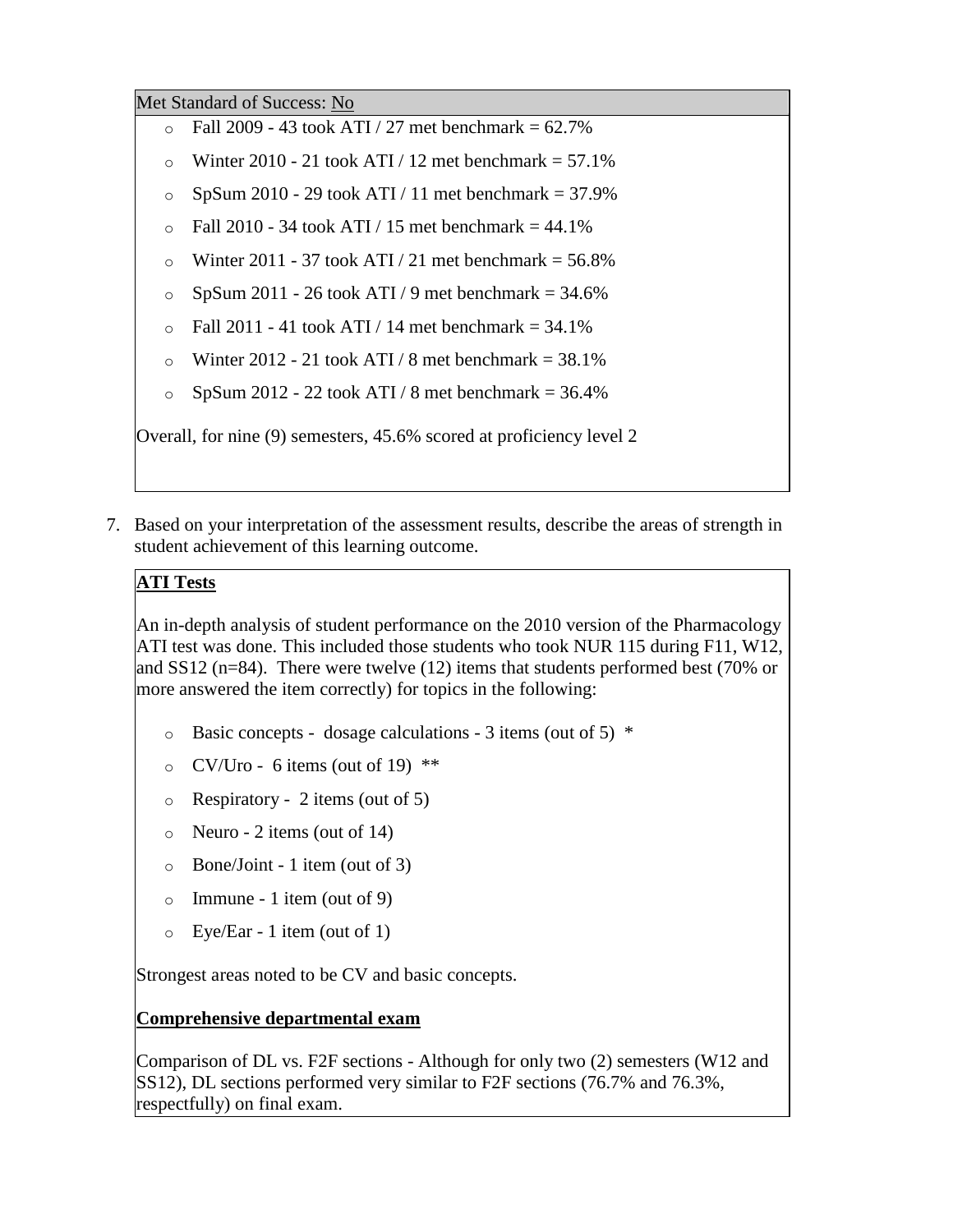8. Based on your analysis of student performance, discuss the areas in which student achievement of this learning outcome could be improved. If student met standard of success, you may wish to identify your plans for continuous improvement.

Understanding drug actions relies on prior A&P and pathophysiology knowledge. Some students take these courses > 2 yrs before taking course, therefore, retention of the sciences may be a factor in not meeting the course benchmarks.

# **ATI Tests**

Comparison of DL vs. F2F sections - Although for only two (2) semesters (W12 and SS12), DL sections significantly lower as compared to F2F sections (55.6% and 29.4%, respectfully) on the standardized Pharmacology ATI test.

An in-depth analysis of student performance on the 2010 version of the Pharmacology ATI test was done. This included those students who took NUR 115 during F11, W12, and SS12 (n=84). There were 25 items of the 60-item test that were missed by  $>50\%$ of students. These fell within the following body systems:

- $\circ$  Neuro (CNS) 12 items (out of 14) \*\*
- $\circ$  CV/Uro 4 items (out of 19)
- o Immune 4 items (out of 9)  $*$
- o Endocrine 2 items (out of 3)
- o Respiratory 2 items (out of 5)
- o Bone/Joint 1 item (out of 3)

It will be important to highlight/emphasize those areas in class (2 top areas marked with asterisk based on percentage of all items in a specific body system). \*Note: It was difficult to determine full extent of weakness in those systems with limited questions on the standardized test. There have been trials of breaking the Neurological content in the F2F sections into more exams.

### **Comprehensive departmental exam:**

There needs to be a detailed item analysis of the final exam questions to identify those areas that a larger percentage of students missed. It was difficult to do this between DL and F2F sections since DL administers the final on Blackboard and F2F using PAR tests.

Outcome 3: Recognize nursing implications for prototypical drugs in each classification through the application of the nursing process.

- Assessment Plan
	- o Assessment Tool: Comprehensive Department Exam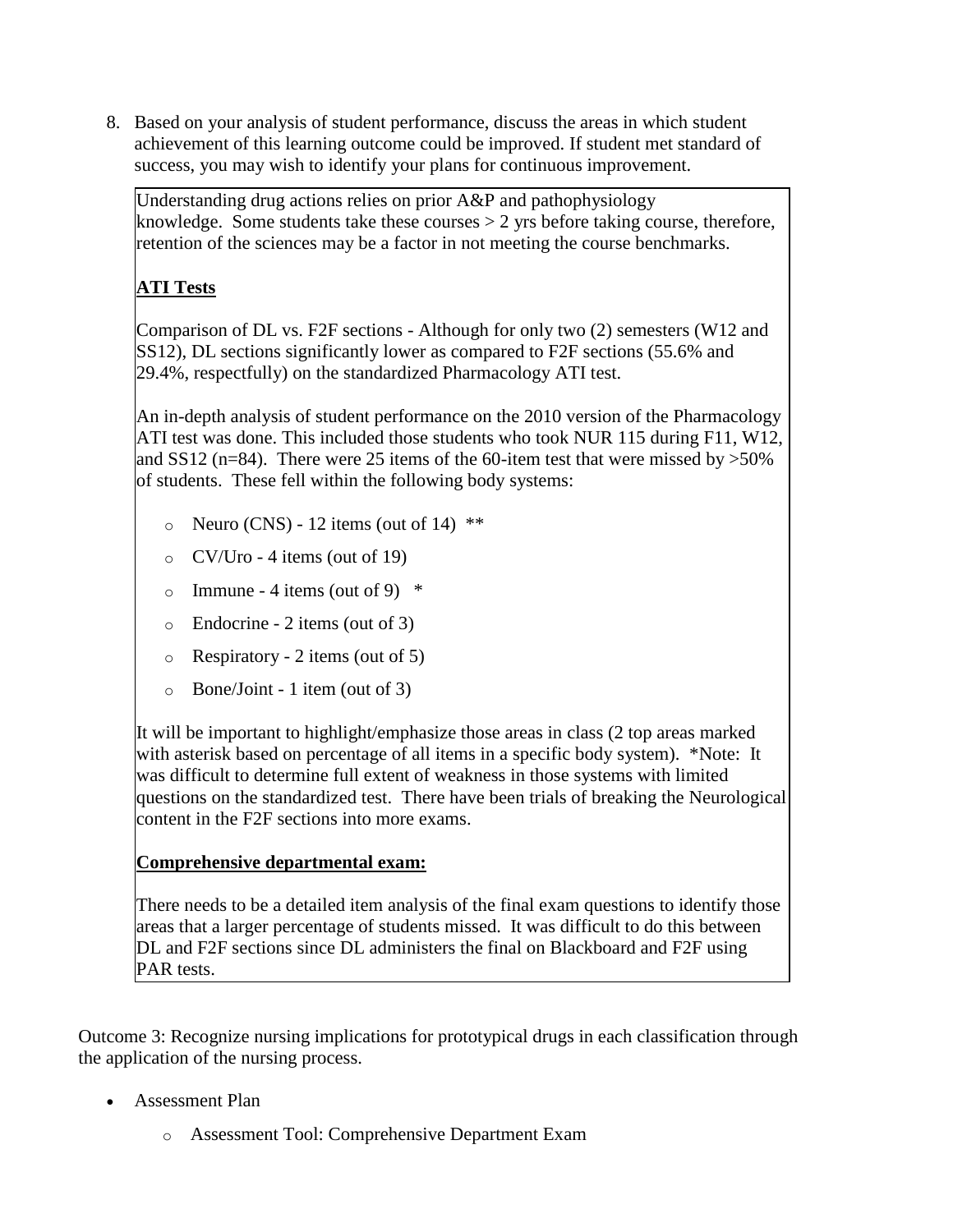- o Assessment Date: Fall 2012
- o Course section(s)/other population: All sections
- o Number students to be assessed: All Students
- o How the assessment will be scored: Exam will be scored using the answer key.
- o Standard of success to be used for this assessment: 90% of the students who take this exam will score 78% or higher.
- o Who will score and analyze the data: Departmental Faculty
- 1. Indicate the Semester(s) and year(s) assessment data were collected for this report.

| Fall (indicate years below) | Winter (indicate years)<br>below) | <b>SP/SU</b> (indicate years)<br>below) |
|-----------------------------|-----------------------------------|-----------------------------------------|
| 2011, 2010, 2009            | 2012, 2011, 2010                  | 2012, 2011, 2010                        |

2. Provide assessment sample size data in the table below.

| # of students enrolled | # of students assessed |
|------------------------|------------------------|
| 490                    | <b>449</b>             |

3. If the number of students assessed differs from the number of students enrolled, please explain why all enrolled students were not assessed, e.g. absence, withdrawal, or did not complete activity.

Early drops/withdrawals

4. Describe how students from all populations (day students on campus, DL, MM, evening, extension center sites, etc.) were included in the assessment based on your selection criteria.

All students in all sections that remained in course when final exam was given.

5. Describe the process used to assess this outcome. Include a brief description of this tool and how it was scored.

Cumulative final exam - answer key (departmentally-developed)

The final exam was collaboratively developed by two (2) NUR 115 instructors in an effort to have a common final for assessment consistency. This is a 103-item exam.

6. Briefly describe assessment results based on data collected for this outcome and tool during the course assessment. Discuss the extent to which students achieved this learning outcome and indicate whether the standard of success was met for this outcome and tool.

Met Standard of Success: No

- $\circ$  Fall 2009 52 took final / 36 met benchmark = 69.2%
- o Winter 2010 51 took final  $/$  40 met benchmark = 78/4%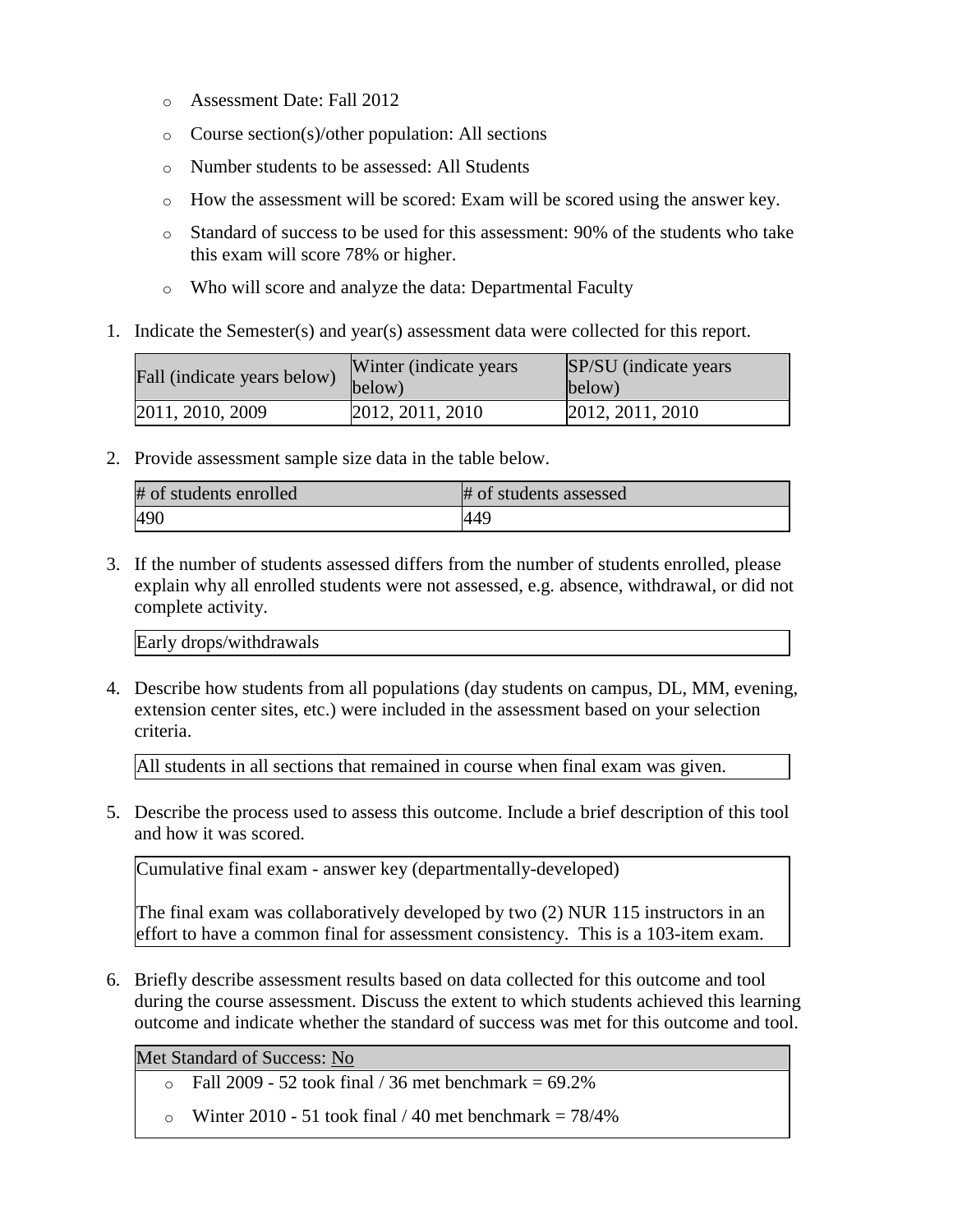- $\degree$  SpSum 2010 56 took final / 44 met benchmark = 78/6%
- $\circ$  Fall 2010 51 took final/ 27 met benchmark = 52.9%
- o Winter 2011 62 took final  $/$  53 met benchmark = 85.5%
- $\degree$  SpSum 2011 43 took final / 41 met benchmark = 95.3%
- $\circ$  Fall 2011 53 took final / 14 met benchmark = 73.6%
- o Winter 2012 39 took final  $/28$  met benchmark = 71.8%
- $\degree$  SpSum 2012 42 took final / 34 met benchmark = 80.9%

Overall, for nine (9) semesters, 76.2% scored 78 percent or higher on the cumulative final. Standard of success (90%) was met in 1 of 9 semesters.

7. Based on your interpretation of the assessment results, describe the areas of strength in student achievement of this learning outcome.

# **ATI Tests**

An in-depth analysis of student performance on the 2010 version of the Pharmacology ATI test was done. This included those students who took NUR 115 during F11, W12, and SS12 (n=84). There were twelve (12) items that students performed best (70% or more answered the item correctly) for topics in the following:

- $\circ$  Basic concepts dosage calculations 3 items (out of 5)  $*$
- $\circ$  CV/Uro 6 items (out of 19) \*\*
- o Respiratory 2 items (out of 5)
- $\circ$  Neuro 2 items (out of 14)
- o Bone/Joint 1 item (out of 3)
- $\circ$  Immune 1 item (out of 9)
- o Eye/Ear 1 item (out of 1)

Strongest areas noted to be CV and basic concepts.

### **Comprehensive departmental exam**

Comparison of DL vs. F2F sections - Although for only two (2) semesters (W12 and SS12), DL sections performed very similar to F2F sections (76.7% and 76.3%, respectfully) on final exam.

8. Based on your analysis of student performance, discuss the areas in which student achievement of this learning outcome could be improved. If student met standard of success, you may wish to identify your plans for continuous improvement.

Understanding drug actions relies on prior A&P and pathophysiology knowledge. Some students take these courses  $> 2$  yrs before taking course, therefore,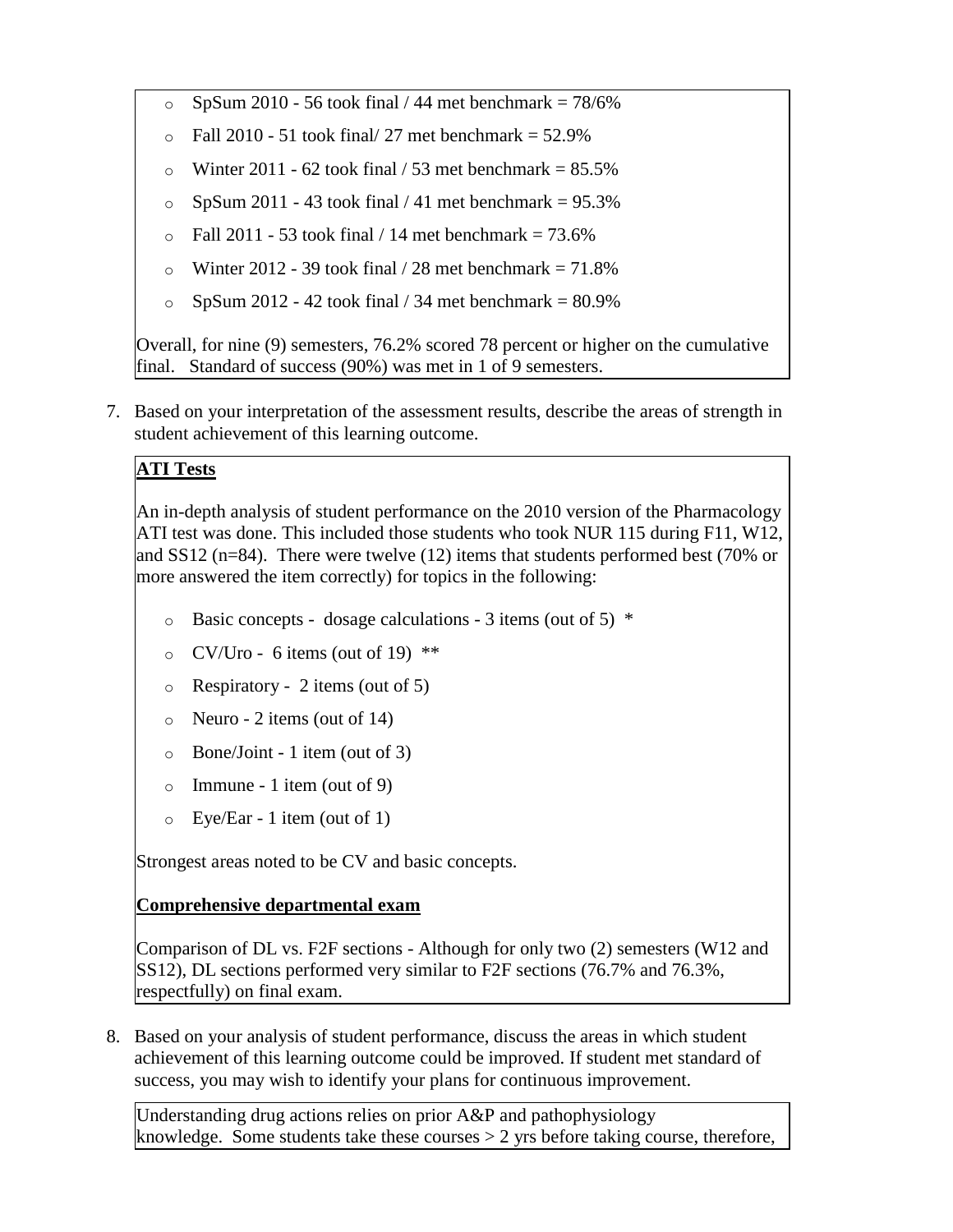retention of the sciences may be a factor in not meeting the course benchmarks.

# **ATI Tests**

Comparison of DL vs. F2F sections - Although for only two (2) semesters (W12 and SS12), DL sections significantly lower as compared to F2F sections (55.6% and 29.4%, respectfully) on the standardized Pharmacology ATI test.

An in-depth analysis of student performance on the 2010 version of the Pharmacology ATI test was done. This included those students who took NUR 115 during F11, W12, and SS12 (n=84). There were 25 items of the 60-item test that were missed by  $>50\%$ of students. These fell within the following body systems:

- $\circ$  Neuro (CNS) 12 items (out of 14) \*\*
- o CV/Uro 4 items (out of 19)
- o Immune 4 items (out of 9)  $*$
- o Endocrine 2 items (out of 3)
- $\circ$  Respiratory 2 items (out of 5)
- o Bone/Joint 1 item (out of 3)

It will be important to highlight/emphasize those areas in class (2 top areas marked with asterisk based on percentage of all items in a specific body system). \*Note: It was difficult to determine full extent of weakness in those systems with limited questions on the standardized test. There have been trials of breaking the Neurological content in the F2F sections into more exams.

# **Comprehensive departmental exam:**

There needs to be a detailed item analysis of the final exam questions to identify those areas that a larger percentage of students missed. It was difficult to do this between DL and F2F sections since DL administers the final on Blackboard and F2F using PAR tests.

# **II. Course Summary and Action Plans Based on Assessment Results**

1. Describe your overall impression of how this course is meeting the needs of students. Did the assessment process bring to light anything about student achievement of learning outcomes that surprised you?

Students who successfully pass NUR 115 appear to do well in the next semester of the program, specifically, their first medical-surgical nursing course sequence.

When comparing student performance on the Pharmacology ATI 2007 version with the 2010 version, the percentage was much higher on the earlier version (F09 - SS11).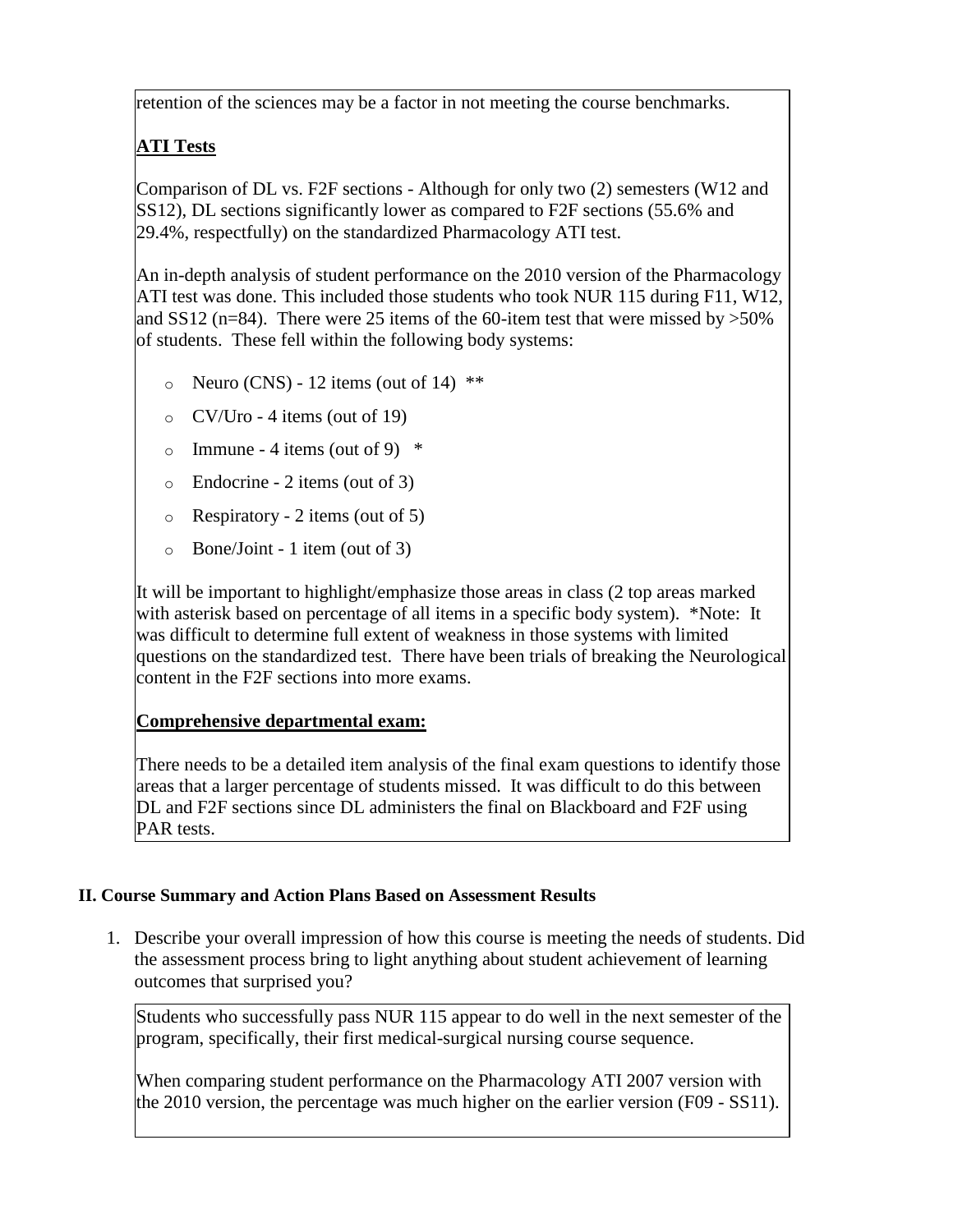There wasn't a strong relationship between the comprehensive departmental final exam and the standardized ATI test. In semesters where students scored better on the final exam, they scored poorly on the Pharmacology ATI test (i.e. SpSum 2011).

Students who took the DL section of NUR 115 scored significantly lower on the standardized ATI test (W12, SS12).

NUR 115 continues to be a challenging, but vital course. Since this is required early in the APNURS program (Semester 2), and much later in the APNURE program, it would be interesting to see if there is a difference in student performance between programs.

2. Describe when and how this information, including the action plan, was or will be shared with Departmental Faculty.

Will be sending out Course Assessment report to all full-time faculty this Summer 2013, to be followed by discussion during scheduled department meetings.

Action plan:

- o Discuss areas of weakness (i.e. neurological pharmacology) among all NUR 115 faculty and determine strategies to reinforce this content in Fall 2013.
- o Continue to compare student outcomes for F2F vs. DL sections.
- $\circ$  Monitor for changes in ATI scores starting in F12 with the implementation of new ATI policy for Nursing Program.

Intended Change(s)

| <b>Intended Change</b> | Description of the<br><b>change</b> | Rationale | Implementation Date |
|------------------------|-------------------------------------|-----------|---------------------|
| No changes intended.   |                                     |           |                     |

3. Is there anything that you would like to mention that was not already captured?

| Sample test items on comprehensive final exam that relate to outcomes (I have<br>referenced 5 questions for each outcome): |
|----------------------------------------------------------------------------------------------------------------------------|
| Outcome #1: see #99, 100, 101, 102, 103                                                                                    |
| Outcome #2: see #7, 9, 12, 13, 15 $(+$ many others )                                                                       |
| Outcome #3: see #16, 18, 20, 21, 24 (+ many others )                                                                       |

#### **III. Attached Files**

NUR 115 - [ATI Test Description \(2010 vers\)](documents/Pharmacology1.pdf)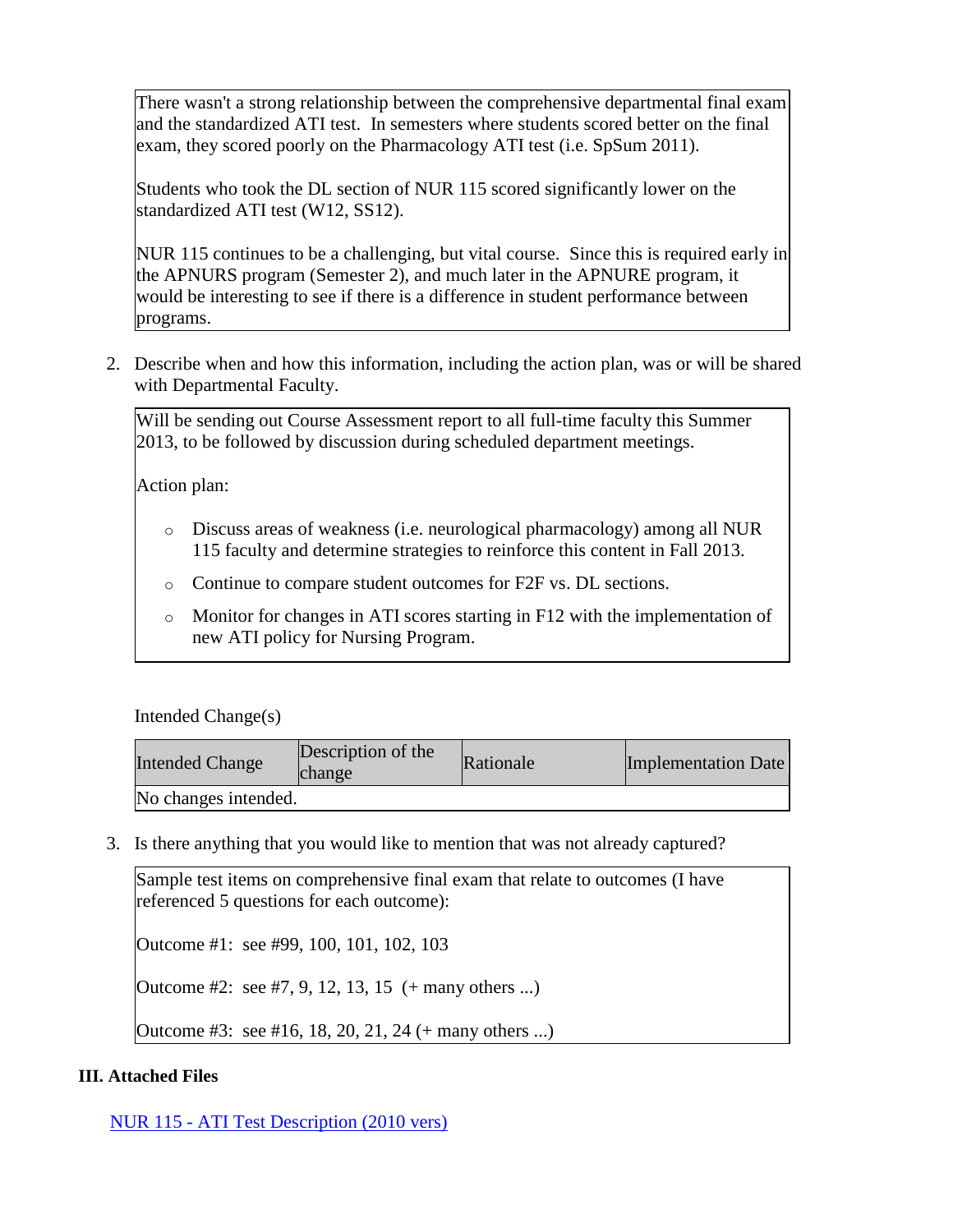[NUR 115 Data Table](documents/NUR%20115%20data%20table%20-%202013.docx) NUR 115 - [ATI Summary \(2010 vers\)](documents/NUR%20115%20-%20F11,%20W12,%20SS12-Pharm%20ATI%20%20(2010%20version)%20-%20no%20names.pdf) [NUR 115 Comprehensive final exam](documents/W-12%20Nur115%20Comprehensive%20Exam%20Ver-4.rtf)

| <b>Faculty/Preparer:</b> Gloria Velarde           |  | <b>Date:</b> $7/3/13$  |
|---------------------------------------------------|--|------------------------|
| <b>Department Chair:</b> Vickie Salter            |  | <b>Date:</b> $7/16/13$ |
| <b>Dean:</b> Martha Showalter                     |  | <b>Date:</b> $7/17/13$ |
| <b>Assessment Committee Chair: Michelle Garey</b> |  | <b>Date:</b> $8/23/13$ |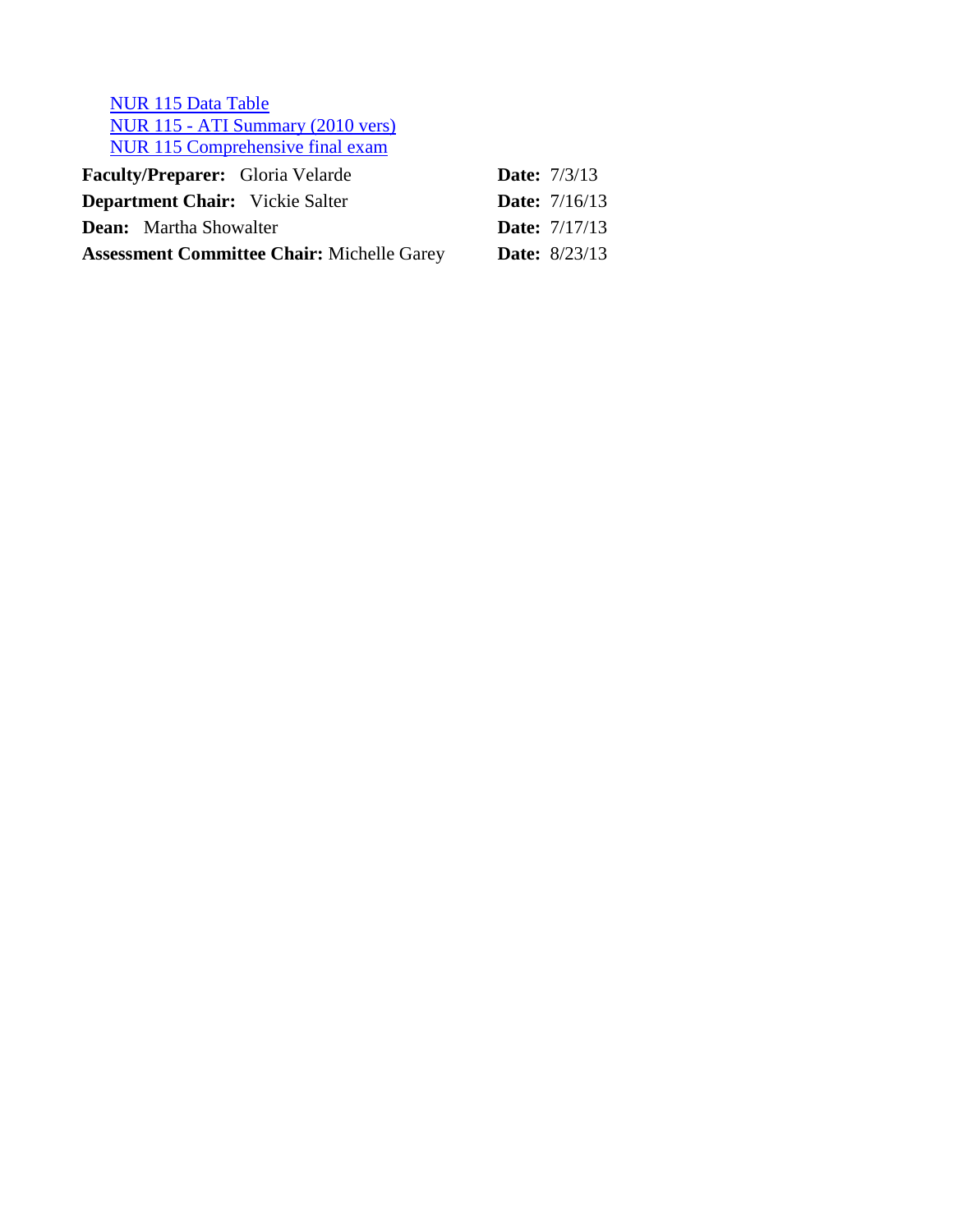#### **COURSE ASSESSMENT REPORT**

#### **I. Background Information**

1. Course assessed:

Course Discipline Code and Number: **Course Title:** Division/Department Codes:

**NUR115** Pharmacology **HAT/NHSD** 

- 2. Semester assessment was conducted (check one):
	- $\boxtimes$  Fall 2009
	- $\Box$  Winter 20
	- $\Box$  Spring/Summer 20
- 3. Assessment tool(s) used: check all that apply.
	- $\Box$  Portfolio  $\boxtimes$  Standardized test Other external certification/licensure exam (specify):  $\Box$  Survey  $\exists$  Prompt  $\Box$  Departmental exam  $\Box$  Capstone experience (specify):
		- $\Box$  Other (specify):
- 4. Have these tools been used before?

 $\Box$  Yes  $\overline{\boxtimes}$  No – new since Fall 2006

If yes, have the tools been altered since its last administration? If so, briefly describe changes made.

- 5. Indicate the number of students assessed/total number of students enrolled in the course. Since last MSF revision - 6 semesters used for assessment (i.e. F07, W08, SS08, F08, W09, SS09) - $Enrolled = 320$ Assessed =  $166$
- 6. Describe how students were selected for the assessment. All APNURS students who received a passing grade (i.e. C- or higher) in NUR 115

#### **II. Results**

1. Briefly describe the changes that were implemented in the course as a result of the previous assessment.

 $N/A$  – this is the first course assessment since MSF was revised in 2007.

- 2. List each outcome that was assessed for this report exactly as it is stated on the course master syllabus.
	- 1. Recognize the drug classifications and related prototypes.
	- 2. Recognize the effects of each prototype on disorders and diseases in each body system.
	- 3. Recognize nursing implications for prototypical drugs in each classification through the application of the nursing process.
- 3. Briefly describe assessment results based on data collected during the course assessment, demonstrating the extent to which students are achieving each of the learning outcomes listed above. Please attach a summary of the data collected. -See attached Semester results

The reports received from Assessment Technologies Institute provided data for each group and individual scores to determine the percentage of students who met the course benchmark. Further, the results are broken down by subscales. The earlier version (2.1) broke down content into body systemspecific categories that were easier to use in relation to where to make subsequent changes, while the more current test version (2007) used more general and abstract subscales that follow the NCLEX-RN blueprint.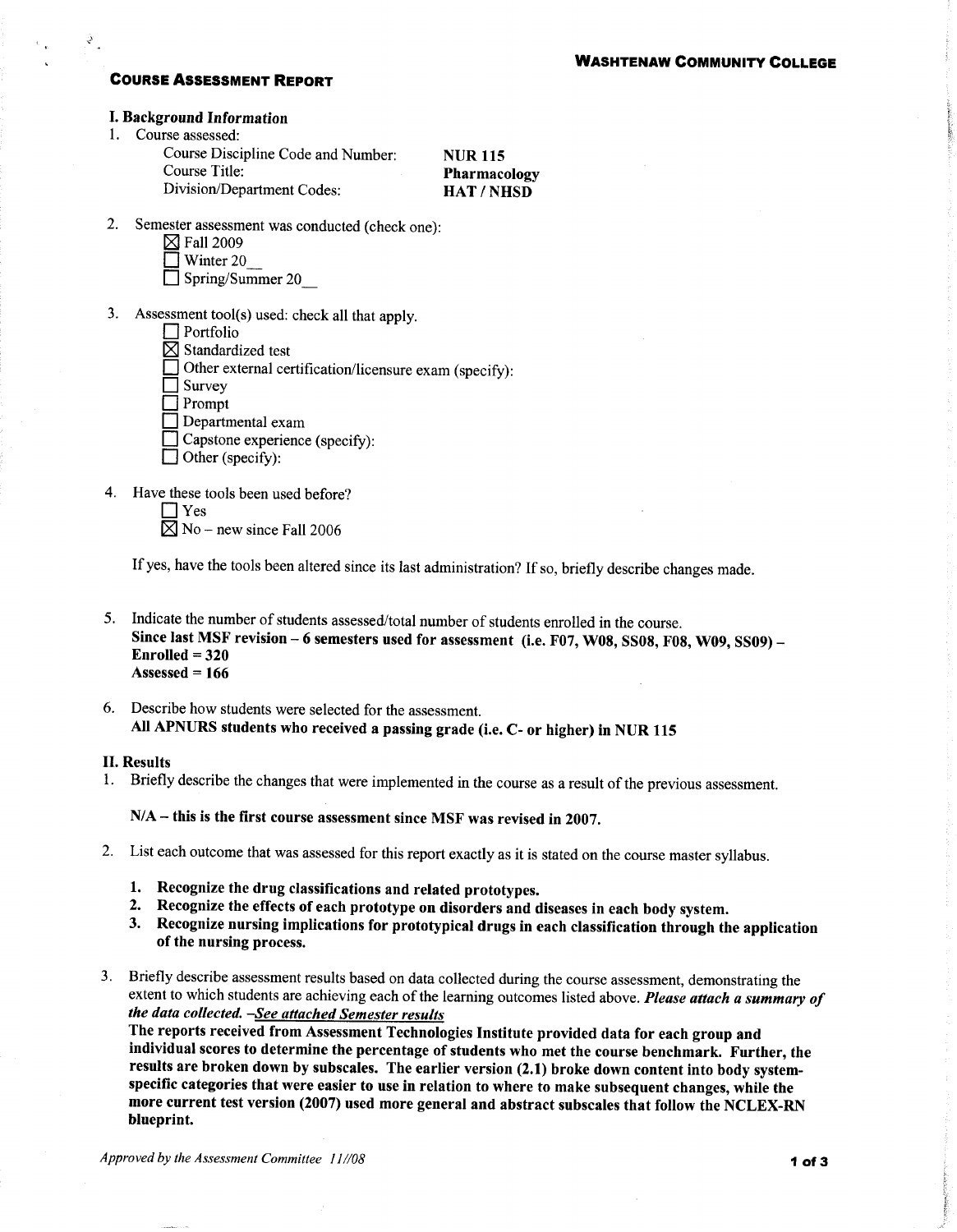#### **COURSE ASSESSMENT REPORT**

4. For each outcome assessed, indicate the standard of success used, and the percentage of students who achieved that level of success. Please attach the rubric/scoring guide used for the assessment.

Outcomes 1-3: ATI test benchmark not met in any of the 6 groups/semesters. The Pharmacology ATI is given in Semester 2 of the nursing program. As this is the first nursing sequence, this highly integrative test may be challenging to this level of student due to their limited exposure to standardized testing and their ability to apply previously learned content from the sciences.

5. Describe the areas of strength and weakness in students' achievement of the learning outcomes shown in assessment results.

Strengths: When looking at subscales on the report, students consistently scored highest on basic pharmacological principles (both versions); reproductive meds (2.1 version) and medication administration (2007 version).

Weaknesses: When the ATI test versions changed (no longer breaking down subscales by body system), it became difficult to determine the specific content area that needed revision/emphasis. The Nursing Department has been communicating with ATI re: the desired report format that can best be used for course assessment.

#### III. Changes influenced by assessment results

- 1. If weaknesses were found (see above) or students did not meet expectations, describe the action that will be taken to address these weaknesses.
- 2. Identify intended changes that will be instituted based on results of this assessment activity (check all that apply). Please describe changes and give rationale for change.
	- a.  $\boxtimes$  Outcomes/Assessments on the Master Syllabus

Change/rationale: The measure for achievement will be changed from the 60<sup>th</sup> percentile ranknational to Proficiency Level 2, which is based on a cut score percentage. This change was recommended by ATI, Inc. based on expert studies. (As defined by ATI, a student meeting the criterion for Proficiency Level 2 is expected to readily meet NCLEX-RN® standards in this content area; should demonstrate a level of knowledge in this content area that more than adequately; supports academic readiness for subsequent curricular content; and should exceed minimum expectations for performance in this content area).

- $\mathbf{b}$ .  $\Box$  Objectives/Evaluation on the Master Syllabus Change/rationale:
- c. Course pre-requisites on the Master Syllabus Change/rationale:
- d.  $\Box$  1<sup>st</sup> Day Handouts Change/rationale:
- e.  $\boxtimes$  Course assignments assign completion of ATI practice tests with 90% proficiency before taking proctored assessment

Change/rationale: to assist student in preparation for ATI standardized tests.

f.  $\boxtimes$  Course materials (check all that apply)

 $\Box$  Textbook

 $\boxtimes$  Handouts – incorporate Lab Values sheet with numerical ranges consistent with ATI practice tests for the Pharmacology ATI.

 $\boxtimes$  Other: Section/Unit objectives established taking in SS08 – will continue to refine to highlight significant content areas

Please return completed form to the Office of Curriculum & Assessment, SC 247. Approved by the Assessment Committee 11/08